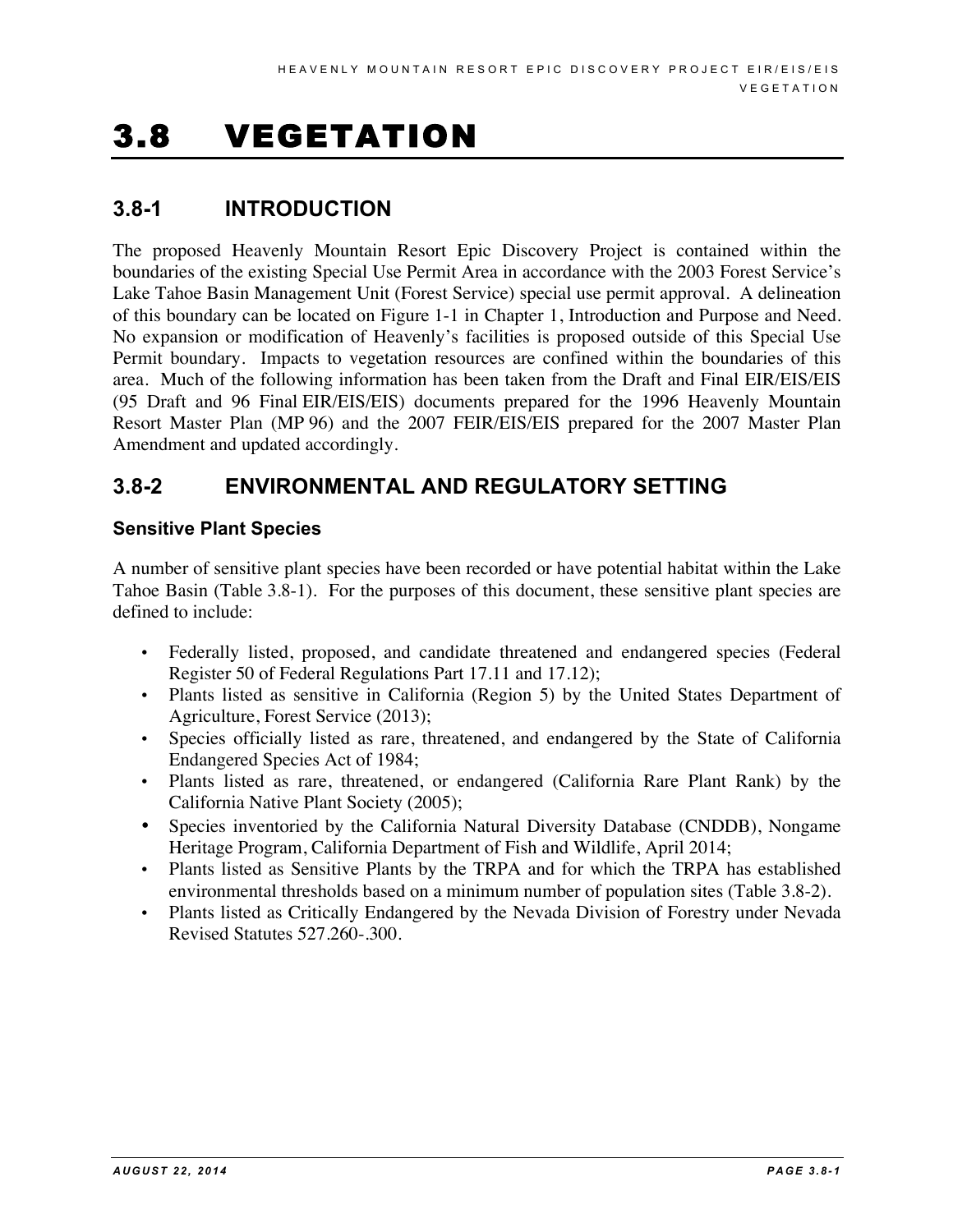|                  | Sensitive Plant Species Evaluated for Epic Discovery Projects            |             |                                                                                                                                                                                                                                                         |                                   |                                             |
|------------------|--------------------------------------------------------------------------|-------------|---------------------------------------------------------------------------------------------------------------------------------------------------------------------------------------------------------------------------------------------------------|-----------------------------------|---------------------------------------------|
|                  | <b>Species</b>                                                           | Status*     | <b>Habitat Characteristics</b>                                                                                                                                                                                                                          | Known to occur<br>in project area | <b>Potential habitat</b><br>in project area |
| $\mathcal{I}$    | <b>Arabis</b><br>rigidissima var.<br>demote<br>Galena Creek<br>rockcress | $S$ , 1 $B$ | Open, rocky areas along forest edges<br>of conifer and/or aspen stands; usually<br>found on north aspects; 7,500 ft. &<br>above.                                                                                                                        | Y                                 | Y                                           |
| $\overline{2}$   | Boechera tiehmii<br>Tiehm rockcress                                      | $S$ , 1 $B$ | Open rocky soils in the Mt. Rose<br>Wilderness; 10,000 ft. & above.                                                                                                                                                                                     | $\mathbf N$                       | $\mathbf N$                                 |
| $\mathfrak{Z}$   | <b>Boechera</b><br>tularensis<br>Tulare rockcress                        | $S$ , 1B    | Shaded, mostly east-facing subalpine<br>rocky areas, including rocky slopes,<br>rock-lined streams and seeps, rocky<br>outcrops, saddles, and canyons; 6,000-<br>11,000 ft.                                                                             | $\mathbf N$                       | N                                           |
|                  | Botrychium spp.                                                          |             | Botrychium species are found in<br>similar habitat; wet or moist soils such<br>as marshes, meadows, and along the<br>edges of lakes and streams; generally<br>occur with mosses, sedges, rushes, and<br>other riparian vegetation; 2,000-<br>10,000 ft. |                                   |                                             |
| $\overline{4}$   | Botrychium<br>ascendens<br>Upswept<br>moonwort                           | S, 2        | See Botrychium spp.                                                                                                                                                                                                                                     | $\overline{N}$                    | Y                                           |
| 5                | Botrychium<br>crenulatum<br>Scalloped<br>moonwort                        | S, 2        | See Botrychium spp.                                                                                                                                                                                                                                     | $\mathbf N$                       | Y                                           |
| 6                | <b>Botrychium</b><br>lineare<br>Slender<br>moonwort                      | C, S, 1B    | See Botrychium spp.                                                                                                                                                                                                                                     | $\mathbf N$                       | $\mathbf Y$                                 |
| $\overline{7}$   | Botrychium<br>lunaria<br>Common<br>moonw<br>ort                          | S, 2        | See Botrychium spp.                                                                                                                                                                                                                                     | ${\bf N}$                         | Y                                           |
| $\boldsymbol{8}$ | Botrychium<br>minganense<br>Mingan<br>moonwort                           | S, 2        | See Botrychium spp.                                                                                                                                                                                                                                     | ${\bf N}$                         | Y                                           |
| 9                | Botrychium<br>montanum<br>Mountain<br>moonwort                           | S, 2        | See Botrychium spp.                                                                                                                                                                                                                                     | ${\bf N}$                         | Y                                           |
| 10               | <b>Bruchia</b><br>bolanderi<br>Bolander's                                | S, 2        | Mainly in montane meadows and<br>stream banks, but also on bare,<br>slightly eroding soil where                                                                                                                                                         | ${\bf N}$                         | $\mathbf N$                                 |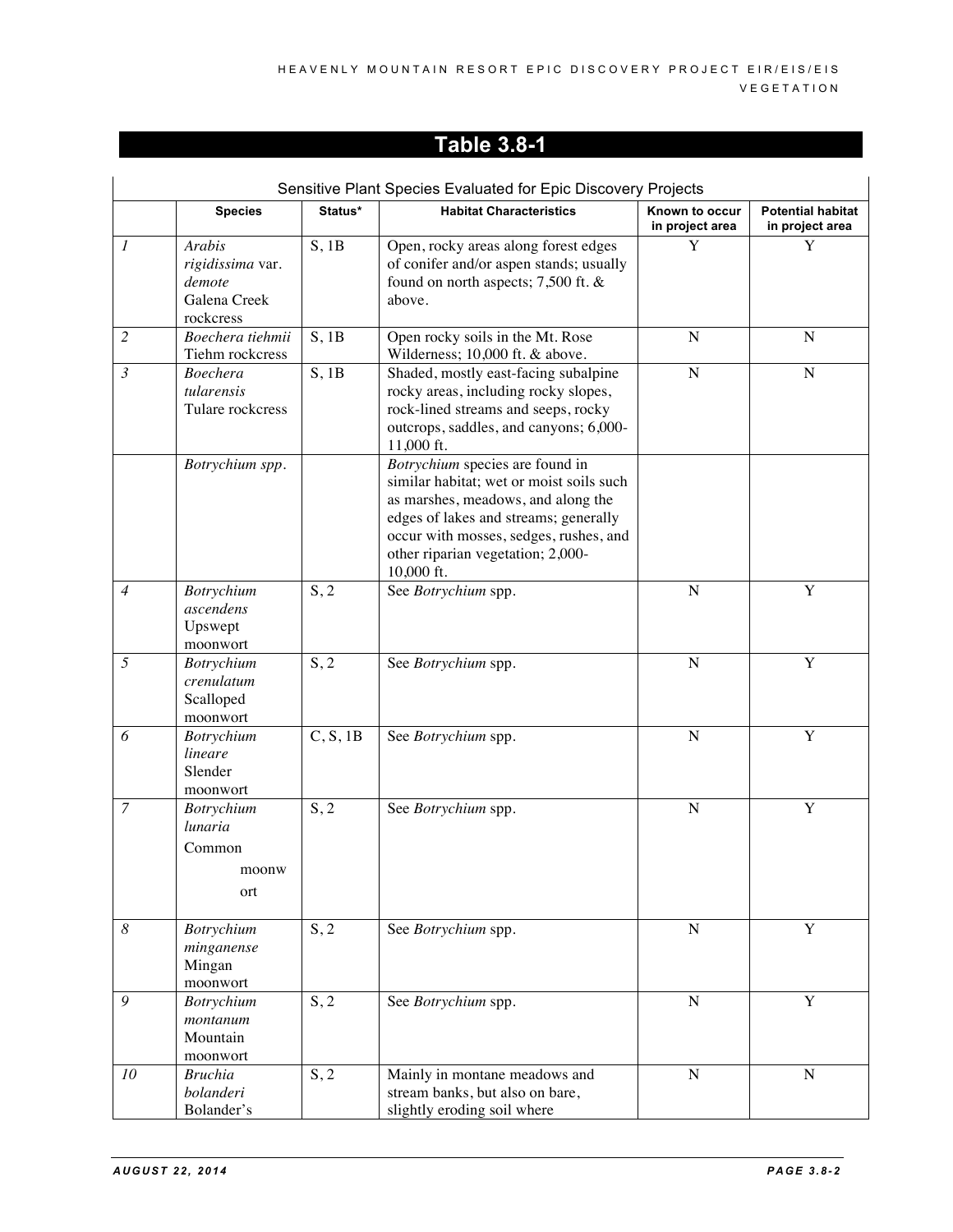|    |                           |                | Sensitive Plant Species Evaluated for Epic Discovery Projects                            |                                   |                                             |
|----|---------------------------|----------------|------------------------------------------------------------------------------------------|-----------------------------------|---------------------------------------------|
|    | <b>Species</b>            | Status*        | <b>Habitat Characteristics</b>                                                           | Known to occur<br>in project area | <b>Potential habitat</b><br>in project area |
|    | candle moss               |                | competition is minimal.                                                                  |                                   |                                             |
| II | Dendrocollybia            | S              | On old decayed or blackened                                                              | $\mathbf N$                       | Y                                           |
|    | racemosa                  |                | mushrooms or occasionally in                                                             |                                   |                                             |
|    |                           |                | coniferous duff, usually within old                                                      |                                   |                                             |
|    |                           |                | growth stands.                                                                           |                                   |                                             |
| 12 | Draba                     | S, SI, 1B      | Rock crevices and open granite talus                                                     | Y                                 | Y                                           |
|    | asterophora var.          |                | slopes on north-east slopes; 8,000-                                                      |                                   |                                             |
|    | asterophora               |                | 10,200 ft.                                                                               |                                   |                                             |
|    | Tahoe draba               |                |                                                                                          |                                   |                                             |
| 13 | Draba                     | S, SI, 1B      | Steep, gravelly or rocky slopes; 8,400-                                                  | ${\bf N}$                         | Y                                           |
|    | asterophora var.          |                | 9,300 ft.                                                                                |                                   |                                             |
|    | macrocarpa                |                |                                                                                          |                                   |                                             |
|    | Cup Lake drabe            |                |                                                                                          |                                   |                                             |
| 14 | Draba cruciate            |                | Subalpine gravelly or rocky slopes,                                                      | ${\bf N}$                         | $\mathbf Y$                                 |
|    | Mineral King<br>draba     |                | ridges, crevices, cliff ledges, sink                                                     |                                   |                                             |
|    |                           |                | holes, boulder and small drainage                                                        |                                   |                                             |
|    | Epilobium                 | 1B             | edges; 7,800-13,000 ft.<br>Wet meadows and mossy seeps in                                | ${\bf N}$                         | Y                                           |
|    | howellii                  |                | subalpine coniferous forest; 6,500-                                                      |                                   |                                             |
|    | Subalpine                 |                | 9,000 ft.                                                                                |                                   |                                             |
|    | fireweed                  |                |                                                                                          |                                   |                                             |
| 15 | Erigeron miser            | $S$ , 1B       | Granitic rock outcrops; 6,000 ft. &                                                      | ${\bf N}$                         | Y                                           |
|    |                           |                | above                                                                                    |                                   |                                             |
| 16 | Eriogonum                 | S              | Sandy granitic flats and slopes,                                                         | ${\bf N}$                         | $\mathbf N$                                 |
|    | luteolum var              |                | sagebrush communities, montane                                                           |                                   |                                             |
|    | saltuarium                |                | conifer woodlands; 5,600-7,400 ft.                                                       |                                   |                                             |
|    | Goldencarpet              |                |                                                                                          |                                   |                                             |
|    | buckwheat                 |                |                                                                                          |                                   |                                             |
| 17 | Eriogonum                 | S, 1B          | Dry gravelly or stony sites; often on                                                    | ${\bf N}$                         | Y                                           |
|    | umbellatum var.           |                | harsh exposures (e.g. ridge tops, steep                                                  |                                   |                                             |
|    | torreyanum                |                | slopes)                                                                                  |                                   |                                             |
|    | <b>Donner Pass</b>        |                |                                                                                          |                                   |                                             |
|    | buckwheat                 |                |                                                                                          |                                   |                                             |
| 18 | Helodium                  | S              | Bogs, fens, wet meadows, and along                                                       | $\mathbf N$                       | $\mathbf Y$                                 |
|    | blandowii                 |                | streams under willows.                                                                   |                                   |                                             |
|    | Blandow's<br>feather moss |                |                                                                                          |                                   |                                             |
| 19 | Hulsea brevifolia         | $S$ , 1B       | Red fir forest, but also in mixed                                                        | ${\bf N}$                         | Y                                           |
|    | Short leaved              |                | conifer forests; found on gravelly                                                       |                                   |                                             |
|    | hulsea                    |                | soils; 4,900-8,900 ft.                                                                   |                                   |                                             |
| 20 | <b>Ivesia</b>             | $\overline{S}$ | Associated with seasonally wet meadows,                                                  | ${\bf N}$                         | $\mathbf N$                                 |
|    | sericoleuca               |                | meadow ecotones, terraces and toeslopes                                                  |                                   |                                             |
|    | Plumas ivesia             |                | on soils which are primarily volcanic in                                                 |                                   |                                             |
|    |                           |                | origin. The plant has not been located on                                                |                                   |                                             |
|    |                           |                | granitic soils.                                                                          |                                   |                                             |
| 21 | Lewisia kelloggii         |                | Ridge tops or flat open spaces with widely<br>spaced trees and sandy granitic to erosive | ${\bf N}$                         | Y                                           |
|    | spp.                      |                | volcanic soil; 5,000-7,000 ft.                                                           |                                   |                                             |
|    | Hutchinsonii              |                |                                                                                          |                                   |                                             |
|    | Hutchison's               |                |                                                                                          |                                   |                                             |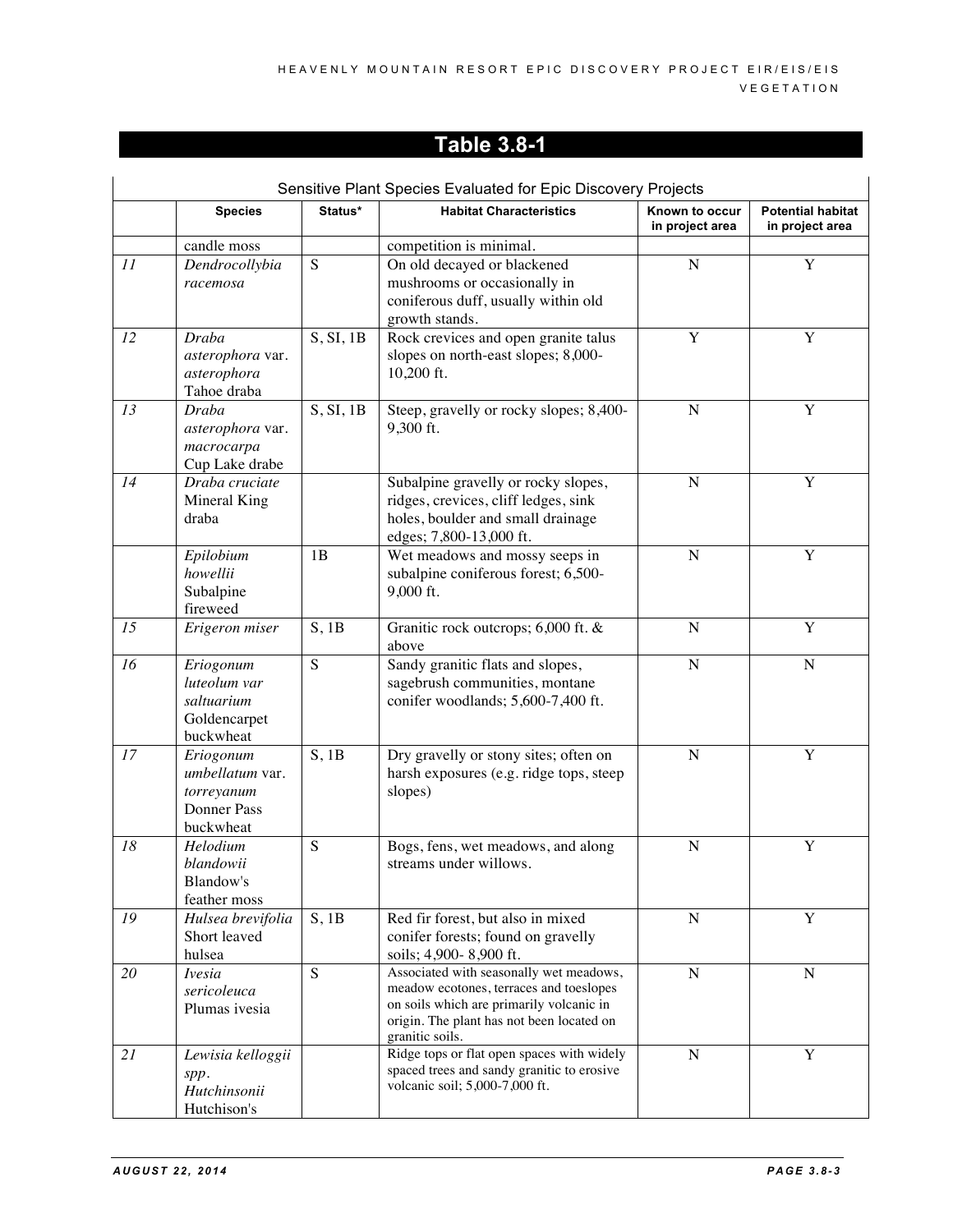|    |                                                             |                        | Sensitive Plant Species Evaluated for Epic Discovery Projects                                                                                                 |                                   |                                             |
|----|-------------------------------------------------------------|------------------------|---------------------------------------------------------------------------------------------------------------------------------------------------------------|-----------------------------------|---------------------------------------------|
|    | <b>Species</b>                                              | Status*                | <b>Habitat Characteristics</b>                                                                                                                                | Known to occur<br>in project area | <b>Potential habitat</b><br>in project area |
|    | lewisia                                                     |                        |                                                                                                                                                               |                                   |                                             |
| 22 | Lewisia kelloggii<br>ssp. kelloggii<br>Kellogg's<br>lewisia |                        | Ridge tops or flat open spaces with widely<br>spaced trees and sandy granitic to erosive<br>volcanic soil; 5,000-7,000 ft.                                    | $\mathbf N$                       | Y                                           |
| 23 | Lewisia<br>longipetala<br>long-petalled<br>lewisia          | S, SI, 1B              | North-facing slopes and ridge tops where<br>snow banks persist throughout the<br>summer; often found near snow bank<br>margins in wet soils; 8,000-12,500 ft. | N                                 | N                                           |
| 24 | Meesia triquetra<br>Threeranked<br>humpmoss                 | S, 2                   | Bogs and fens, but also very wet<br>meadows.                                                                                                                  | $\mathbf N$                       | $\mathbf N$                                 |
|    | Meesia uliginosa<br><b>Broadnerved</b><br>humpmoss          | , 2                    | Bogs and fens, but also very wet<br>meadows.                                                                                                                  | N                                 | N                                           |
| 25 | Orthotrichum<br>praemorsum<br>Orthotrichum<br>moss          | S                      | Shaded, moist habitats of east side of<br>Sierra Nevada rock outcrops; up to<br>8,200 ft.                                                                     | N                                 | N                                           |
| 26 | Peltigera<br>gowardii<br>Western<br>waterfan lichen         | $\overline{S}$         | Cold unpolluted streams in mixed<br>conifer forests.                                                                                                          | N                                 | $\overline{Y}$                              |
| 27 | Pinus albicaulis<br>Whitebark pine                          | S, C                   | Subalpine and at timberline on rocky,<br>well-drained granitic or volcanic soils.                                                                             | Y                                 | Y                                           |
| 28 | Rorippa<br>subumbellata<br>Tahoe<br>yellowcress             | C, S, SI,<br>$SE$ , 1B | Subalpine and at timberline on rocky,<br>well-drained granitic or volcanic soils.                                                                             | N                                 | N                                           |

Source: USDA Forest Service, List of Sensitive Species of the LTBMU; Tahoe Regional Planning Agency, Environmental Thresholds. CNDDB, May 2014;

\* Status Codes:

List revised 2013

No species in LTBMU are currently listed as "Threatened or Endangered" by the U.S. Fish and Wildlife Service under ESA.

CRPR 1B, 2, 3 = Plants listed as rare, threatened or endangered in California and elsewhere by the California Native Plant Society. All of the plants on this list meet the definitions of Section 1901, Chapter 10 (Native Plant Protection) of the California Department of Fish and Game Code and are eligible for state listing.

C = USFWS Candidate species for listing as threatened or endangered under ESA

S = U.S. Forest Service LTBMU Sensitive Species, Regional Forester's Sensitive Species List, Amended 2013

SI = TRPA sensitive Species, Regional Plan for The LTBMU: Goals and Policies (1986) and Code of Ordinances (1987)

SE = State Endangered in California and/or Nevada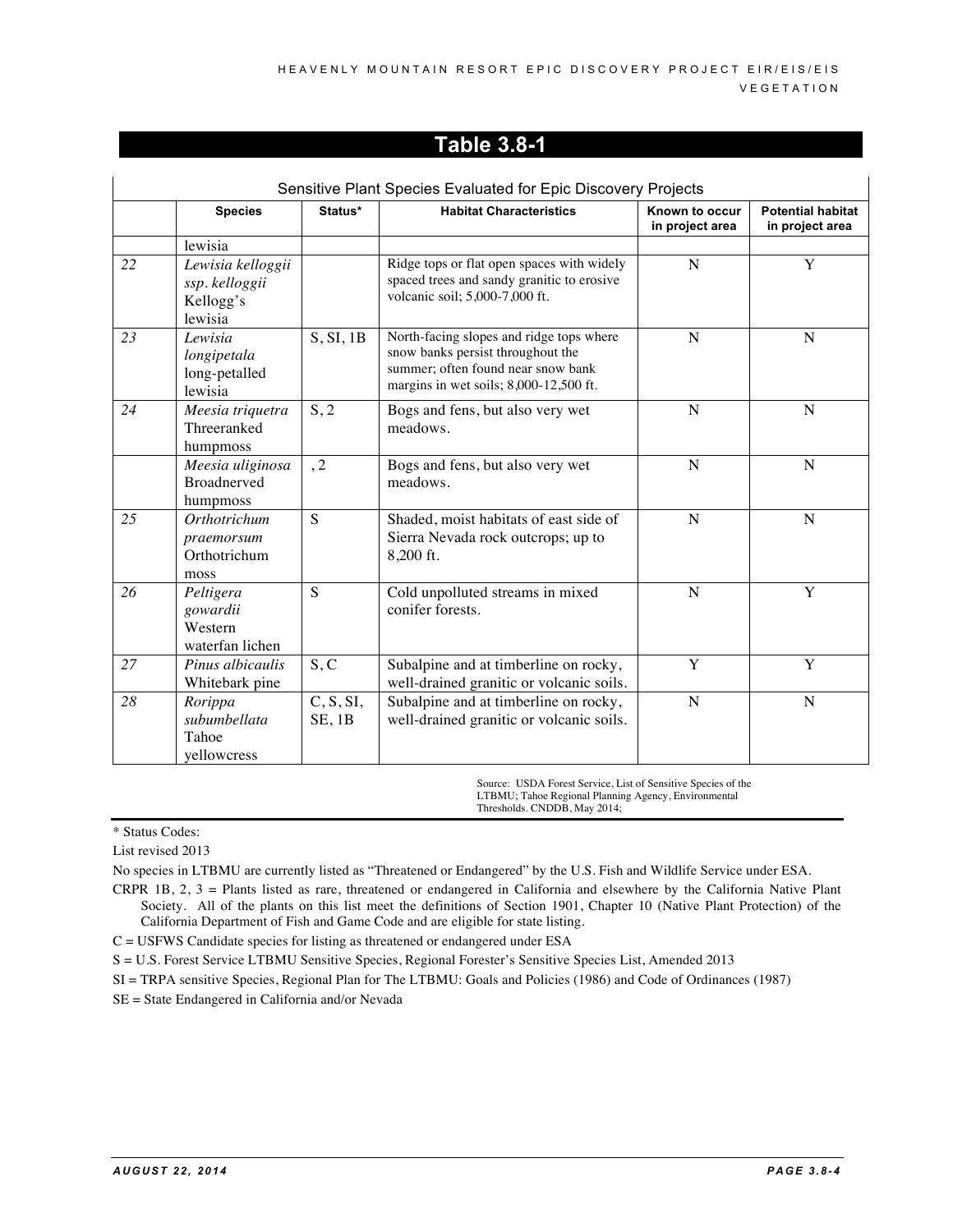#### **Federal Law**

**Endangered Species Act (16 USC 1531 et seq.):** This EIR/EIS/EIS is being prepared in accordance with the Endangered Species Act of 1973 as amended (16 USC 1531 et seq.). Under this act, federal agencies must ensure that any action authorized, funded, or carried out by the agency is not likely to (a) jeopardize the continued existence of any listed species or (b) result in the destruction or adverse modification of a listed species' designated critical habitat. Section 7 of the act requires federal agencies to consult the U.S. Fish and Wildlife Service concerning listed (i.e. threatened or endangered) plant species that fall under their jurisdiction.

#### **Forest Service Direction**

**Forest Service Manual, Section 2670 (USDA 2005):** provides policy for the protection of sensitive species and calls for the development and implementation of management practices to ensure that species do not become threatened or endangered because of Forest Service actions. It requires a review of all activities or programs that are planned, funded, executed, or permitted for possible effects on federally listed or Forest Service sensitive species (FSM 2672.4, USDA 2005).

A Biological Evaluation (BE) provides the means to conduct this review (which has been prepared in conjunction with this EIR/EIS/EIS), analyze the significance of potential adverse effects, and determine how negative impacts will be minimized or avoided for those species whose viability has been identified as a concern. The objectives of a BE and the analysis in this EIR/EIS/EIS are to:

- ensure that Forest Service actions do not contribute to loss of viability of any native or desired nonnative plant or animal species;
- ensure that Forest Service actions do not jeopardize or adversely modify critical habitat of Federally listed species; and
- provide a process and standard through which rare plant species receive full consideration throughout the planning process, reducing negative impacts on species and enhancing opportunities for mitigation.

#### **Regional and Forest Plan Direction**

**Sierra Nevada Forest Plan Amendment (SNFPA) Final Supplemental Environmental Impact Statement (USDA 2004):** establishes standards and guidelines pertaining to the protection and consideration of sensitive plants, including conducting field surveys, minimizing or eliminating direct and indirect impacts from management activities, and adhering to the Regional Native Plant Policy (USDA 1994).

**Tahoe Regional Planning Agency (TRPA) Code of Ordinances (TRPA 2012)**: directs the agency to conserve threatened, endangered, and sensitive plant species and uncommon plant communities and delineates five plant species as sensitive: *Rorippa subumbellata* (Tahoe yellow cress); *Arabis rigidissima var. demota* (Galena Creek rock cress); *Lewisia longipetala* (longpetaled Lewisia); *Draba asterophora v. macrocarpa* (Cup Lake draba); and *Draba asterophora v. asterophora (*Tahoe draba). Projects and activities in the vicinity of sensitive plants and their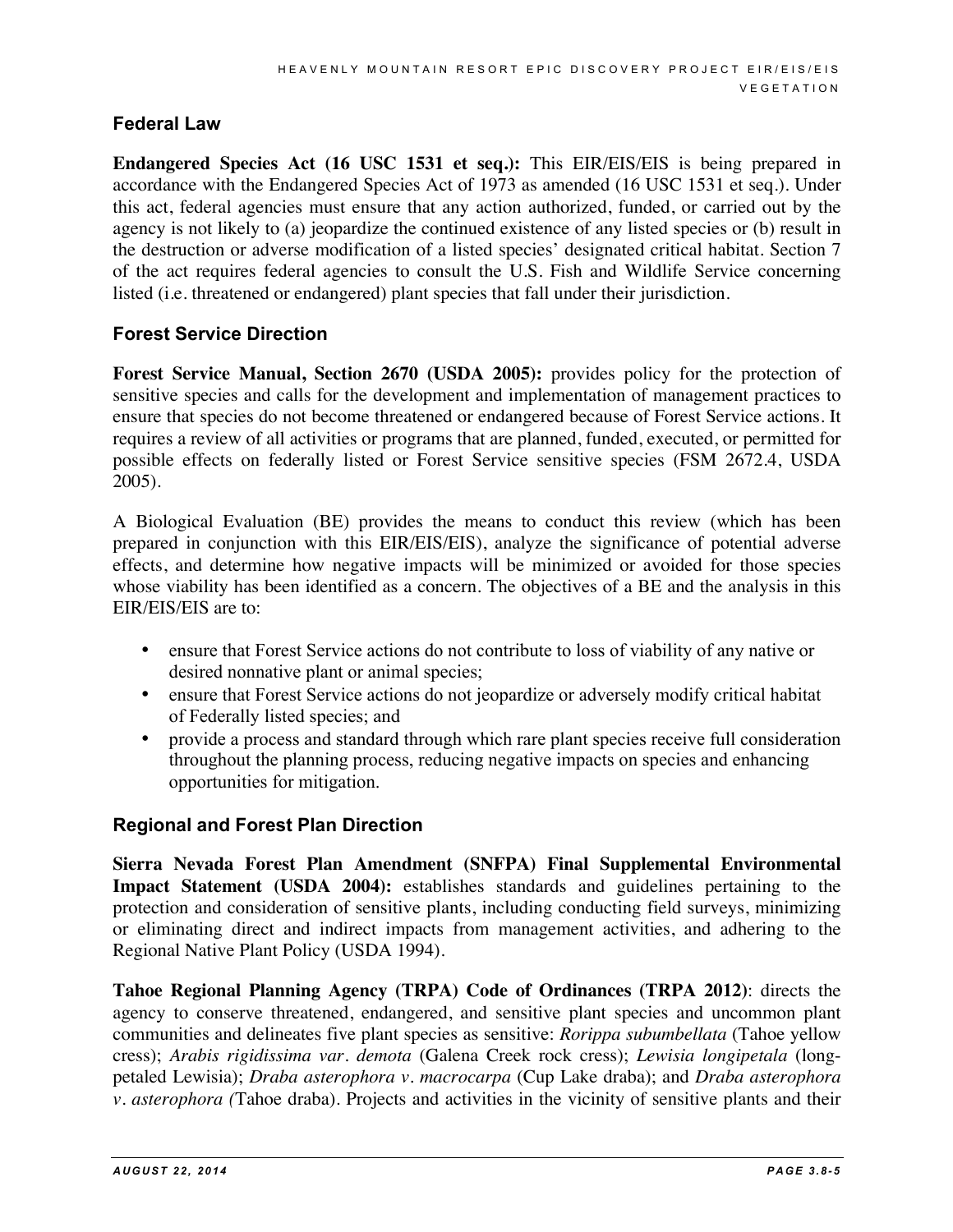associated habitat that are likely harm, destroy or otherwise jeopardize plants or habitat are prohibited, unless their significant adverse effects are fully mitigated.

**LTBMU Land Resource Management Plan (LRMP) (USDA 1988):** directs the LTBMU to manage the viability of sensitive botanical species and to ensure that these species do not become threatened or endangered because of Forest Service activities. The primary purpose of the direction is to assure that existing habitat of these species is adequately protected and that additional habitat is provided to perpetuate the species. This direction implements the protections legislated in the National Forest Management Act and the Endangered Species Act.

Detailed species accounts which describe the known range, habitat requirements, and local occurrence data for each sensitive plant species known to occur or potentially occur in the Heavenly Mountain Resort Epic Discovery project area are included in the Epic Discovery Projects Biological Evaluation on file at the Lake Tahoe Basin Management Unit.

### **3.8-3 EVALUATION CRITERIA**

An environmental impact is defined as a change in the existing environmental conditions. For the purpose of this document, an impact is considered significant if it does not comply with the Goals, Policies, and Ordinances of the TRPA Regional Plan, exceeds TRPA Environmental Thresholds, or meets the criteria for a significant effect as defined by the State CEQA Guidelines or the National Environmental Policy Act. The applicable TRPA, CEQA, and NEPA significance criteria are provided below.

#### **Tahoe Regional Planning Agency**

#### *TRPA Environmental Thresholds*

The TRPA has established environmental thresholds for common vegetation (including richness, relative abundance, and pattern), uncommon plant communities, and sensitive plants. These environmental thresholds are used to establish the significance of an environmental effect to vegetation resources in the Lake Tahoe Basin. TRPA environmental thresholds for vegetation resources are defined below.

#### *Common Vegetation*

Increase plant and structural diversity of forest communities through appropriate management practices as measured by diversity indices of species richness, relative abundance, and pattern.

#### *Richness*

Maintain the existing species richness of the basin by providing for the perpetuation of the following plant associations:

*Yellow Pine Forest:* Jeffrey pine, white fir, incense cedar, sugar pine.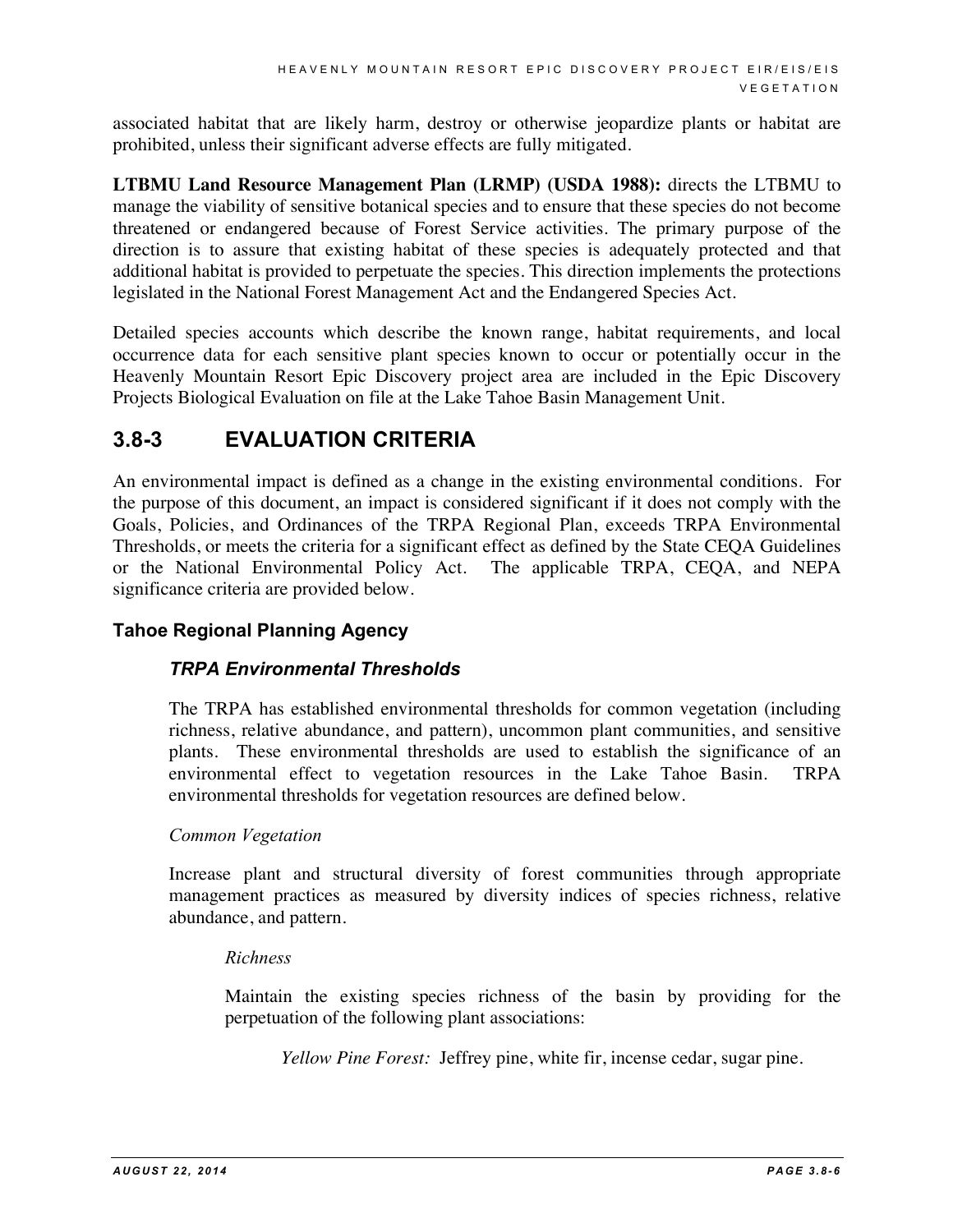*Red Fir Forest:* red fir, Jeffrey pine, lodgepole pine, western white pine, mountain hemlock, western juniper.

*Subalpine Forest:* whitebark pine, mountain hemlock, mountain mahogany.

*Shrub Associations:* greenleaf and pinemat manzanita, tobacco brush, Sierra chinquapin, huckleberry oak, mountain whitethorn.

*Sagebrush Scrub Vegetation:* basin sagebrush, bitterbrush, Douglas chamise.

*Deciduous Riparian:* quaking aspen, mountain alder, black cottonwood, willow.

*Meadow Association (wet and dry meadow):* mountain squirrel tail, alpine gentian, whorled penstemon, asters, fescues, mountain brome, corn lilies, mountain bentgrass, hairgrass, marsh marigold, elephant heads, tinker's penney, mountain Timothy, sedges, rushes, buttercups.

*Wetland Associations (marsh vegetation):* Pond lilies, buckbean, mare's tail, pondweed, common bladderwort, bottle sedge, common spikerush.

*Cushion Plant Association (alpine scrub):* Alpine phlox, dwarf ragwort, Draba.

#### *Relative Abundance*

Of the total amount of undisturbed vegetation in the Lake Tahoe Basin:

- Maintain at least 4 percent meadow and wetland vegetation.
- Maintain at least 4 percent deciduous riparian vegetation.
- Maintain no more than 25 percent dominant shrub association vegetation.
- Maintain 15-25 percent of the Yellow Pine Forest in seral stages other than mature.
- Maintain 15-25 percent of the Red Fir Forest in seral stages other than mature.

#### *Pattern*

Provide for the proper juxtaposition of vegetation communities and age classes by:

- Limiting acreage size of new forest openings to no more than eight acres.
- Adjacent openings shall not be of the same relative age class or successional stage to avoid uniformity in stand composition and age.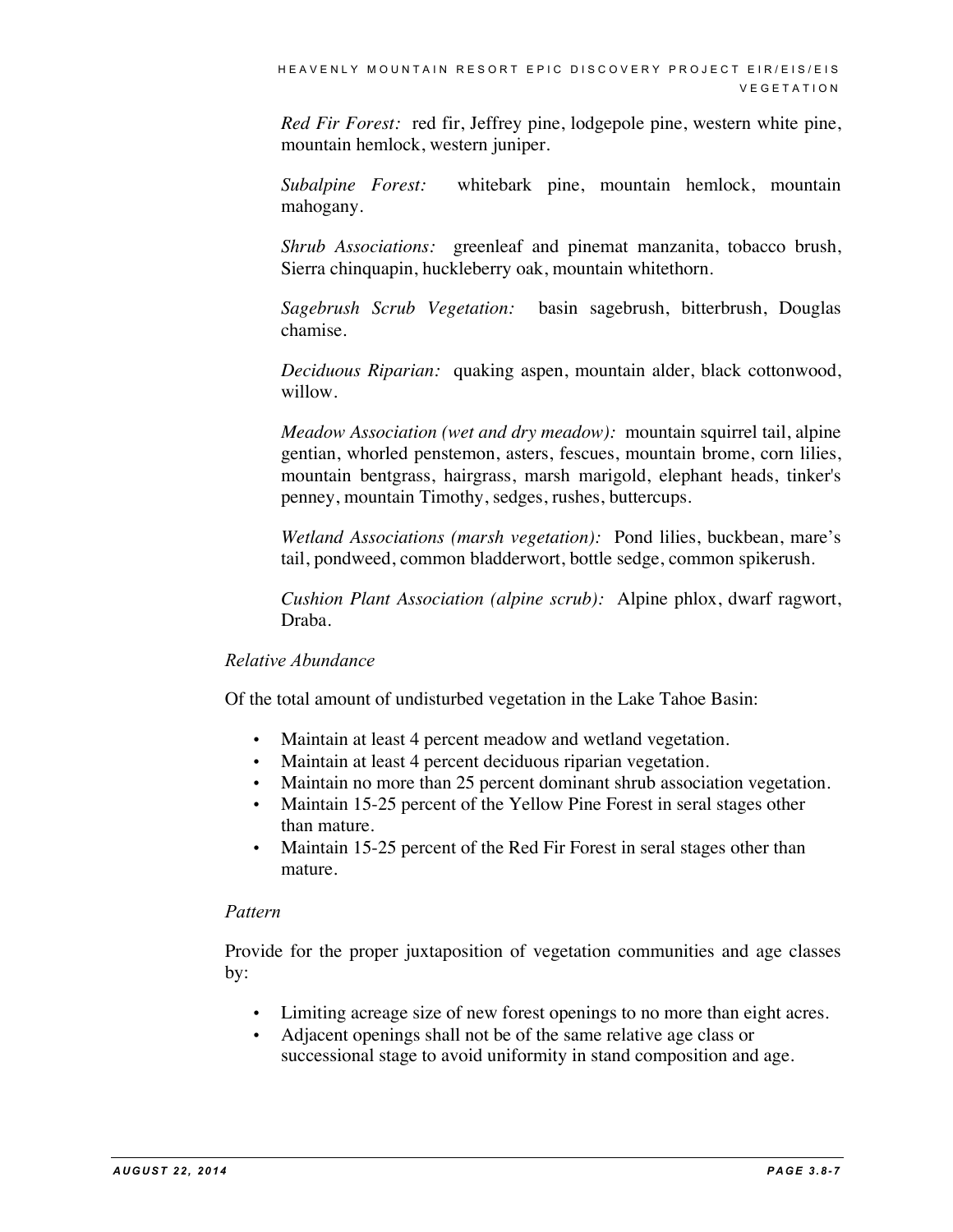A non-degradation standard to preserve plant communities shall apply to native deciduous trees, wetlands, and meadows while providing for opportunities to increase the acreage of such riparian associations to be consistent with the SEZ threshold.

Native vegetation shall be maintained at a maximum level to be consistent with the limits defined in the Land Capability Classification of the Lake Tahoe Basin, California-Nevada, A Guide for Planning, Bailey, 1974, for allowable impervious cover and permanent site disturbance.

#### *Uncommon Plant Communities*

Provide for the non-degradation of the natural qualities of any plant community uncommon to the Tahoe Basin or of exceptional scientific, ecological, or scenic value.

This threshold shall apply but not be limited to:

- 1. The deepwater plants of Lake Tahoe;
- 2. Grass Lake (sphagnum bog);
- 3. Osgood swamp; and
- 4. the Freel Peak Cushion Plant community.

#### *Sensitive Plants*

Maintain a minimum number of population sites for each of the sensitive plant species identified in Table 3.8-2.

#### **Table 3.8-2**

#### TRPA Sensitive Plants

| <b>Species</b>                     | <b>Number of Population Sites</b> |  |
|------------------------------------|-----------------------------------|--|
| Draba asterophora var. asterophora |                                   |  |
| Draba asterophora var. macrocarpa  |                                   |  |
| Lewisia longipetala                |                                   |  |
| Rorippa subumbellata               | 26                                |  |
|                                    | Source: TRPA                      |  |

#### *TRPA Goals and Policies - Conservation Element - Vegetation*

#### GOAL VEG-1: PROVIDE FOR A WIDE MIX AND INCREASED DIVERSITY OF PLANT COMMUNITIES IN THE TAHOE REGION.

The natural succession of vegetation in the Region has been stifled over the past 130 years. Following clear cut activities in the late 1800s, the forest vegetation has been managed under wildfire exclusion policies. The resulting lack of naturally occurring fires and other natural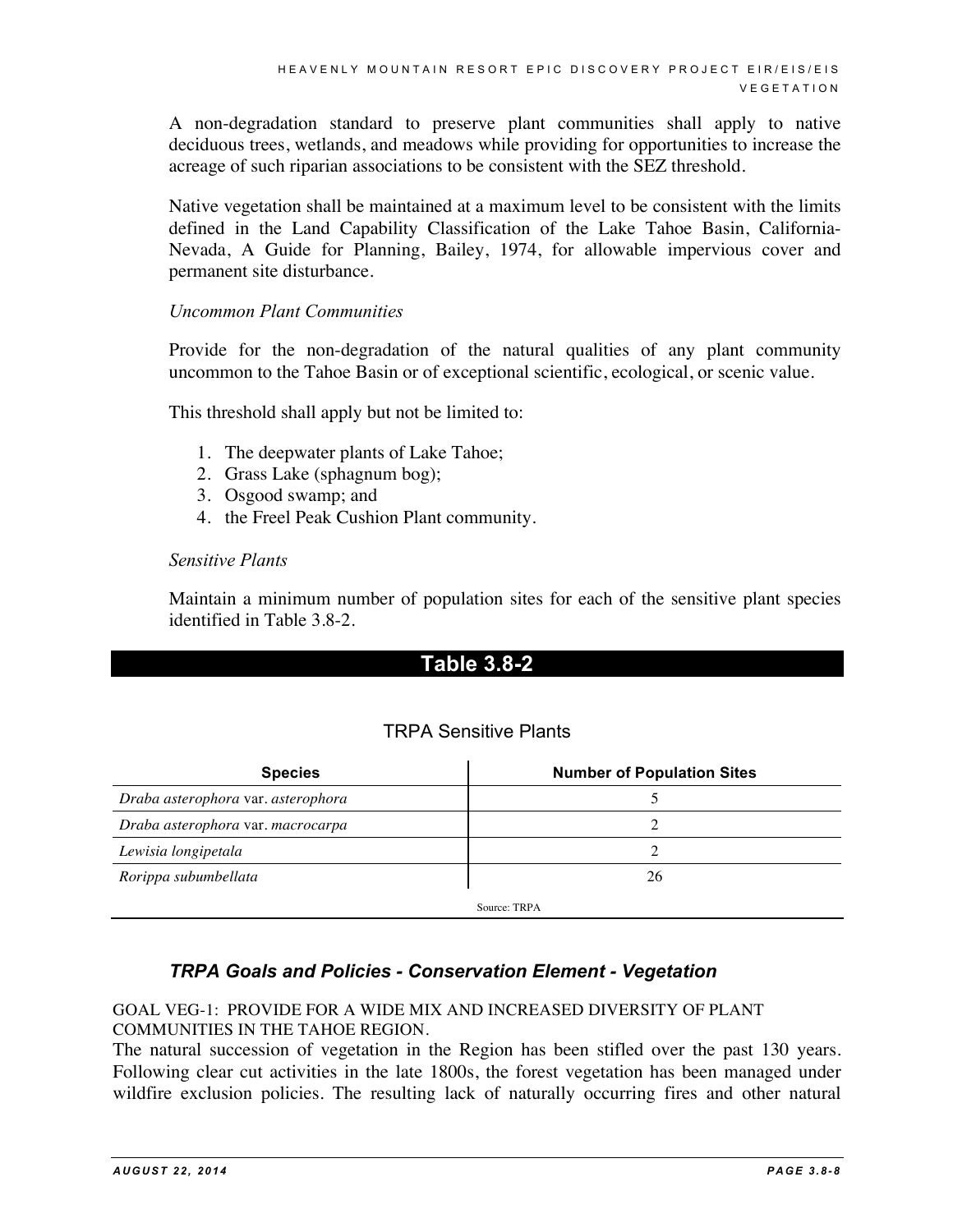perturbations has created an unnatural forest structure with regard to forest health and diversity. Extensive and overstocked stands of second growth conifers now dominate the forest vegetation. Other plant communities that require openings in the forest canopy are relatively scarce. The resulting situation is one of low plant diversity, poor age class structure, vulnerability to disease and pest organisms and increased risk of catastrophic wildfire. The preservation of the Region's vegetation and the achievement of environmental thresholds require programs that preserve or protect certain plant communities and species while permitting increased opportunities to manage the vegetation for diversity, fire prevention, and health. Attainment of these thresholds requires an on-going program involving harvest of fire fuels, revegetation, and vegetation manipulation.

#### POLICIES:

1. VEG-1.1 FOREST MANAGEMENT PRACTICES SHALL BE ALLOWED WHEN CONSISTENT WITH ACCEPTABLE STRATEGIES FOR THE MAINTENANCE AND ENHANCEMENT OF FOREST HEALTH AND DIVERSITY, PREVENTION OF WILDFIRE, PROTECTION OF WATER QUALITY, AND ENHANCEMENT OF WILDLIFE HABITATS.

Forest management practices that may include both timber harvest and pre- scribed burning are acceptable strategies for restoring and maintaining the biological health of the forest ecosystem. This policy would also permit practices necessary to reduce the risk of catastrophic wildfires.

2. VEG-1.2 OPPORTUNITIES TO IMPROVE THE AGE STRUCTURE OF THE PINE AND FIR PLANT COMMUNITIES SHALL BE ENCOURAGED WHEN CONSISTENT WITH OTHER ENVIRONMENTAL CONSIDERATIONS.

The conifer forests of the Tahoe Region are mostly even-aged. This has serious implications related to plant diversity and forest health. Opportunities to increase the ratio of young trees to mature trees should be encouraged.

#### 3. VEG-1.3 FOREST PATTERN SHALL BE MANIPULATED WHENEVER APPROPRIATE AS GUIDED BY THE SIZE AND DISTRIBUTION OF FOREST OPENINGS.

Extensive stands of even-aged timber predominate in the Tahoe Region. Openings in these stands are uncommon. The forest pattern and resultant plant diversity can be improved through forest management practices that open-up the forest canopy to increase the proportion of shrub and meadow communities.

4. VEG-1.4 EDGE ZONES BETWEEN ADJACENT PLANT COMMUNITIES SHALL BE MAXIMIZED AND TREATED FOR THEIR SPECIAL VALUE RELATIVE TO PLANT DIVERSITY AND WILDLIFE HABITAT.

The mixing of two plant communities creates a zone of high plant diversity and provides an effective screen between adjacent land uses. Besides the benefit of increased plant diversity, edge zones provide critical habitats to many species of wildlife.

5. VEG-1.5 PERMANENT DISTURBANCE OR UNNECESSARY ALTERATION OF NATURAL VEGETATION ASSOCIATED WITH DEVELOPMENT ACTIVITIES SHALL NOT EXCEED THE APPROVED BOUNDARIES (OR FOOTPRINTS) OF THE BUILDING,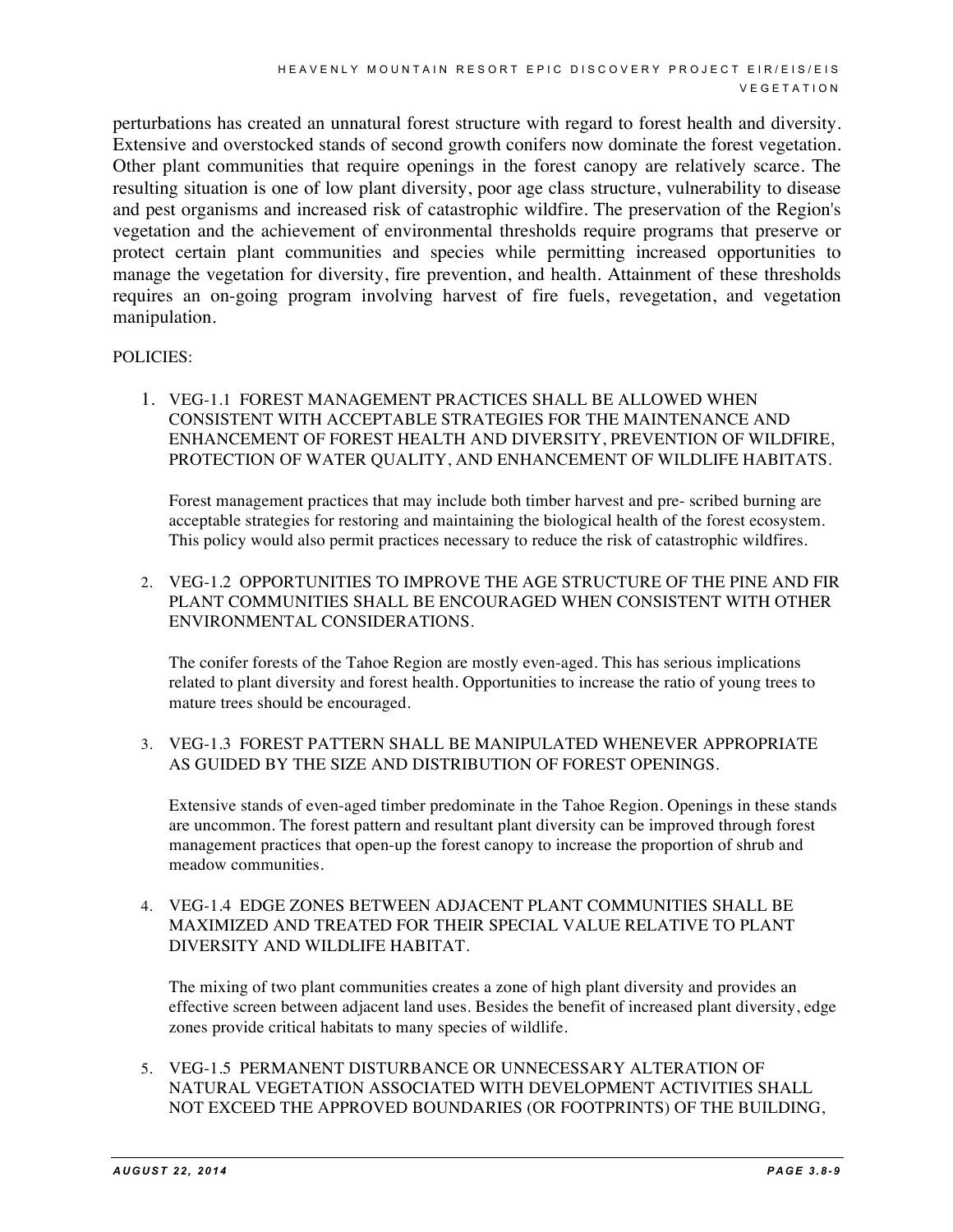DRIVEWAY, OR PARKING STRUCTURES, OR THAT WHICH IS NECESSARY TO REDUCE THE RISK OF FIRE OR EROSION.

Protecting the existing vegetation around a construction site will aid in preventing soil compaction or disturbance due to equipment and human trampling. It will also reduce the need for revegetation and landscaping.

6. VEG-1.6 THE MANAGEMENT OF VEGETATION IN URBAN AREAS SHALL BE IN ACCORDANCE WITH THE POLICIES OF THIS PLAN AND SHALL INCLUDE PROVISIONS THAT ALLOW FOR THE PERPETUATION OF THE NATURAL-APPEARING LANDSCAPE.

The beauty of the Tahoe Region depends, in part, on the successful "blending" of the natural environment with the built environment. Vegetation in urban areas shall be preserved to the maximum extent feasible so as to avoid sharp contrasts between the urban and non-urban portions of the Region. Conditions of project approval for all grading, harvesting, landscaping, and other project proposals shall be required, as necessary, to implement the intent of this policy.

7. VEG-1.7 MAINTAIN FOREST LITTER FOR ITS EROSION CONTROL AND NUTRIENT CYCLING FUNCTIONS IN NATURALLY-VEGETATED AREAS EXCEPT TO THE EXTENT IT POSES A FIRE HAZARD.

The fungi associated with decaying plant material act as nutrient "sinks" by picking up plant nutrients that would otherwise be lost to adjacent water bodies during spring runoff.

8. VEG-1.8 PROMOTE USE OF NATIVE, WATER-EFFICIENT, NUTRIENT-EFFICIENT, FIRE- RESISTANT AND NON-INVASIVE VEGETATION IN URBAN AREAS AND DURING REVEGETATION OF DISTURBED SITES.

Native plants are adapted to the special altitude, climate, and soil characteristics of the Region. Use of non-native species often requires constant care and artificial amounts of water and fertilizer. Revegetation of disturbed sites will require the use of native plants whenever practical, but other approved species also may be appropriate.

- 9. VEG-1.9 ALL PROPOSED ACTIONS SHALL CONSIDER THE CUMULATIVE IMPACT OF VEGETATION REMOVAL WITH RESPECT TO PLANT DIVERSITY AND ABUNDANCE, WILDLIFE HABITAT AND MOVEMENT, SOIL PRODUCTIVITY AND STABILITY, AND WATER QUALITY AND QUANTITY. The piecemeal and incremental removal of vegetation may have significant cumulative impacts on the natural resource values of the Region. Project review should consider both the direct and indirect impacts of all development, as well as fire safety.
- 10. VEG-1.10 WORK TO ERADICATE AND PREVENT THE SPREAD OF INVASIVE SPECIES.
- 11. VEG-1.11 ENCOURAGE LOCAL GOVERNMENTS TO DEVELOP URBAN FORESTRY COMPONENTS WITHIN THEIR AREA PLANS. URBAN FORESTRY PROGRAMS SHOULD SEEK TO REESTABLISH NATURAL FOREST CONDITIONS IN A MANNER THAT DOES NOT INCREASE THE RISK OF CATASTROPHIC WILDFIRE.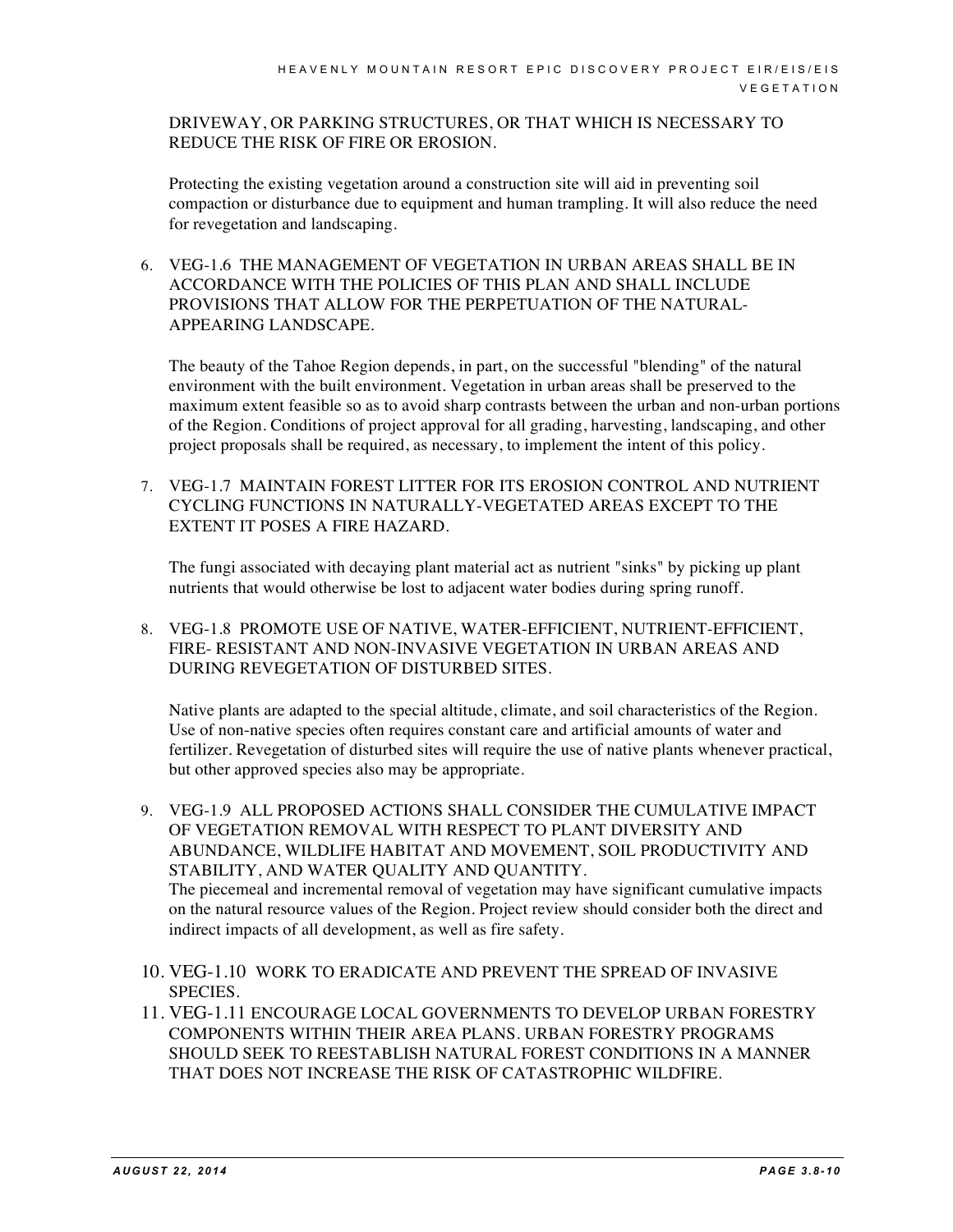#### GOAL VEG-2: PROVIDE FOR THE PROTECTION, MAINTENANCE AND RESTORATION OF SUCH UNIQUE ECO-SYSTEMS AS WETLANDS, MEADOWS, AND OTHER RIPARIAN VEGETATION.

Riparian vegetation is a critical component of the Tahoe Region's natural vegetation. These communities serve a variety of useful functions especially related to water quality and quantity. Riparian plant communities also significantly contribute to plant and animal diversity, recreation, and scenic quality. Strategies to protect these qualities are developed within the framework of adopted environmental thresholds for soils, vegetation, and wildlife.

#### POLICIES:

1. VEG-2.1 RIPARIAN PLANT COMMUNITIES SHALL BE MANAGED FOR THE BENEFICIAL USES OF PASSIVE RECREATION, GROUNDWATER RECHARGE, AND NUTRIENT CATCHMENT, AND AS WILDLIFE HABITATS.

The preservation of riparian zones in their natural states should be emphasized over more intensive uses. These plant communities serve a variety of natural functions that benefit the scenic, wildlife, and water resources of the Tahoe Region.

2. VEG-2.2 RIPARIAN PLANT COMMUNITIES SHALL BE RESTORED OR EXPANDED WHENEVER AND WHEREVER POSSIBLE. WHEN COMPLETE RESTORATION IS NOT FEASIBLE, RESTORATION PROGRAMS SHALL FOCUS ON RESTORING THE NATURAL FUNCTION OF RIPARIAN AREAS TO THE GREATEST EXTENT PRACTICAL.

Riparian plant communities are the single most important habitat for wildlife in the Region and provide the most cost-effective means of water cleansing. Existing functioning riparian plant communities shall be maintained in their natural conditions to promote such beneficial functions. The schedule for restoration, as required by the thresholds, will correspond to the schedule for restoring Stream Environment Zones outlined in the Environmental Improvement Program.

GOAL VEG-3: CONSERVE THREATENED, ENDANGERED, AND SENSITIVE PLANT SPECIES AND UNCOMMON PLANT COMMUNITIES OF THE LAKE TAHOE REGION. A few examples of rare plants and uncommon plant communities can be found in the Lake Tahoe Region. These resources are a real part of the Region's natural endowment and need to be protected from indiscriminant loss or destruction. Otherwise, the danger of extinction can become a reality. Direction for preservation is provided by adopted environmental thresholds.

#### POLICIES:

1. VEG-3.1 UNCOMMON PLANT COMMUNITIES SHALL BE IDENTIFIED AND PROTECTED FOR THEIR NATURAL VALUES.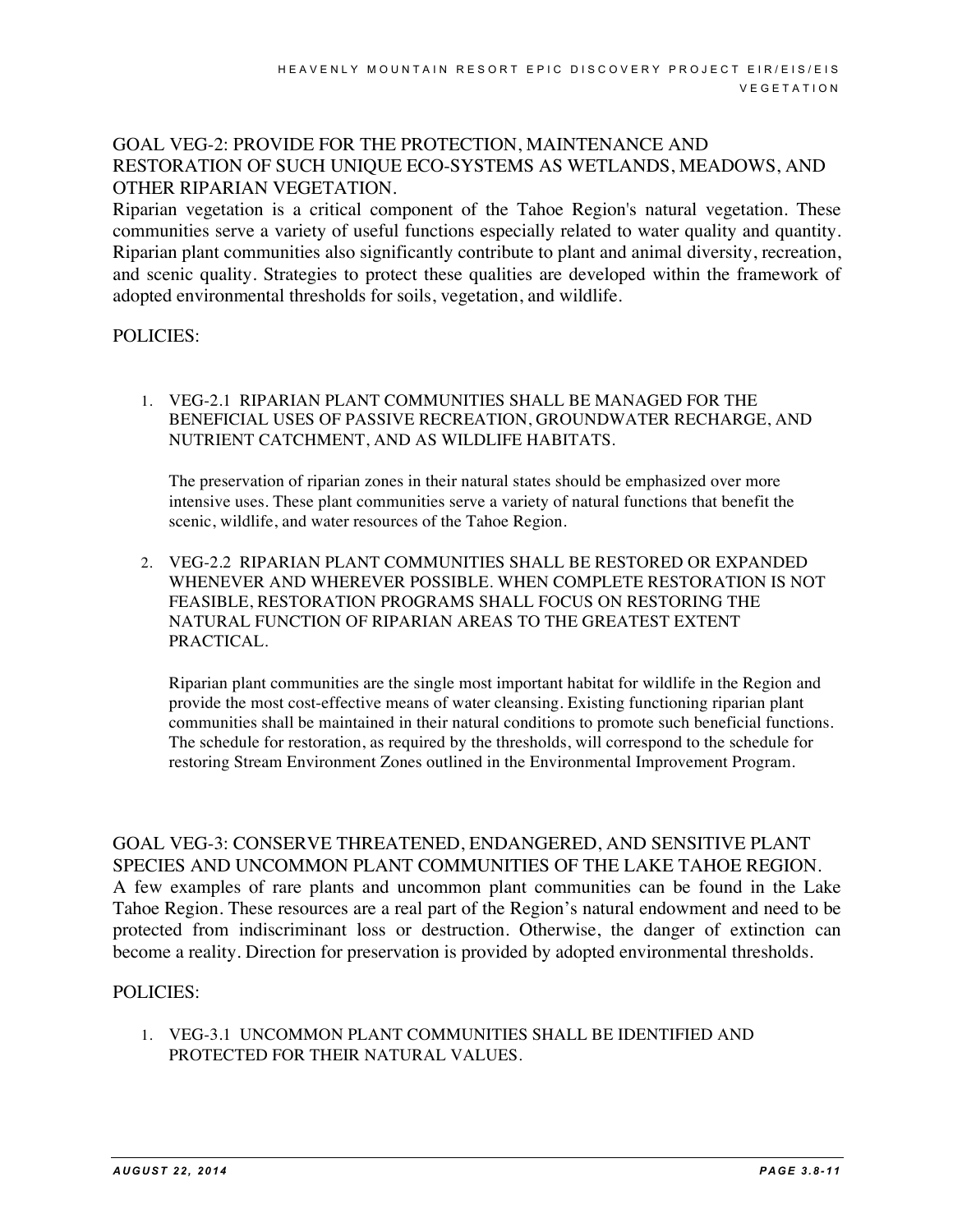Rare examples of Lake Tahoe's natural vegetation should be preserved for their ecological and local significance. Indiscriminate loss of uncommon plant communities shall be avoided. This policy applies specifically to those plant communities for which thresholds were adopted, but also may be extended to other communities later identified as significant by TRPA in cooperation with resource agencies. Attainment of the vegetation thresholds and implementation of this policy require close cooperation between this Agency and other agencies responsible for the protection and management of the Region's natural resources.

2. VEG-3.2 THE POPULATION SITES AND CRITICAL HABITAT OF ALL SENSITIVE PLANT SPECIES IN THE LAKE TAHOE REGION SHALL BE IDENTIFIED AND PRESERVED.

The Tahoe Region provides a favorable habitat for a few species of exceptionally scarce plants. Without proper protection, these sensitive plants may become extinct. Monitoring and evaluation programs will be necessary, in cooperation with the U.S. Forest Service and other interested agencies and individuals, to implement this policy.

- 3. VEG-3.3 THE CONSERVATION STRATEGY FOR TAHOE YELLOW CRESS IN THE LAKE TAHOE REGION SHALL FOSTER STEWARDSHIP FOR THIS SPECIES BY:
	- 1. Providing education to landowners;
	- 2. Providing technical and planning assistance to landowners with Tahoe Yellow Cress to develop stewardship plans;
	- 3. Streamlining the Tahoe Yellow Cress project review process, while protecting the species and its habitat; and
	- 4. Support propagation efforts.

#### *TRPA Late Seral/Old Growth Threshold*

This threshold requires that 7,600 acres in the subalpine zone, 45,900 acres in the upper montane zone, and 30,600 acres in the montane zone shall be in a late seral/old growth condition.

The thresholds for late seral/ old growth ecosystems are as follows:

Attain and maintain a minimum percentage of 55 percent by area of forested lands within the Tahoe Region in a late seral or old growth condition, and distributed across elevation zones. To achieve the 55 percent, the elevation zones shall contribute as follows:

- The Subalpine zone (greater than 8,500 feet elevation) will contribute 5 percent (7,600 acres) of the forested lands;
- The Upper Montane zone (between 7,000 and 8,500 feet elevation) will contribute 30 percent (45,900 acres) of forested lands;
- The Montane zone (lower than 7,000 feet elevation) will contribute 20 percent (30,600 acres) of forested lands.

Forested lands within TRPA designated urban areas are excluded in the calculation for threshold attainment. Areas of the montane zone within 1,250 feet of urban areas may be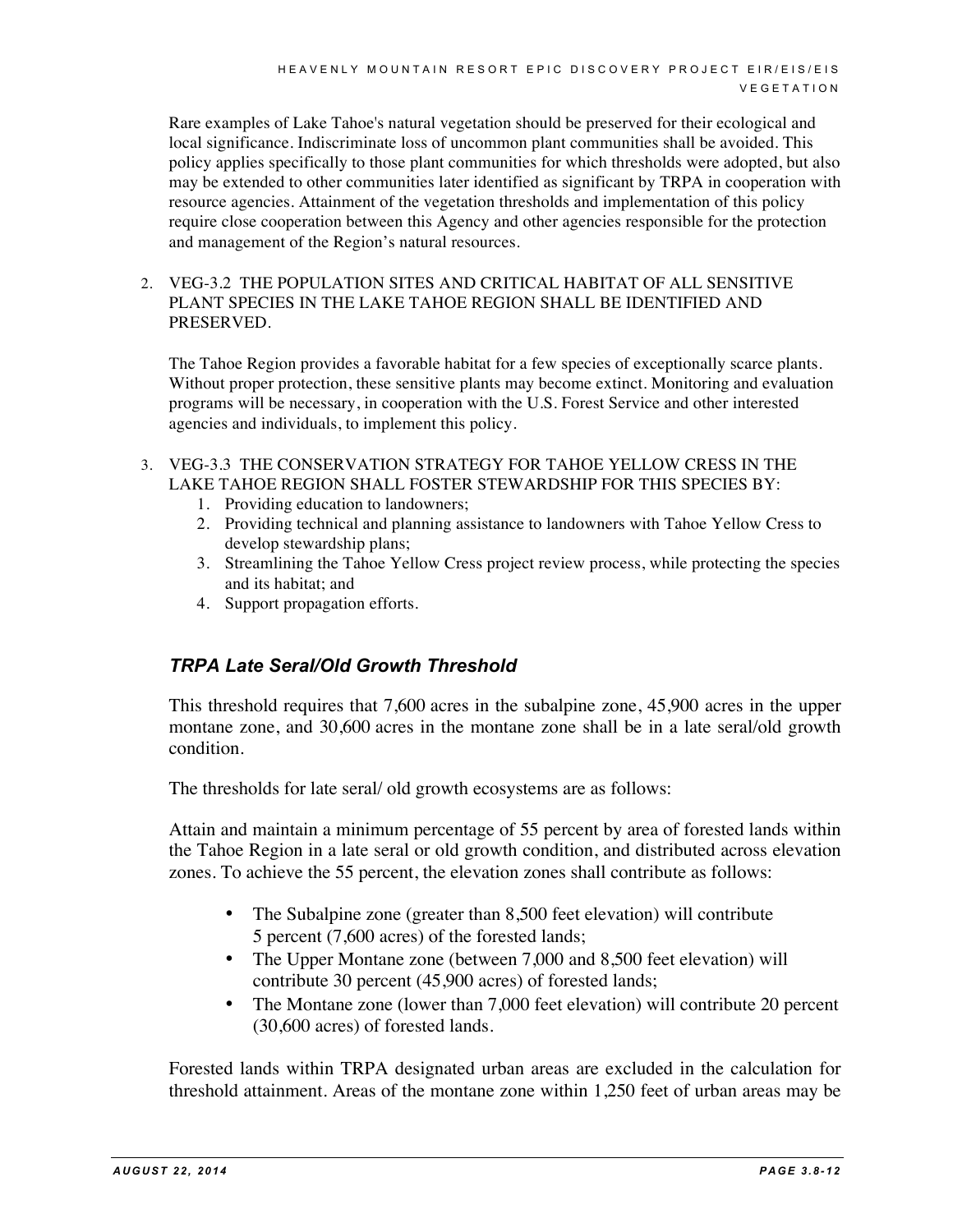included in the calculation for threshold attainment if the area is actively being managed for late seral and old growth conditions and has been mapped by TRPA. A maximum value of 40 percent of the lands within 1,250 feet of urban areas may be included in the calculation. Because of these restrictions the following percentage of each elevation zone must be attained to achieve this threshold:

- 61 percent of the Subalpine zone must be in a late seral or old growth condition;
- 60 percent of the Upper Montane zone must be in a late seral or old growth condition;
- 48 percent of the Montane zone must be in a late seral or old growth condition.

Goal #4 Provide for and Increase the Amount of Late Seral/Old Growth Stands within the Lake Tahoe Basin.

Late seral/old growth forest stands are rare in the basin, but provide high quality habitat for many wildlife and plant species. In the year 2000, it was estimated that less than 5 percent of the forest stands could be conservatively classified as late seral/old growth. The desired future condition for forested land within the Tahoe Basin is that the forests should reflect the pre-settlement conditions to the degree possible. The best available estimate of the amount of late seral/old growth forest in pre-settlement times is 55 percent of the total forest. With the existing state of the basin's forest dominated by mature, even aged stands, active management is necessary to increase the amount of late seral/old growth forest.

#### *POLICIES*

- **4.1. STANDS EXHIBITING LATE SERAL/OLD GROWTH CHARACTERISTICS SHALL BE MANAGED TO ALLOW THESE STANDS TO SUSTAIN THESE CONDITIONS.** The existing forest stands that exhibit late seral/old growth characteristics are rare in the basin and should be protected. These stands act as a refuge for late seral/old growth species and will be critical for future restoration of additional late seral/old growth stands.
- **4.2. STANDS NOT EXHIBITING LATE SERAL/OLD GROWTH CHARACTERISTICS SHALL BE MANAGED TO PROGRESS TOWARDS LATE SERAL/OLD GROWTH.** Forest stands that do not currently exhibit late seral/old growth characteristics, and that can reasonably be expected to produce late seral/old growth characteristics, should be managed to move the stand towards increasing late seral/old growth characteristics. Active management is the primary vehicle for producing the desired future conditions. Management may entail thinning of smaller trees, alteration of the species composition, and other ecosystem manipulations.
- **4.3. PRESCRIPTIONS FOR TREATING THESE STANDS WILL BE PREPARED ON A STAND-BY-STAND BASIS. EACH PRESCRIPTION WILL DEMONSTRATE/EXPLAIN HOW IT WILL PROMOTE LATE SERAL OR OLD GROWTH CHARACTERISTICS PRIOR TO APPLYING ANY MECHANICAL TREATMENT OR PRESCRIBED FIRE. STAND-SPECIFIC PRESCRIPTIONS WILL BE DEVELOPED USING THE BEST AVAILABLE FOREST AND ECOSYSTEM MANAGEMENT SCIENCE, STRATEGIES, STANDARDS AND GUIDELINES.**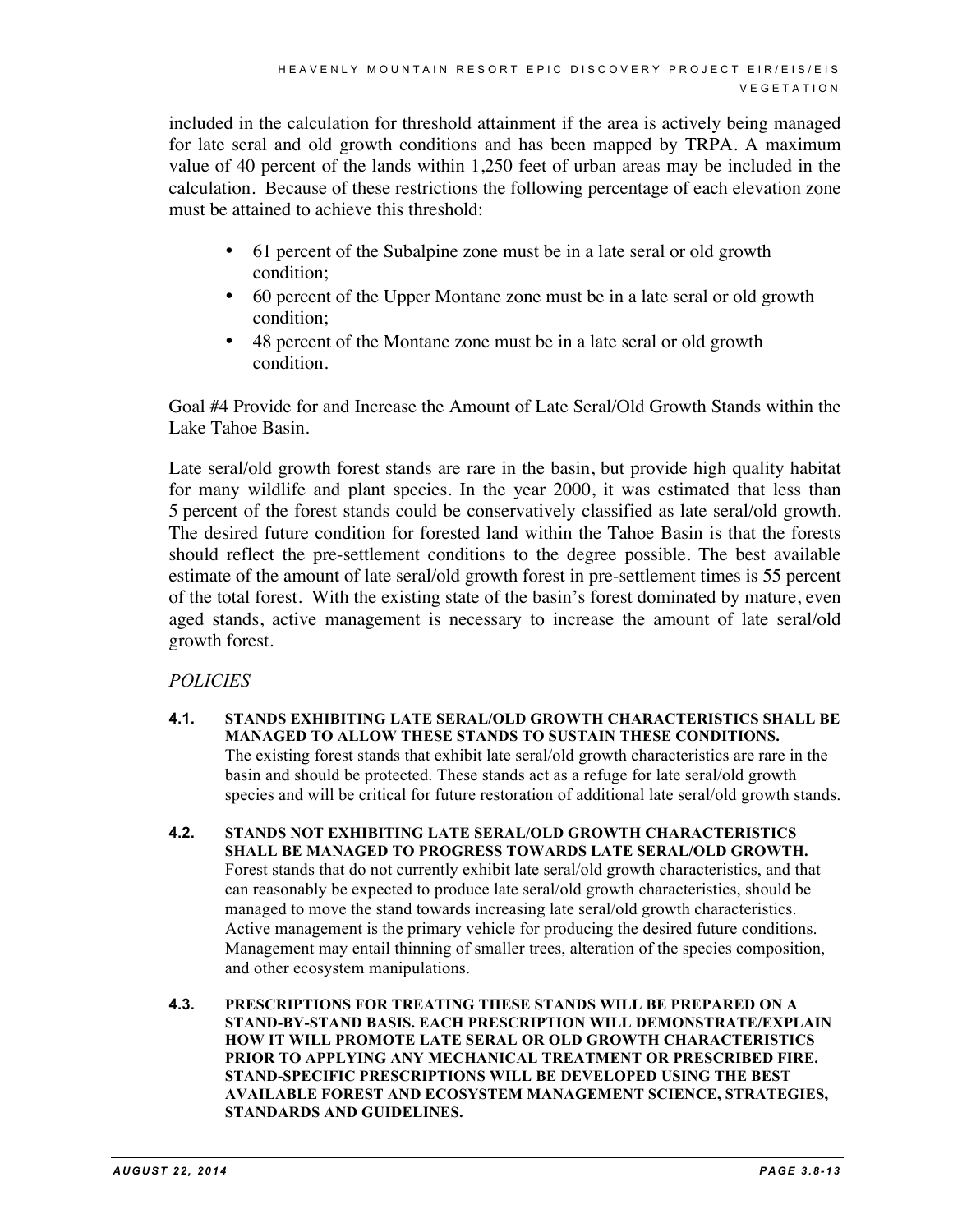Late seral/old growth forest management applies best available scientific information to identify valued characteristics of late seral/old growth forests, and to manage for these characteristics. Site capabilities, habitat requirements of old growth-associated wildlife species, forest science including silviculture, and available information on general and site-specific pre-settlement forest structures and patterns provide guidance to site-specific management. The *Sierra Nevada Ecosystem Project Report* (2000), the *Lake Tahoe Watershed Assessment* (December 2000), and the Sierra Nevada Forest Plan Amendment (January 2001), apply scientific and forest management literature to identify important late seral/old growth forest characteristics. These documents also provide examples of management strategies, standards and guidelines for promoting these characteristics.

#### **4.4. RETAIN LARGE TREES AS A PRINCIPAL COMPONENT OF LATE SERAL/OLD GROWTH ECOSYSTEMS.**

Large trees are one of the defining components of late seral/old growth ecosystems. Without large trees present a forest stand cannot be classified as late seral/old growth. Many of the other components of late seral/old growth ecosystems are derived from large trees, including snags, down woody material, and soil conditions. The retention of large trees is a critical management strategy to achieve the late seral/old growth threshold.

#### **4.5. RETAIN TREES OF MEDIUM AND SMALL SIZE SUFFICIENT TO PROVIDE FOR LARGE TREE RECRUITMENT OVER TIME, AND TO PROVIDE STRUCTURAL DIVERSITY. PREFERABLY, THESE TREES WILL BE THE MOST VIGOROUS IN THE STAND USING ONE OF THE STANDARD TREE CLASSIFICATIONS. IN ADDITION, SPECIES COMPOSITION SHOULD BE KEY CONSIDERATION IN TREE RETENTION.**

The forests of the Lake Tahoe Region are largely even-aged as a result of forest regeneration after logging followed discovery of the Comstock Lode. The large trees of today have finite life spans, and must eventually be replaced. Additionally, appropriate diversity of small, medium and large trees provides vertical structural diversity for wildlife. Tree species composition is an important characteristic of forests, affecting wildlife uses and forest health. Promoting and perpetuating late seral/old growth forest conditions require the future provision for a desired species composition, now and the future. Prior to settlement, natural events provided a well-adapted species mix. Today, forest planning for future conditions is needed because humans have changed the balance of forces operating in the forest that would produce the desired future condition for the forest.

#### **4.6. USE OF PRESCRIBED FIRE IS PREFERRED TO REDUCE FIRE HAZARD AND PERPETUATE DESIRED NATURAL ECOLOGICAL PROCESSES. MANUAL AND MECHANICAL TREATMENT MAY BE USED TO REDUCE FOREST FUEL LEVELS AND TO IMPROVE LATE SERAL FOREST CONDITIONS IN ADDITION TO, OR IN LIEU OF, PRESCRIBED FIRE.**

Fire is an effective and efficient tool to reduce forest fuels and thus fire risk. Additionally, fire is a natural ecological process that historically shaped the distribution and structure of vegetation and wildlife communities in the Sierra Nevada and Lake Tahoe basin. Use of prescribed fire or mechanical treatment to control and reduce forest fuel buildup will benefit forested communities by reducing the potential for catastrophic stand replacing fire events.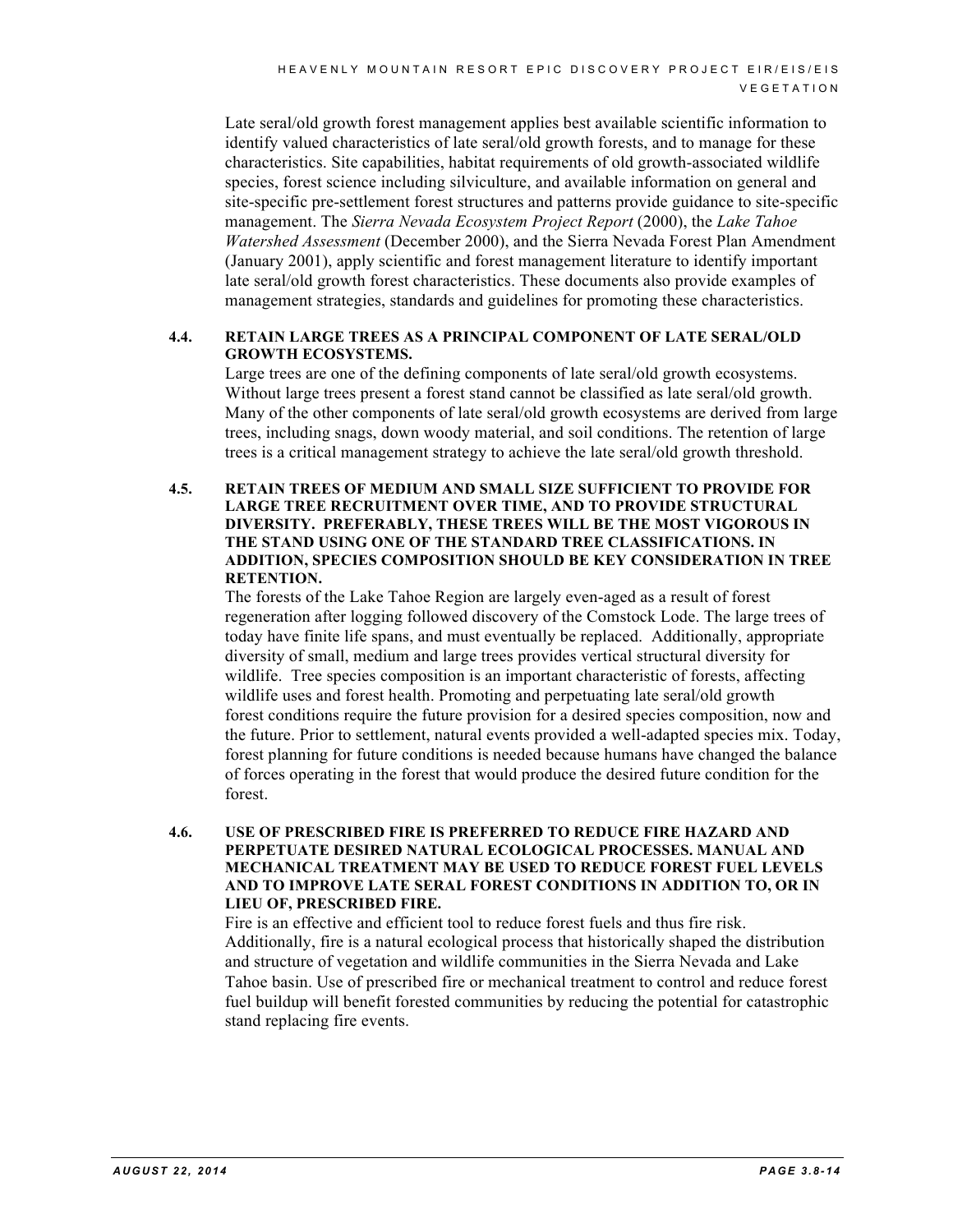#### *TRPA Code of Ordinances, Chapter 61 – Vegetation and Forest Health*

61.3.6.C: Sensitive Plants and Uncommon Plant Communities. Designation of plants for special significance is based on such values as scarcity and uniqueness. The following standards shall apply to all sensitive plants and uncommon plant communities referenced in the environmental thresholds, and to other plants or plant communities identified later for such distinction. The general locations of sensitive plant habitat and uncommon plant communities are depicted on the TRPA Special Species map overlay.

- 1. Sensitive Plants
	- a. List of Sensitive Plants

The sensitive plants are:

(i) Rorippa subumbellata (Tahoe yellow cress); (ii)Arabis rigidissima var. demote (Galena Creek rock cress); (iii) Lewisia longipetala (long-petaled lewisia); (iv) Draba asterophora v. macrocarpa (Cup Lake draba); and (v)Draba asterophora v. asterophora (Tahoe draba).

b. Standards for Sensitive Plants Projects and activities in the vicinity of sensitive plants or their associated habitat shall be regulated to preserve sensitive plants and their habitat. All projects or activities that are likely to harm, destroy, or otherwise jeopardize sensitive plants or their habitat shall fully mitigate their significant adverse effects. Projects and activities that cannot fully mitigate their significant adverse effects are prohibited. Measures to protect sensitive plants and their habitat include, but are not limited to:

(i) Fencing to enclose individual populations or habitat;

(ii)Restrictions on access or intensity of use;

- (iii) Modifications to project design as necessary to avoid adverse impacts;
- (iv) Dedication of open space to include entire areas of suitable habitat; or

(v)Restoration of disturbed habitat.

2. Uncommon Plant Communities

a. List of Uncommon Plant Communities

The uncommon plant communities are:

(i) The deep water plants of Lake Tahoe, Grass Lake (sphagnum fen); (ii)Osgood Swamp, Hell Hole (sphagnum fen); (iii) Pope Marsh, Taylor Creek Marsh, Upper Truckee Marsh; and (iv) The Freel Peak cushion plant community.

b. Standards for Uncommon Plant Communities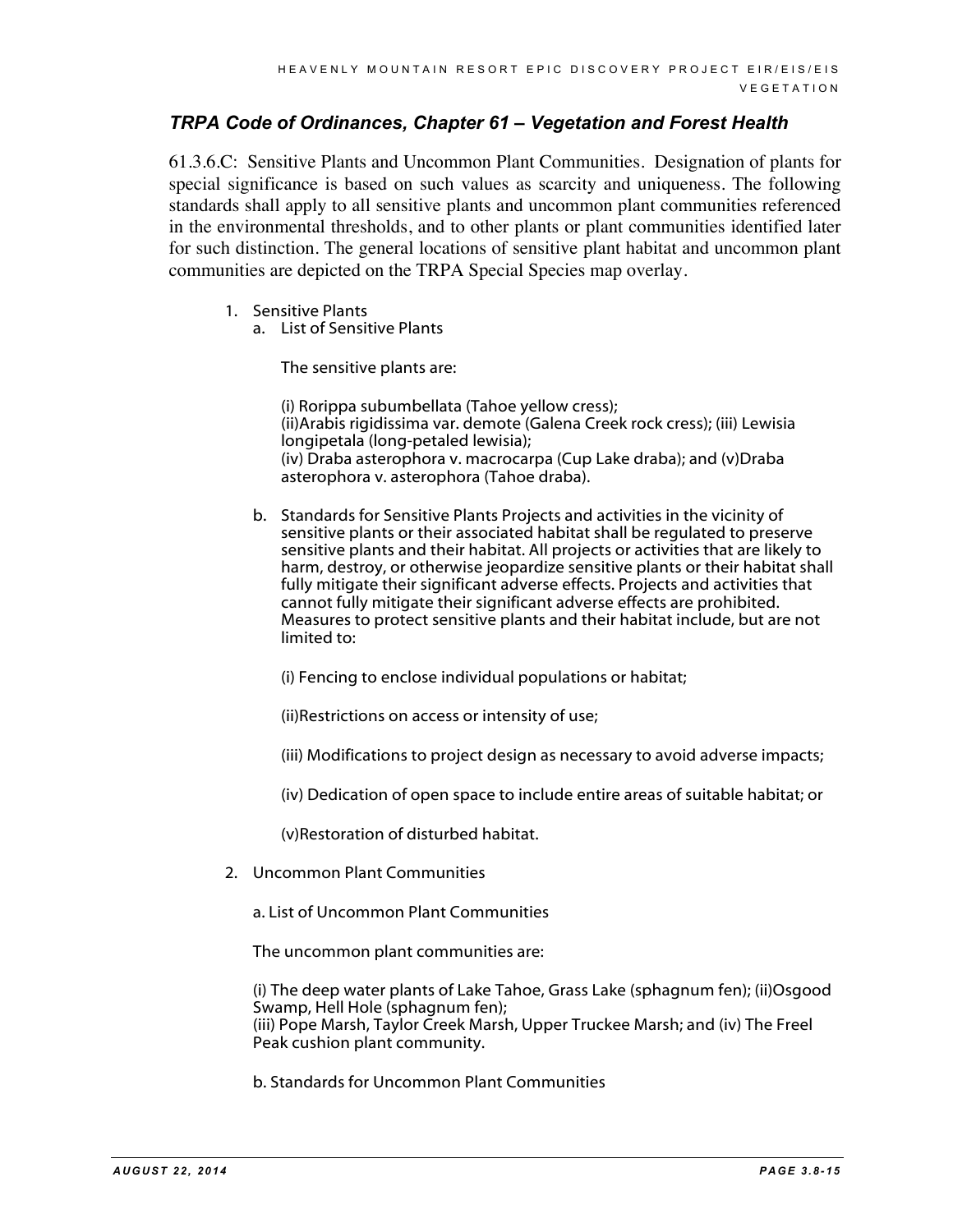Uncommon plant communities shall be managed and protected to preserve their unique ecological attributes and other associated values. Projects and activities that significantly adversely impact uncommon plant communities, such that normal ecological functions or natural qualities of the community are impaired, shall not be approved.

#### **California Environmental Quality Act**

Appendix G of the State CEQA Guidelines states that a significant effect would occur if:

- a project will substantially affect a rare, threatened or endangered plant or animal species or the habitat of the species;
- the project would adversely affect significant riparian, wetlands, marshes, or other wildlife habitat;
- the project would adversely affect a locally designated species or natural community; or
- the project would result in a barrier to wildlife dispersal or mitigation corridors.

For the purposes of this document, rare or endangered species are defined by Section 15380 of the State CEQA Guidelines as follows:

- "Endangered" when its survival and reproduction in the wild are in immediate jeopardy from one or more causes, including loss of habitat, change in habitat, overexploitation, competition, disease, or other factors; or
- "Rare" when either:
	- 1. Although not presently threatened with extinction, the species is existing in such small numbers throughout all or a significant portion of its range that it may become endangered if its environment worsens; or
	- 2. The species is likely to become endangered within the foreseeable future throughout all or a significant portion of its range and may be considered "threatened" as that term is used in the Federal Endangered Species Act.
- A species of plant shall be presumed to be rare or endangered as it is listed in:
	- 1. Title 14, California Administrative Code Sections 670.2 or 670.5, pursuant to the California Endangered Species Act or the California Native Plant Protection Act as rare, threatened or endangered.
	- 2. Title 50, Code of Federal Regulations Sections 17.11 or 17.12 pursuant to the Federal Endangered Species Act as rare, threatened, or endangered.
- A species not included in any listing identified above shall nevertheless be considered to be rare or endangered if the species can be shown to meet the criteria associated with "Endangered" or "Rare" species.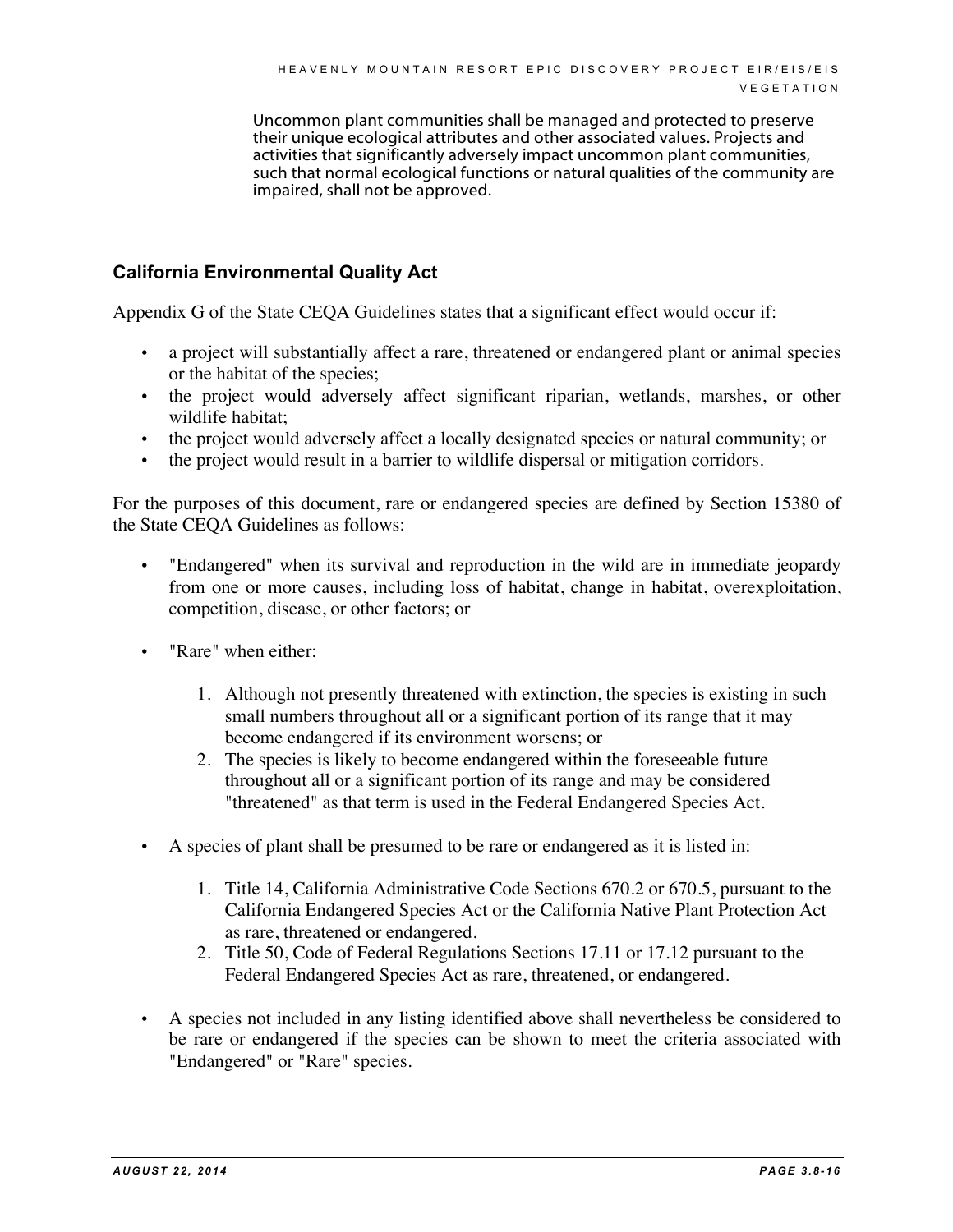#### **National Environmental Policy Act**

Pursuant to the U.S. Council on Environmental Quality Regulations for Implementing the Procedural Provisions of the National Environmental Policy Act (NEPA), the significance of an effect on the quality of the human environment is determined by considering the context in which it would occur and the intensity of the action. "Context" refers to the affected region and locality in which the action would occur. Significance, therefore, varies depending on the setting of the proposed action. "Intensity" refers to the severity of the impact. In determining the intensity of an impact to plants or vegetation communities, the following factors should be considered:

Unique Characteristics: An action which affects unique characteristics of the geographical area, such as wetlands and ecologically critical areas, would be considered to have a significant effect on the human environment.

Special-status Species: An action which adversely affects an endangered or threatened species or its habitat would be considered to have a significant effect on the human environment.

#### **California Fish and Game Code Native Plant Protection Policy**

The goals of the Chapter 10 of the California Native Plant Protection Policy are as follows:

The intent of the Legislature and the purpose of this chapter are to preserve, protect, and enhance endangered or rare plants of this state (Section 1900). For purposes of this Chapter, a 'native plant' means a plant that grows in a wild uncultivated state, which is normally found native to the plant life of this state (Section 1901).

No person shall import into this state, or take, possess, or sell within this state, except as incident to the possession or sale of the real property on which the plant is growing, any native plant, or any part or product thereof, that the commission determines to be an endangered native plant or a rare native plant, except as otherwise provided in this chapter (Section 1908).

All state departments and agencies shall, in consultation with the department, utilize their authority in furtherance of the purposes of this chapter by carrying out programs for the conservation of endangered or rare native plants. Such programs include, but are not limited to, the identification, delineation, and protection of habitat critical to the continued survival of endangered or rare native plants (Section 1911).

#### **Sierra Nevada Forest Plan Amendment**

The Record of Decision for the Final Supplemental Environmental Impact Statement outlines management Goals and Strategies for Old Forest, Meadow, and Riparian Ecosystems. For a discussion of Riparian and Meadow Goals and Strategies, please refer to VEG-5 which outlines the Riparian Conservation Objectives and desired conditions. Management Goals for Old Forest Ecosystems are as follows: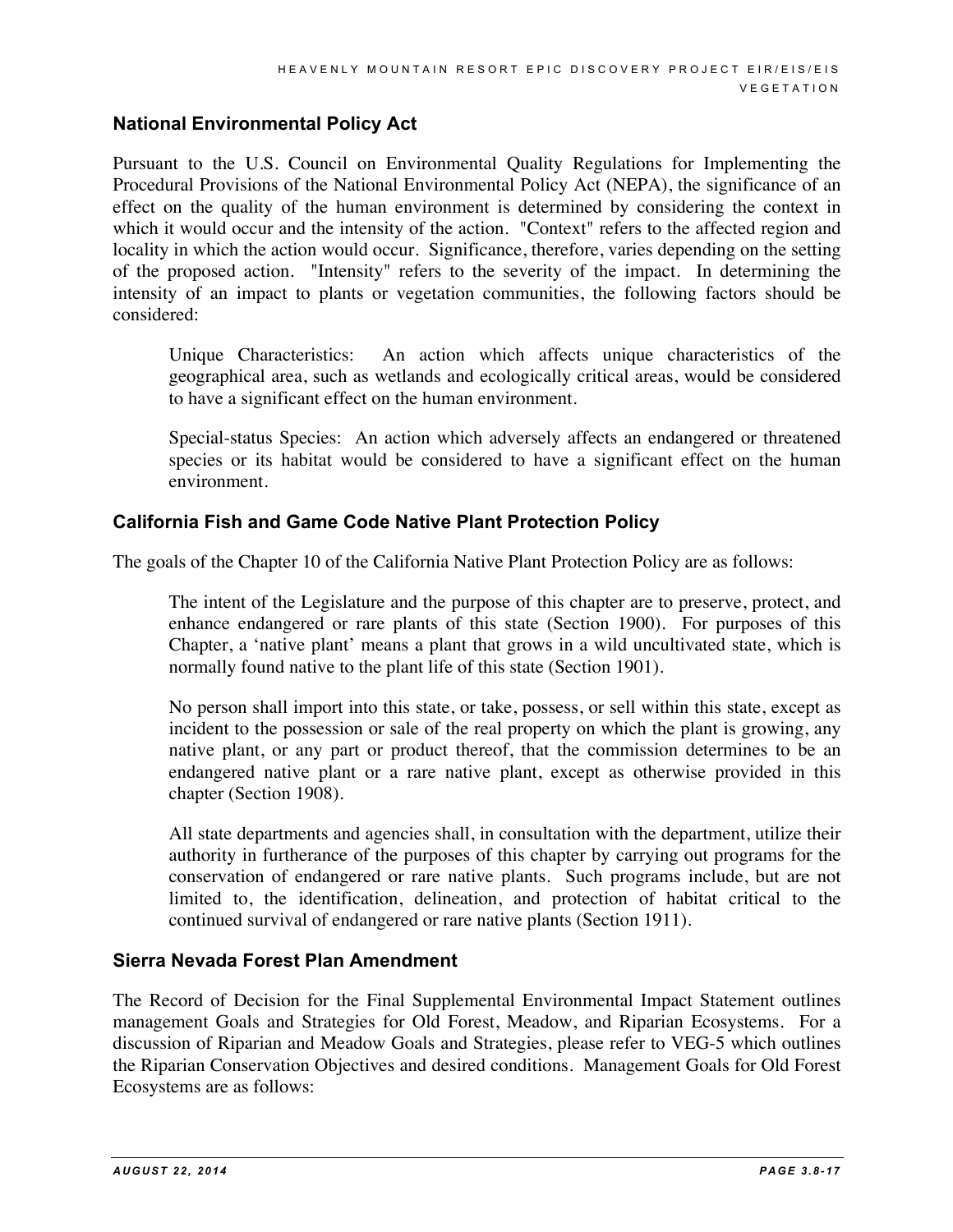- The broad goals of the old forest and associated species conservation strategy are to:
- Protect, increase, and perpetuate desired conditions of old forest ecosystems and conserve species associated with these ecosystems while meeting people's needs for commodities and outdoor recreation activities;
- Increase the frequency of large trees, increase structural diversity of vegetation, and improve the continuity and distribution of old forests across the landscape; and
- Restore forest species composition and structure following large scale, standreplacing disturbance events.

#### *Invasive Plants*

Invasive plants are a growing concern within the Sierra Nevada, as they are able to rapidly reproduce and spread, thereby invading and out competing native vegetation. The Forest Service defines invasive plants as plants designated as noxious by Federal or State law. Characteristics of invasive plants include: aggressive and difficult to manage, poisonous, toxic, parasitic, generally non-native, and a carrier or host of serious insects or disease. Invasive plants can create detrimental effects on vegetation, soil, wildlife, riparian areas, and recreational opportunities, among others.

To combat the spread of invasive plants, the Sierra Nevada Forest Plan Amendment requires a noxious weed risk assessment for any ground disturbing activities.

Sierra Nevada Forest Plan Amendment (USDA 2004)—Establishes goals, standards, and guidelines for invasive plant (noxious weed) management for the Sierra Nevada forests. It emphasizes prevention and integrated weed management. It establishes the following invasive plant management prioritization: 1) prevent the introduction of new invaders; 2) conduct early treatment of new infestations; 3) contain and control established infestations. It also requires forests to conduct an invasive plant risk assessment to determine risks for weed spread (high, moderate, or low) associated with different types of proposed management activities and develop mitigation measures for high and moderate risk activities with reference to the weed prevention practices in the Regional Noxious Weed Management Strategy.

#### *Forest Plan Direction*

Forest-wide direction is provided in the Forest Service Land and Resource Management Plan (LRMP), which states that the forest must "…manage sensitive plants to ensure that species do not become threatened or endangered because of Forest Service activities. The primary purpose is to assure that existing habitat of these plants is adequately protected and that additional habitat is provided to perpetuate the species." (USDA 1988). The current management direction for Heavenly Mountain Resort is found in the LRMP under the Heavenly Valley Management Area. This area has been designated for alpine skiing and maintenance.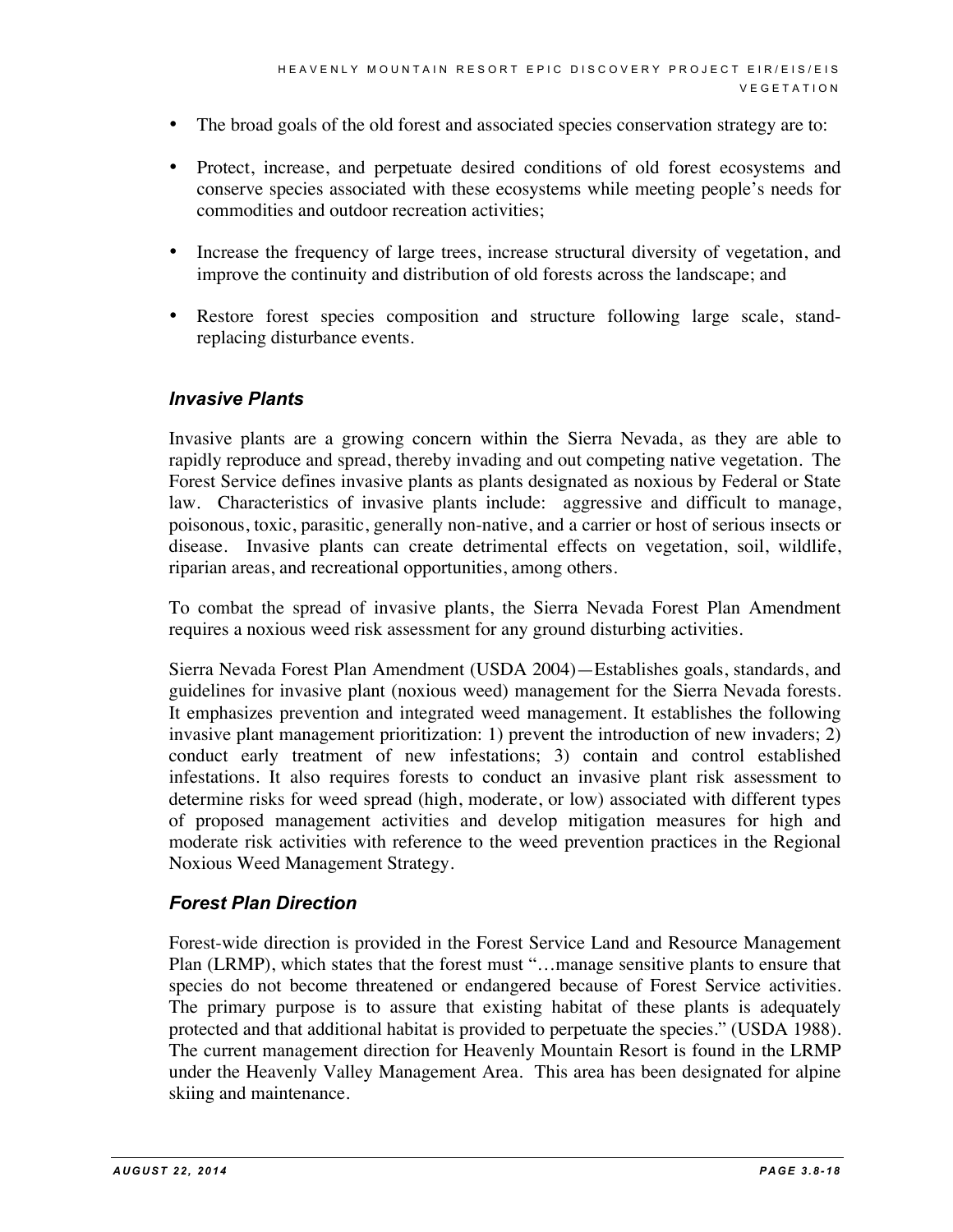## Evaluation Criteria and Points of Significance - Vegetation

| <b>Evaluation Criteria</b>                                                                                                                | As Measured By                                                                                                                                                                                                                            | <b>Point of Significance</b>                                                                  | <b>Justification</b>                                                                                                                                                                                                                                                                                                                                                        |
|-------------------------------------------------------------------------------------------------------------------------------------------|-------------------------------------------------------------------------------------------------------------------------------------------------------------------------------------------------------------------------------------------|-----------------------------------------------------------------------------------------------|-----------------------------------------------------------------------------------------------------------------------------------------------------------------------------------------------------------------------------------------------------------------------------------------------------------------------------------------------------------------------------|
| 1. Would the Project<br>increase the risk of<br>introduction or spread of<br>invasive plants (aquatic or<br>terrestrial)?                 | Abundance, habitat<br>vulnerability,<br>vectors not<br>associated with<br>Project, vectors<br>associated with<br>Project, prevention<br>measures, habitat<br>alteration                                                                   | Introduction of new<br>invasive plants and/or<br>spread of existing invasive<br>plant species | FSM2900-Invasive Species<br>SNFPLA 2004 ROD, Appendix<br>A, Noxious weed direction<br>FSM 2070-Vegetation Ecology<br>Invasive plant resource<br>assessment template<br><b>LTBMU</b> Forest Plan                                                                                                                                                                             |
| 2. Would the Project<br>result in an overall<br>decrease in long term<br>trends in Tahoe draba<br>populations within the<br>Project area? | a. Acres of draba<br>occurrences<br>b. Acres of<br>suitable habitat                                                                                                                                                                       | a. Greater than 0 acres<br>b. Greater than 0 acres                                            | <b>TRPA Threshold Carrying</b><br>Capacities (Resolution #82-11)<br><b>TRPA Code of Ordinances</b><br>Chapter 61.3.6.A<br><b>FESA</b><br>CESA (Sections 2062 and 2067)<br>CEQA (Article 5, Section<br>15065)<br>California Native Plant<br>Protection Act (CDFG Code<br>Sections 1900-1913)<br>El Dorado County General Plan<br>Objective 7.4.1<br><b>LTBMU</b> Forest Plan |
| 3. Would the project<br>result in an increase to the<br>risk/threat factors for<br>listing of whitebark pine?                             | Long term trends in<br><b>Whitebark Pine</b><br>stand health within<br>the Project area as<br>measured by threat<br>factors (fire and<br>fire suppression,<br>overutilization,<br>disease, and<br>inadequate<br>regulatory<br>mechanisms) | a. Change (increase) in<br>level of threat factors (low,<br>moderate, and high)               | <b>LTBMU</b> Forest Plan<br>$USFWS - ESA$<br>(http://www.fws.gov/mountain-<br>prairie/species/plants/whitebarkp<br>$ine/$ )                                                                                                                                                                                                                                                 |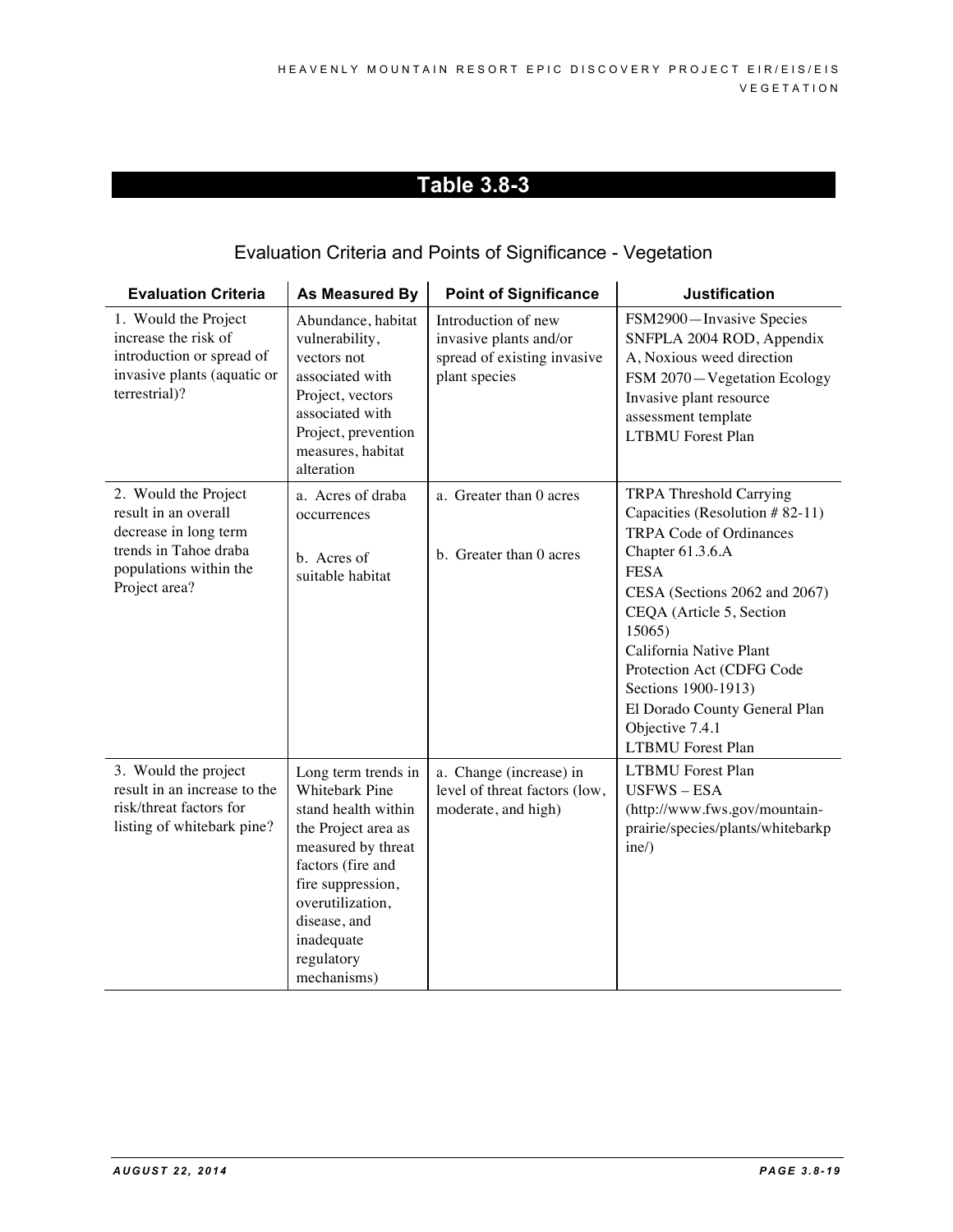#### Evaluation Criteria and Points of Significance - Vegetation

| <b>Evaluation Criteria</b>                                                                                                                                                                                        | As Measured By                                                                                                                                 | <b>Point of Significance</b>                                                                              | <b>Justification</b>                                                                                                                                                                                                                                                                                                                                        |
|-------------------------------------------------------------------------------------------------------------------------------------------------------------------------------------------------------------------|------------------------------------------------------------------------------------------------------------------------------------------------|-----------------------------------------------------------------------------------------------------------|-------------------------------------------------------------------------------------------------------------------------------------------------------------------------------------------------------------------------------------------------------------------------------------------------------------------------------------------------------------|
| 4. Would the project<br>result in a loss of<br>Threatened and<br>Endangered, Proposed<br>and Candidate, Forest<br>Service Sensitive, or<br>Nevada at Risk Botanical<br>Species?                                   | a. Acres of known<br>occurrences<br>b. Acres of new<br>ground disturbance                                                                      | a. Greater than 0 acres and<br>0 individuals<br>b. Greater than 0 acres and<br>0 individuals              | TRPA Threshold Carrying<br>Capacities (Resolution #82-11)<br><b>TRPA Code of Ordinances</b><br>Chapter 61.3.6.A<br><b>USFWS-ESA</b><br>(http://www.fws.gov/endangered<br>/laws-policies/regulations-and-<br>policies.html)<br>CESA (Sections 2062 and 2067)<br>El Dorado County General Plan<br>Objective 7.4.1<br><b>LTBMU</b> Forest Plan                 |
| 5. Would the project<br>adversely affect other<br>botanical resources (e.g.<br>CNPS, LTBMU watch<br>list, uncommon plant list<br>communities, special<br>aquatic features or Stream<br><b>Environment Zones)?</b> | a. Acres of known<br>occurrences<br>b. Acres of new<br>ground disturbance                                                                      | a. Greater than 0 acres and<br>0 individuals<br>b. Greater than 0 acres and<br>0 individuals              | TRPA Code of Ordinances<br>Chapter 61.3.3<br>CEQA (Article 5, Section<br>15065)<br><b>CDFW Wildlife Habitat</b><br>Relationships model - (Version<br>5.2)<br>California Native Plant<br>Protection Act<br><b>CDFW</b> Interim<br>Wildlife/Hardwood Management<br>Guidelines<br>El Dorado County General Plan<br>Objective 7.4.2<br><b>LTBMU</b> Forest Plan |
| 6. Would the Project<br>result in the removal of<br>any native live trees larger<br>than 24-inch dbh, old<br>forest (SNFPA) or late<br>seral/old growth habitat as<br>defined by TRPA or<br>SNFPA?                | Number of native<br>live trees 30 inches<br>or greater in dbh<br>removed<br>Acres of old<br>forest/late seral/old<br>growth habitat<br>removed | Greater than 0 trees of this<br>size removed<br>Greater than 0 acres of<br>habitat permanently<br>removed | <b>TRPA Environmental Checklist</b><br>TRPA Code of Ordinances<br>Chapter 61.1.4<br><b>TRPA Old Growth Threshold</b><br><b>SNFPA</b><br>El Dorado County General Plan<br>Objective 7.4.4<br><b>LTBMU</b> Forest Plan                                                                                                                                        |

- CDFW California Department of Fish and Wildlife
- CEQA California Environmental Quality Act
- CESA California Endangered Species Act
- CNDDB California Natural Diversity Data Base
- CNPS California Native Plant Society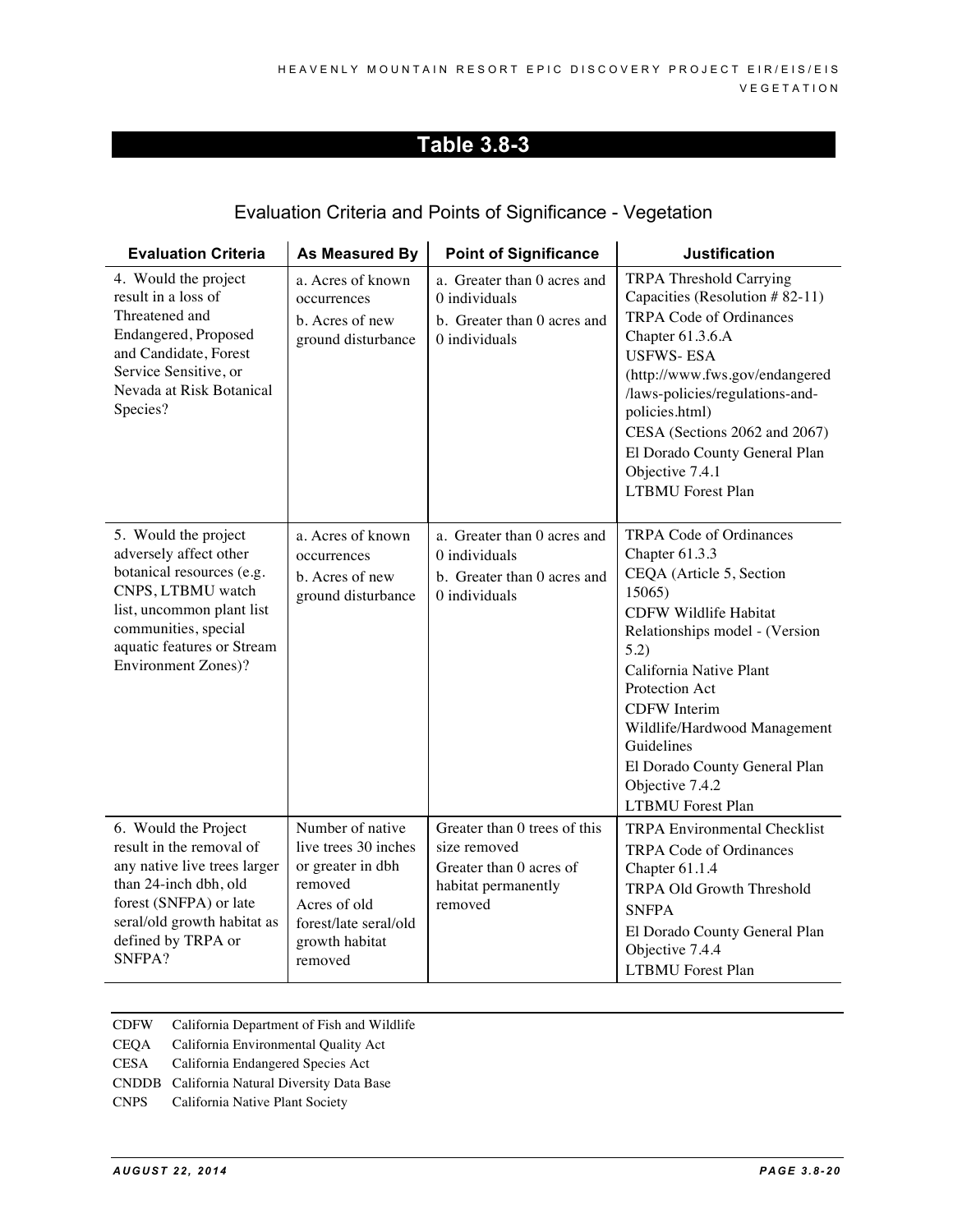FESA Federal Endangered Species Act TRPA Tahoe Regional Planning Agency USFWS United States Fish and Wildlife Service

#### **Analysis Methodology and Assumptions**

The analysis of effects on TEPCS botanical species was a three-step process (FSM 2672.43; USDA 2005). In the first step, all TEPCS species that were known or were believed to have potential to occur in the analysis area were identified. This list was developed by reviewing the U.S. Fish and Wildlife List for LTBMU (USFWS 2013), USDA Forest Service Region 5 Sensitive Species List (USDA 2013), LTBMU rare botanical species records and vegetation maps, California Natural Diversity Database records (CNDDB 2014), and Nevada Natural Heritage Program records (NNHP 2014).

The second step was field reconnaissance surveys. To date, field surveys have been conducted on approximately 700 acres within the botany analysis area, including where activities are proposed. For those areas outside of the surveyed areas, but within the botany analysis area, species occurrence information was compiled using CNDDB (2013) and NNHP (2013) database records, LTBMU rare botanical species records, and past survey reports.

Field surveys were designed around the flowering period and ecology of the TESP identified in step one. For each TESP occurrence found, information was collected that described the size of the occurrence and habitat characteristics and identified any existing or potential threats. Location information was collected using a Global Positioning System (GPS).

All of this information was used in step three of the analysis—effects analysis. TESP and project activity data were imported into a Geographic Information System (GIS) and used to analyze proximity to the proposed activities, identify direct and indirect effects, and develop resource protection measures.

#### **Data Sources**

Basic information describing the life history, ecology, pollination biology, and specific habitat requirements is lacking for most of the sensitive species that occur within the botany analysis area. The scientific literature and internal government documents (i.e. species-specific conservation assessments) were utilized for the analysis whenever available; however more frequently the analysis of effects was based on observations by qualified individuals, field experience, unpublished monitoring results, and studies of comparable species.

### **3.8-4 ENVIRONMENTAL IMPACTS**

#### **IMPACT: VEG-1: Would the Project increase the risk of introduction or spread of invasive plants (aquatic or terrestrial)?**

Invasive plants have been documented at Heavenly Mountain Resort. A total of seven sites have been identified (USFS ID Sites #169, #170, #294 (A, B, and C), #296, #439, #364 and #613). Of the seven sites, four are located within Epic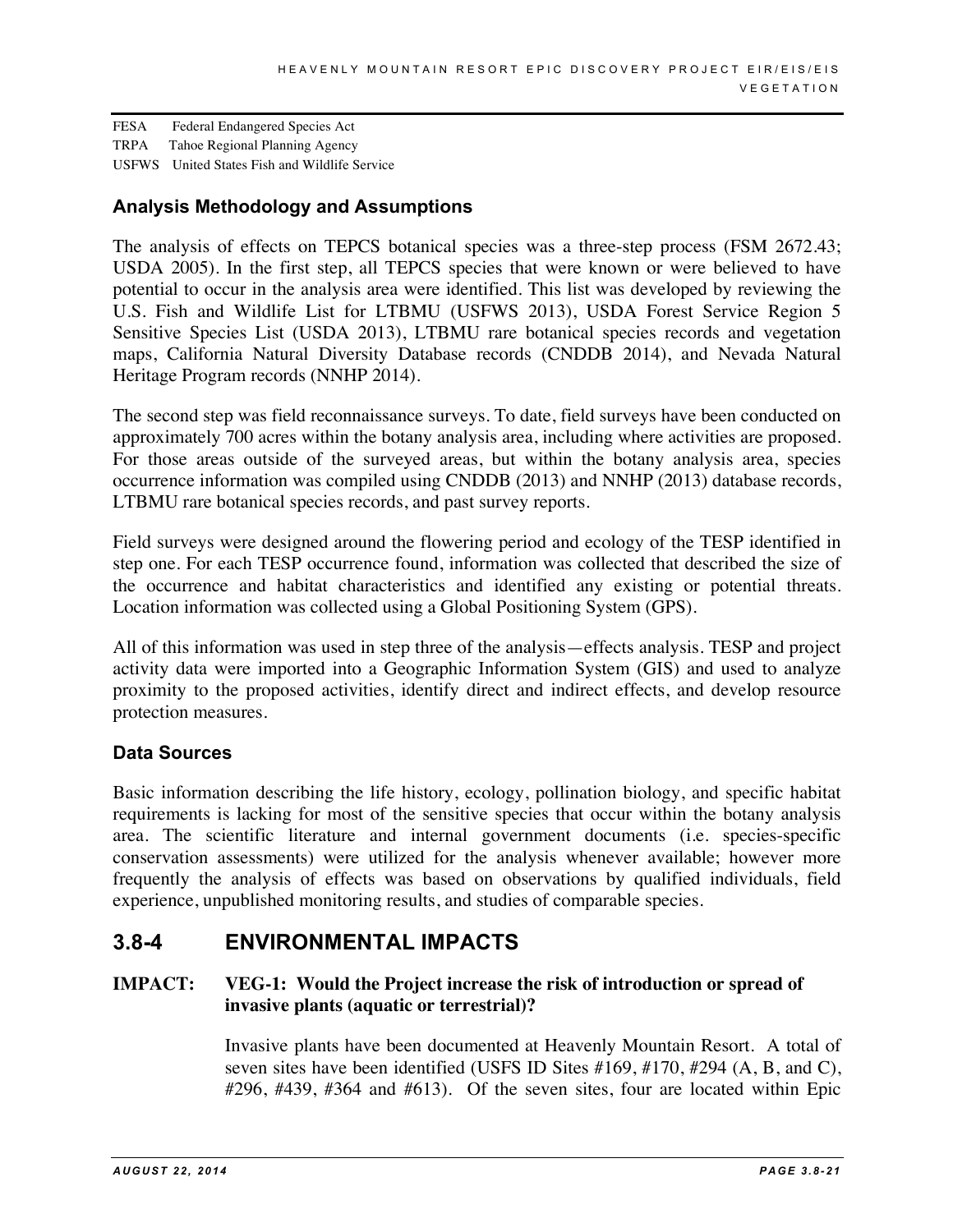Discovery Project areas or in the immediate vicinity (Sites #439, #169, #296, and #364). Table 3.8-4 identifies the invasive species sites that are within or adjacent to projects in the Proposed Action and Alternatives.

## **Table 3.8-4**

#### Known Invasive Species Sites Associated with Epic Discovery Projects

| <b>Epic Discovery</b><br>Project   | Invasive<br>Site # | <b>Invasive Species Present</b><br>(# of plants observed/year)    | <b>Status of Site</b> | <b>Risk</b>                                                            |
|------------------------------------|--------------------|-------------------------------------------------------------------|-----------------------|------------------------------------------------------------------------|
| <b>Mountain Excursion</b><br>Tour  | #296               | Tall Whitetop (15/2010,<br>$6/2011$ , $30/2012$ , $30,2012$ )     | Active                | High risk of<br>spread from<br>human vectors<br>present.               |
| <b>Mountain Excursion</b><br>Tour  | #169               | Broadleaf Pepperweed/Tall<br>Whitetop (40/2011, 0/2012,<br>0/2013 | Inactive              | Low risk of<br>spread from<br>vehicular<br>travel/vectors.             |
| <b>Mountain Excursion</b><br>Tour  | #364               | Canada Thistle (2005)                                             | Inactive              | Low risk of<br>spread from<br>vehicular<br>travel/vectors.             |
| Sky Meadows Zipline<br>Canopy Tour | #296               | Tall Whitetop (15/2010,<br>$6/2011$ , $30/2012$ , $30,2012$ )     | Active                | High risk of<br>spread from<br>human vectors<br>present.               |
| Mountain Bike Park                 | #439               | Canada Thistle (0/2011,<br>0/2012, 0/2013                         | Inactive              | Low risk of<br>spread from<br>bicycles/human/<br>vehicular<br>vectors. |
| Sky Basin Coaster<br>(Alternative) | #296               | Tall Whitetop (15/2010,<br>$6/2011$ , $30/2012$ , $30,2012$ )     | Active                | High risk of<br>spread from<br>human vectors<br>present.               |

Efforts have been implemented to eradicate and prevent spread of invasive plants at the resort by USFS staff, but diligent pursuit must be made to ensure new establishment is prevented and spread of weeds at known sites does not occur.

The project is purposefully designed to increase visitor usage of the area. This will increase the risk of introduction of invasive plants, as visitors may transport weed seed. Due to the regional and international origin of many visitors to the new proposed facilities, there is a particular risk of the introduction of species not currently known on the LTBMU.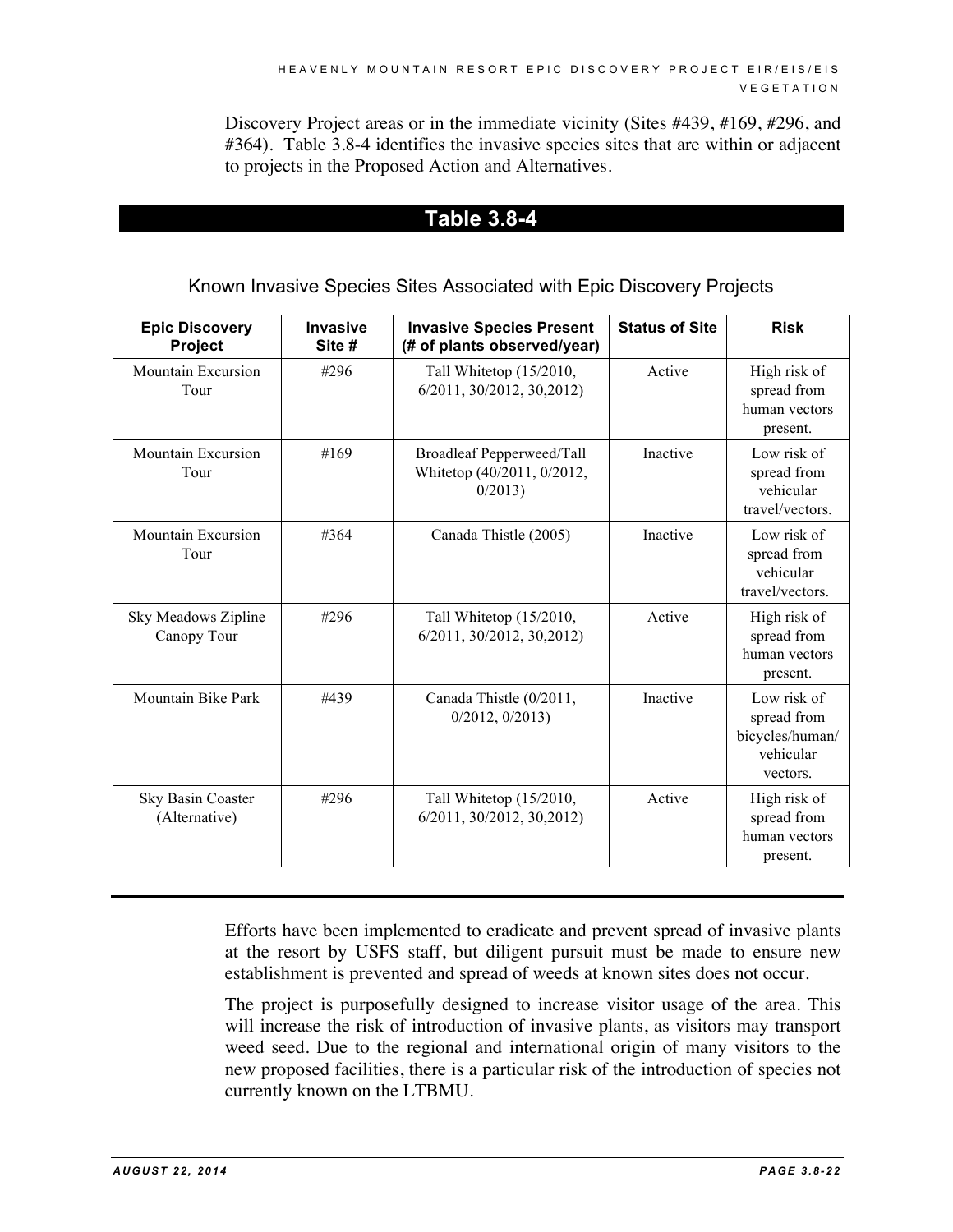Heavy equipment used during construction also presents a substantial vector for weed introduction. If equipment was previously used in infested areas and then transported and used on the project site, there is a high risk of invasive plant introduction. Much of the equipment used for projects on the LTBMU arrives from the Sacramento and Carson Valleys, which are much more heavily infested than LTBMU lands; so, this equipment poses a particular risk, unless it is cleaned prior to arriving at the project area.

The existing population of tall whitetop (*Lepidium latifolium*) located at the top of Tamarack Express lift (#296) has the potential to spread using humans and vehicles as vectors. The three projects located in this vicinity are the Sky Basin Coaster (Alternative), Sky Meadows Zipline Canopy Tour, and the Excursion Tour. Guests will be arriving at the top of Tamarack Lift to access the Sky Meadows Zipline Canopy Tour and the Sky Basin Coaster (Alternative). Increased human presence in the area increases the chances for the spread of seed from these invasive plants (noxious weeds) to the surrounding area that contains Tahoe draba habitat.

The tall whitetop located at the top of Sky Express lift (#169) has not been active since 2011 and has low potential for spreading due to the Mountain Excursion Tour driving adjacent to the site location. The Mountain Excursion Tour also occurs adjacent to site #364 which contains Canada thistle located at the Sky Meadows area, which is also a low risk site.

The trails associated with the Mountain Bike Park terminate at East Peak Reservoir, adjacent to inactive site #439. This site has a low potential for spread as no plants have been detected in this location in the last three years.

Invasive plant occurrences can result in negative impacts to all ecosystems, although different habitats may be invaded by different noxious weed species. Epic Discovery projects at Heavenly have a moderate risk to spread tall whitetop and Canada thistle, which has been documented within the project areas. Invasive plant occurrences can lead to changes in habitat characters that are detrimental to sensitive plant species. Once weeds have become established they can indirectly impact sensitive species through allelopathy (the production and release of chemical compounds that inhibit the growth of other plants), alter fire regimes, and compete for nutrients, light, and water. Because invasive plants can be difficult to control or eradicate, weed control efforts that must be conducted on a regular basis, such as hand-pulling or digging, could also negatively impact sensitive plants. Standard management requirements such as inventory, avoiding noxious weed areas during ground disturbing activities, and using weed free nursery material should be utilized to greatly reduce the threat from invasive plant establishment and infestation.

No indirect effects are expected from revegetation efforts, which will facilitate recovery of disturbed areas by reducing erosion and improving vegetation structure by enhancing native species. Revegetation efforts will be implemented in the areas surrounding project installation of structures associated with the Forest Flyer Coaster, Sky Cycle Canopy Tour, Sky Basin Coaster (Alternative)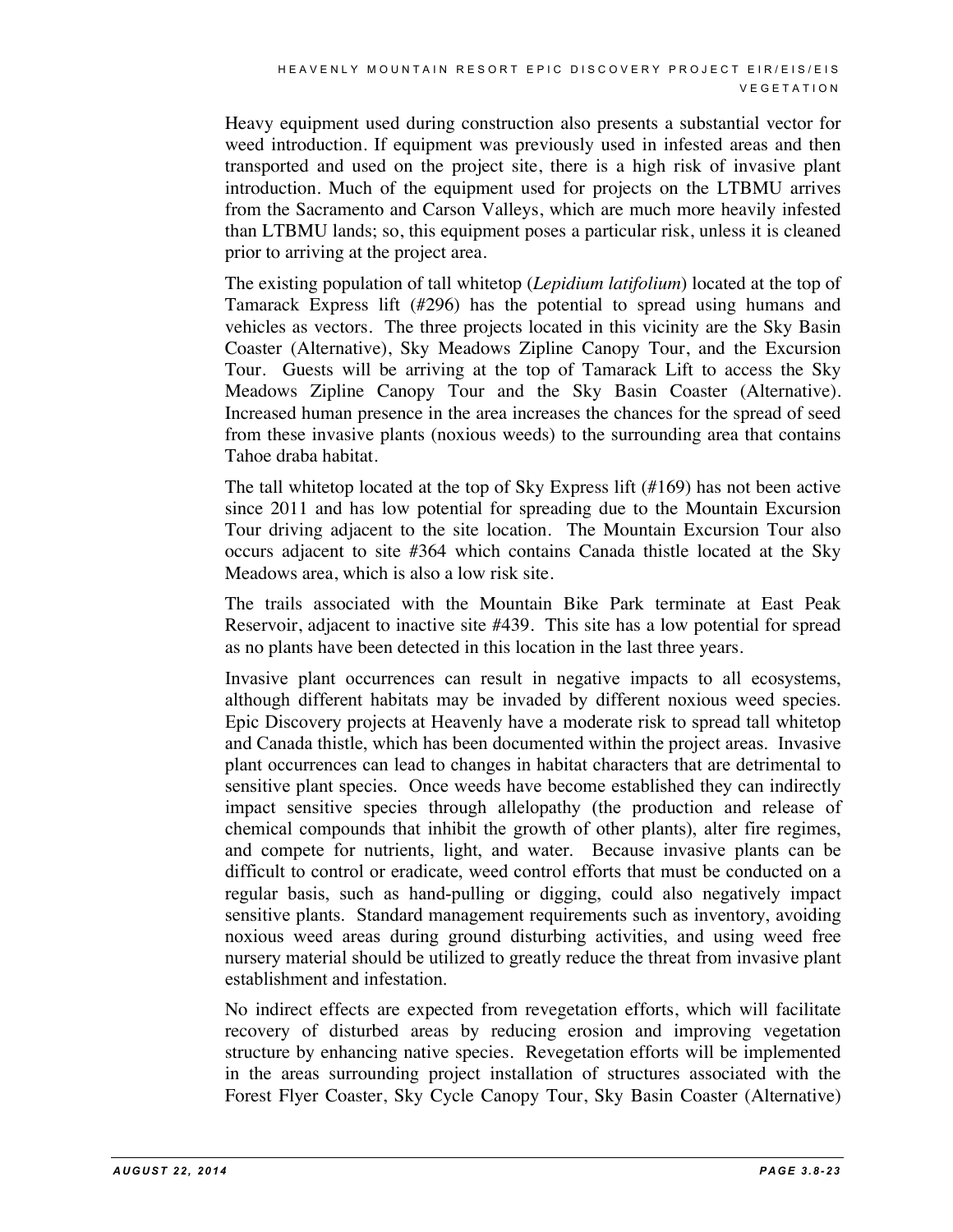and the Ridge Run Lookout Tower. Revegetation efforts will facilitate recovery of disturbed areas by reducing erosion and improving vegetation structure by enhancing native species.

Native vegetation associations can be negatively impacted as a result of invasion of noxious weeds. Changes in habitat may result once noxious weeds become established. Weed species are often more vigorous than native species and provide competition for water, light and nutrient resources. Changes in vegetation structure, decreased soil stability and impacts on fire regimes can also occur as a result of noxious weed invasion. Once noxious weeds become established, control efforts can also negatively impact native species, through trampling, damage from digging and soil disturbance.

During implementation and operations under their Master Plan, Heavenly Mountain Resort is required to implement design feature VEG-1C Noxious Weed Management mountainwide. This design feature requires the continued treatment of known noxious weeds and invasive species.

The 2007 MPA provides the invasive plant management measures for all projects implemented as part of the Master Plan. In 2011, Forest Service Manual direction (FSM 2900) clarified the difference between 'noxious weed'—those plants designated on federal or state noxious weed lists and 'invasive plant'— those alien species likely to cause economic, human health, or environmental harm. So while older documents may use the term 'noxious weed', the direction applies to all invasive plants on LTBMU. The invasive plant measures in the 2007 MPA are as follows:

1. As a term and conditions of Heavenly Mountain Resort's Special Use Permit, Heavenly will develop a long-term integrated weed management plan. This plan should include annual monitoring associated with existing weed infestations and new project construction. Plans should include control and abatement plans, restoration and revegetation plans, and annual reporting requirements (weed treatments, infestation sizes, and locations will be reported). Currently, three noxious weed species are located within Heavenly Mountain Resort's boundary on both Forest Service and privately owned land: tall whitetop (Lepidium latifolium), Canada thistle (Cirsium arvense) and bull thistle (Cirsium vulgare).

2. Summertime maintenance and excavation equipment vehicles used for project implementation should be weed free and cleaned of all attached mud, dirt, and plant parts before entering the project area. This practice shall be done at a vehicle washing station or steam cleaning facility (power or high-pressure cleaning) before the equipment and vehicles enter the project area.

3. Equipment, materials, or crews shall not be staged in noxious weed infested areas.

4. All gravel, fill, mulches or other materials should be weed free. Use onsite sand, gravel, rock or organic matter where possible. Otherwise,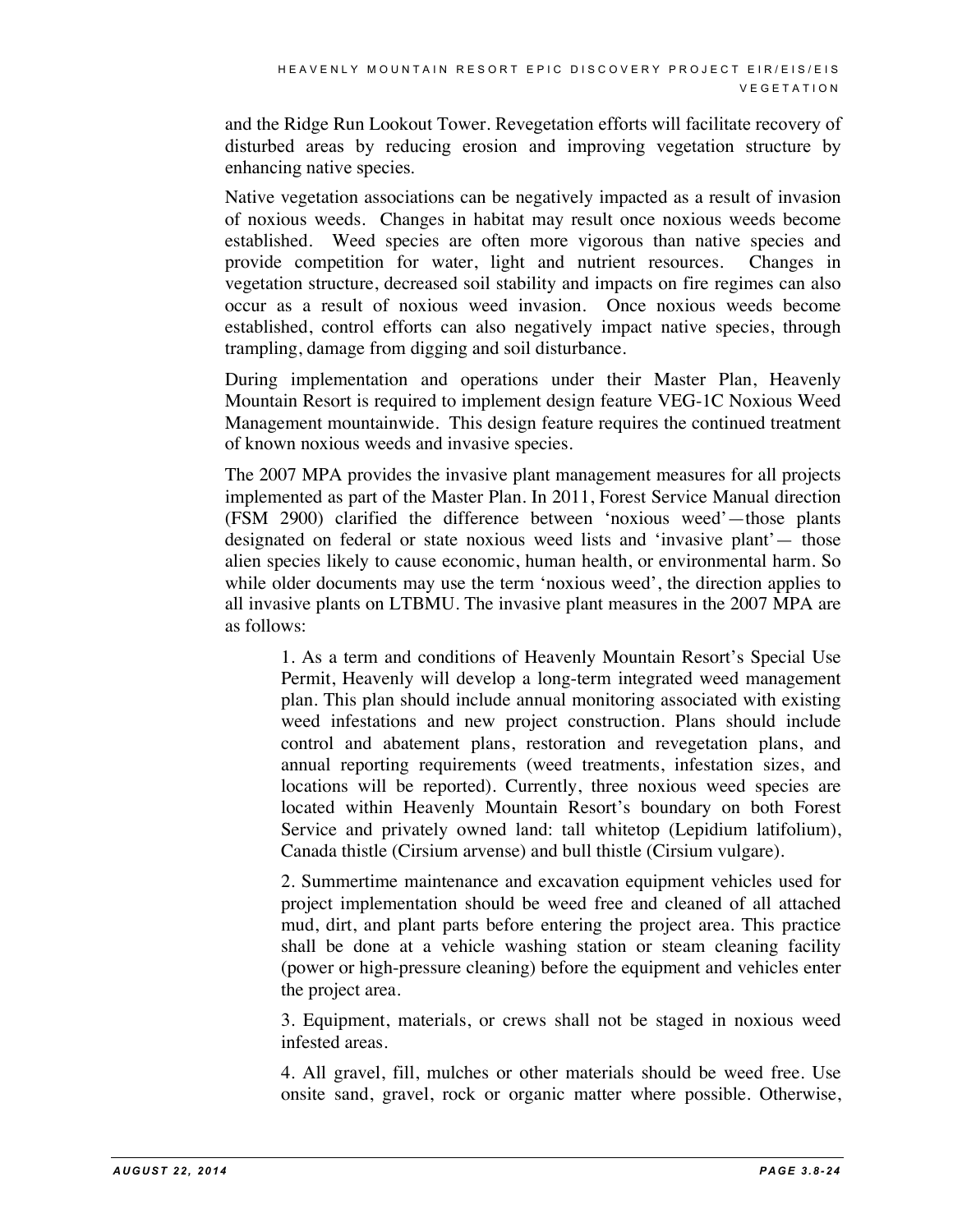obtain materials from gravel pits and fill sources that have been determined to be weed-free by the Forest Service Noxious Weed Coordinator. Topsoil from disturbance will be saved and put back to use in onsite revegetation, unless contaminated with noxious weeds. All activities that require seeding or planting should use locally collected native seed sources whenever possible. Plant and seed material should be collected from as close to the project area as possible, from within the same watershed and at a similar elevation whenever possible. Persistent non-natives such as timothy (Phleum pretense), orchardgrass (Dactylis glomerata), or ryegrass (Lolium sp.) should be avoided. Seed mixes should be approved by Forest Service Botanists.

5. Weed infestations identified before project implementation that are within the project area should be treated or "flagged and avoided" according to the species present and project constraints.

6. Construction areas should be monitored for 3 years post-project to ensure that no new weed infestations move into the area disturbed during project implementation.

7. Heavenly will implement an annual employee orientation and training program for employees that work in ground disturbing activities. Training could include an introduction to the noxious weeds currently present on the mountain, (tall whitetop, Canada thistle, and bull thistle), photographs of the weeds, a map identifying known weed locations, and a list of the mitigation measures being implemented to eradicate the noxious weeds.

#### *CEQA and TRPA*

**Analysis:** *Less Than Significant; Proposed Project and Alternatives*

There are known populations of invasive plant species that occur within the Project Area as noted above. Standard management measures and existing mitigation measure VEG-1C are included in the Proposed Action to mitigate impacts to known rare plant species and habitats from noxious weeds and invasive species. Based on the inclusion of recommended mitigation measures in the Proposed Action and Alternatives that would require continued treatment of known sites and measures to prevent the spread of invasive species, this impact is considered to be less than significant.

#### *NEPA*

#### **Analysis:** *No Adverse Effects; Proposed Project and Alternatives*

There are known populations of invasive plant species that occur within the Project Area as noted above. MPA 07 design features and MP 96 mitigation measures are included in the Proposed Action to mitigate adverse effects to known rare plant species and habitats from noxious weeds and invasive species. Based on the inclusion of recommended design features in the Proposed Action and Alternatives that would require continued treatment of known sites and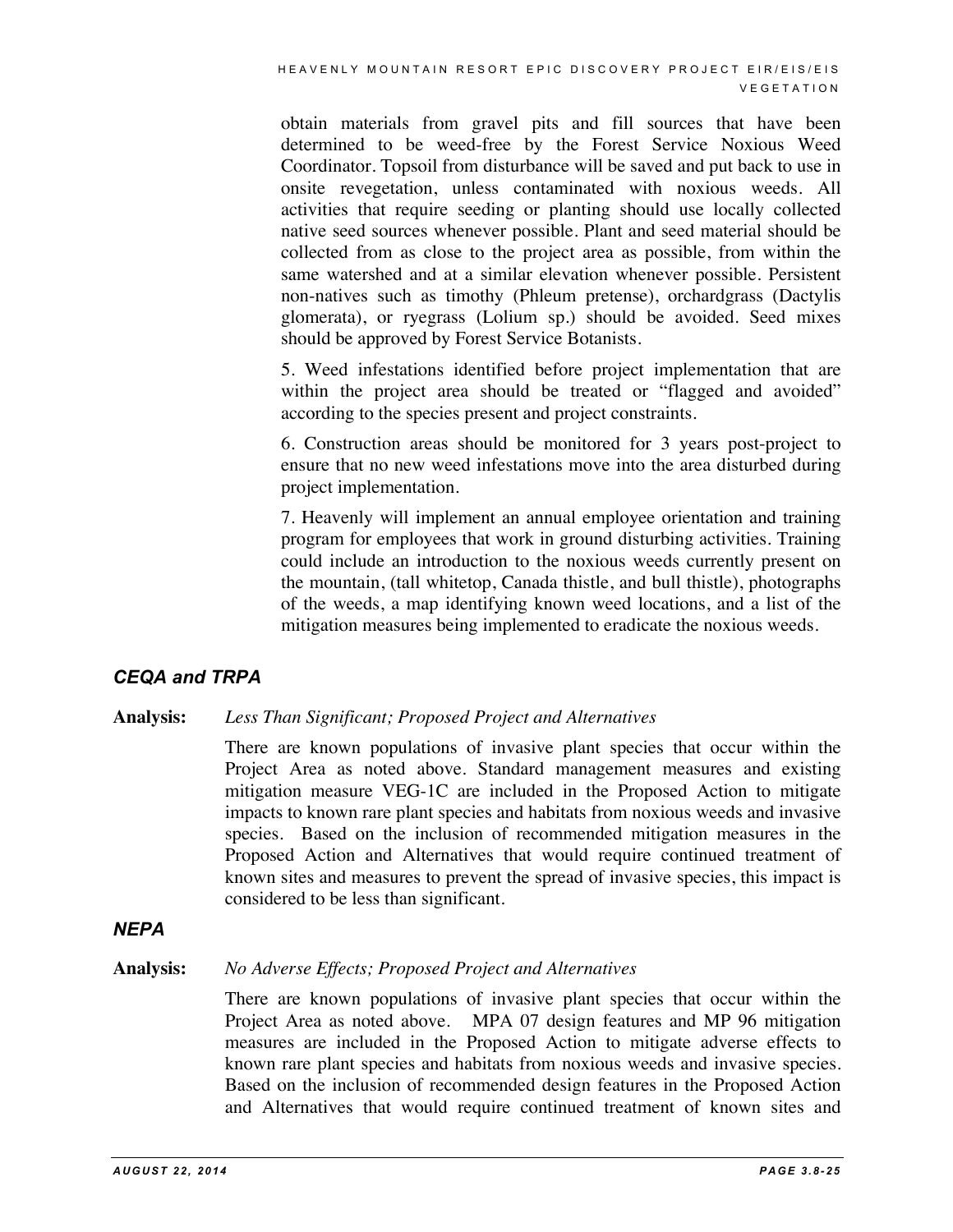measures to prevent the spread of invasive species, no adverse effects will occur that would result in the increase of spread of invasive species or noxious weeds.

#### **IMPACT: VEG-2: Would the Project result in an overall decrease in long term trends in Tahoe draba populations within the Project area?**

Tahoe draba (*Draba asterophora* var. *asterophora*) is known to occur in a total of 15 occurrence locations within the Special Use Permit Boundary. Of these 15 occurrence locations, a total of five occurrences are within or immediately adjacent to two activities included in the Proposed Action and one activity included in the Alternatives. Table 3.8-5 outlines these occurrences in relation to the projects that may impact Tahoe draba.

#### **Table 3.8-5**

| <b>Tahoe Draba</b><br>Occurrence # | # of Tahoe draba<br>plants | <b>Mountain</b><br><b>Excursion Tour</b> | <b>Sky Zipline</b><br><b>Canopy Tour</b> | <b>Sky Basin</b><br>Coaster<br>(Alternative) |
|------------------------------------|----------------------------|------------------------------------------|------------------------------------------|----------------------------------------------|
| <b>DRASAa</b>                      | 250-499                    | X                                        |                                          |                                              |
| <b>DRASAb</b>                      | 780                        | X                                        |                                          |                                              |
| <b>DRASAc</b>                      | 250-499                    | X                                        |                                          |                                              |
| <b>DRASAe</b>                      | 500-999                    | Χ                                        |                                          |                                              |
| DRASAh                             | 1250-1500                  | X                                        | Х                                        | X                                            |
|                                    |                            |                                          |                                          | <b>HBA 2014</b>                              |

Tahoe Draba Occurrences Impacted by Epic Discovery Projects

**Direct and Indirect Effects:** As identified in Table 3.8-5, three of the Epic Discovery projects are located within or in close proximity of existing Tahoe draba populations: Sky Meadows Zipline, Sky Basin Coaster (Alternative), and the Mountain Excursion Tour.

The Sky Meadows Zipline and the Sky Basin Coaster (Alternative) both have access trails that lead from the top of Tamarack Lift to the top of each of the projects. The existing trail leads from the top of Tamarack lift directly south through the Tamarack Tahoe Draba Transplant Project. This area contains historical Tahoe Draba transplant locations and seed plots that were created as mitigation during the installation of Tamarack lift in 1999. The second portion of the trail starts at the end of the access roadway that terminates at the top of California Trail, where it turns south toward the top of the Sky Zipline Canopy Tour and the Sky Basin Coaster (Alternative). This portion of the trail is located in occurrence DRASAh which contains 1250-1500 plants as of 2012. As these proposed trails have not been flagged and identified on the ground, the potential exists for individual plants to be removed or impacted by construction activities.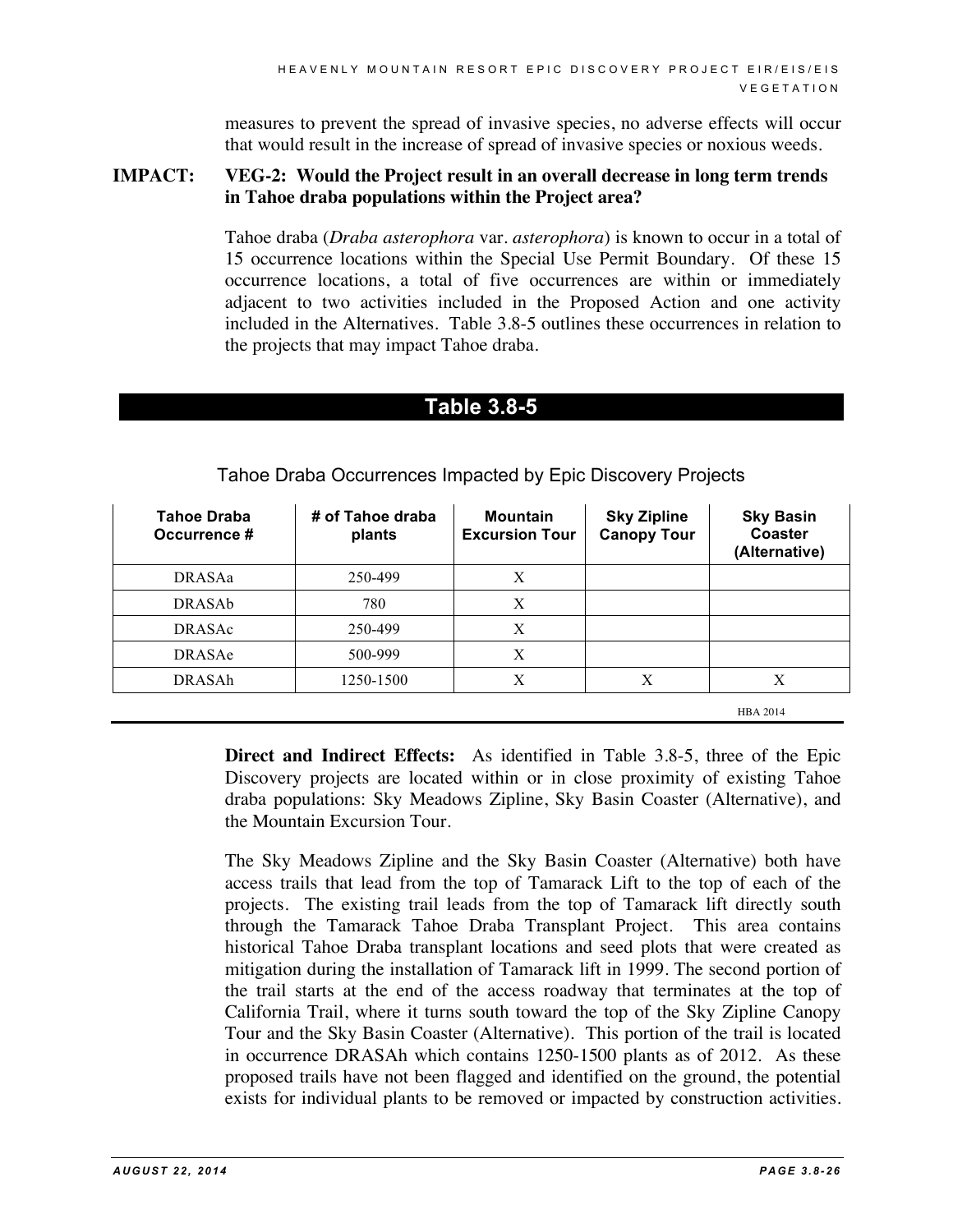Existing mitigation measure *7.5-22 Tahoe Draba Long-Term Conservation Strategy* requires the avoidance and protection of all Tahoe draba within the Tahoe Basin. Therefore, if the proposed access/maintenance trail location cannot avoid direct and indirect impacts to existing Tahoe draba individuals, populations or habitat, the proposed access trails must be eliminated or relocated.

Based on DNA and cytological studies performed by Putnam (2013), the Draba asterophera complex "appears to be composed of three separately evolving trajectories" based on separate geographic locations/regions surrounding Lake Tahoe. Based on the information contained in this study, it is recommended each population cluster (Heavenly and Freel Peak is one such cluster) should be treated as a distinct taxonomic entity. This information relates to the fragile nature of Draba asterophera var. asterophera and outlines the need for conservation and protection of existing individuals. Additionally, the populations of Draba asterophera var asterophera in the study were currently found to be stable, all populations were relatively small, with low densities, exhibited low fecundity and were located in narrow geographic boundaries (Putnam 2013). These factors do not allow for the rapid re-population of this species after disturbance and further put the species at risk as a result of habitat loss and loss of individuals. Protection of existing adult plants is vital to the continued health of the existing population located at Heavenly.

Increased disruption of DRASA habitat through the installation of trails that bisect and fragment habitat may result in indirect impacts to the existing population located within the resort. As noted above, DRASA is confined to relatively narrow geographic boundaries in the form of "relatively open northfacing alpine habitats on steep granitic slopes" (Putnam 2013). The bisection of suitable habitat (while not directly impacting any individuals) has the potential for detrimental indirect effects to the species in the form of habitat loss and increased disturbance through compaction and human disturbance. The limited suitable habitat for DRASA should be avoided to the extent possible to preserve the existing population cluster located within the resort.

The Mountain Excursion Tour, as described in Chapter 2, utilizes the summer access roadways that connect the top of the Nevada and California sides of Heavenly Mountain Resort. The summer roadway (Skyline Trail) that connects the two sides traverses along the ridge line just to the west of Monument Peak. Suitable draba habitat exists along the summer access roadway and a total of five Tahoe draba occurrences are located adjacent to the roadway. All five of these occurrences have plants growing along the cut and fill slopes immediately adjacent to the roadway. The vehicles to be used for the Mountain Excursion Tour have the ability to impact individuals by crushing plants along the road edge during operation.

The potential for increased human traffic along the summer roadway increases the potential for impacts to Tahoe draba in the form of habitat modification and trampling of individuals. The roadways are currently utilized by hikers as well as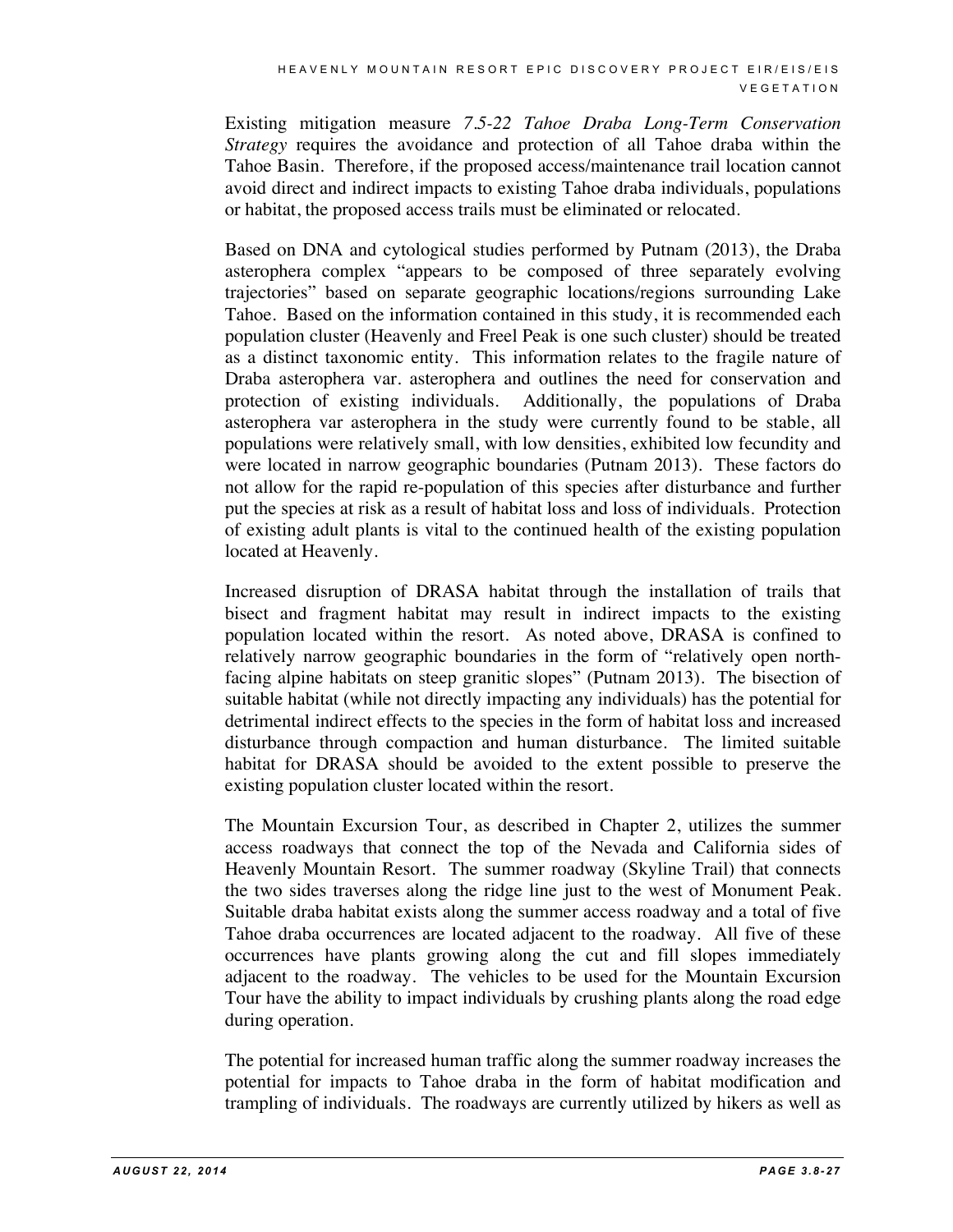maintenance vehicles during the summer months. The existing mitigation measures *7.5-21 Protect Tahoe Draba Populations within Heavenly Mountain Resort* and *7.5-22 Tahoe Draba Long-Term Conservation Strategy*, require the use of fencing around known populations to protect Tahoe draba. The fencing required is to be four feet in height. Existing fencing along the summer roadways in the areas of Tahoe draba have been metal project stakes used to hold up a rope line. This rope line effectively prevents vehicular access in these areas, however human access is not deterred as guests have been observed within the closed area. This impact is considered potentially significant.

#### *CEQA and TRPA*

#### **Analysis:** *Potentially Significant; Proposed Project and Alternative*

Implementation of the Epic Discovery projects, namely the access/maintenance trails for the Sky Meadows Zipline and Sky Basin Coaster (Alternative), and the truck traffic along Skyline Trail for the Mountain Excursion Tour, will have the potential to impact Tahoe draba individuals. With the exception of the proposed access/maintenance trail for the Sky Meadows Zipline and Sky Basin Coaster (Alternative), the direct removal of Tahoe draba individuals will not result from project implementation, but the potential exists for indirect impacts to Tahoe draba as a result of habitat loss and trampling due to increased human activity. Continued implementation of the MPA 07 mitigation measures and design features listed in Chapter 2 will decrease these impacts to less than significant with the modification to mitigation measure *7.5-21: Protect Tahoe Draba Populations within Heavenly Mountain Resort* outlined below.

#### *NEPA*

#### **Analysis:** *Potentially Adverse Effect; Proposed Project and Alternatives*

Implementation of the Epic Discovery projects, namely the Sky Meadows Zipline, Sky Basin Coaster (Alternative), and the Mountain Excursion Tour, will have the potential to impact Tahoe draba individuals which are known to occur within 20m of each of these projects. With the exception of the proposed access/maintenance trail for Sky Meadows Zipline and Sky Basin Coaster (Alternative), the direct removal of Tahoe draba individuals will not result from project implementation, but the potential exists for indirect impacts to Tahoe draba as a result of habitat loss and trampling due to increased human activity. Continued implementation of the MPA 07 mitigation measures and design features listed in Chapter 2 will reduce the potential for adverse effects with the modification to mitigation measure *7.5-21: Protect Tahoe Draba Populations within Heavenly Mountain Resort* outlined below.

#### **Mitigation: VEG-1: Update MPA 07 Mitigation Measure** *7.5-21: Protect Tahoe Draba Populations within Heavenly Mountain Resort*

Update MPA 07 Mitigation Measure *7.5-21: Protect Tahoe Draba Populations within Heavenly Mountain Resort* as follows: Item #2 second sentence shall read: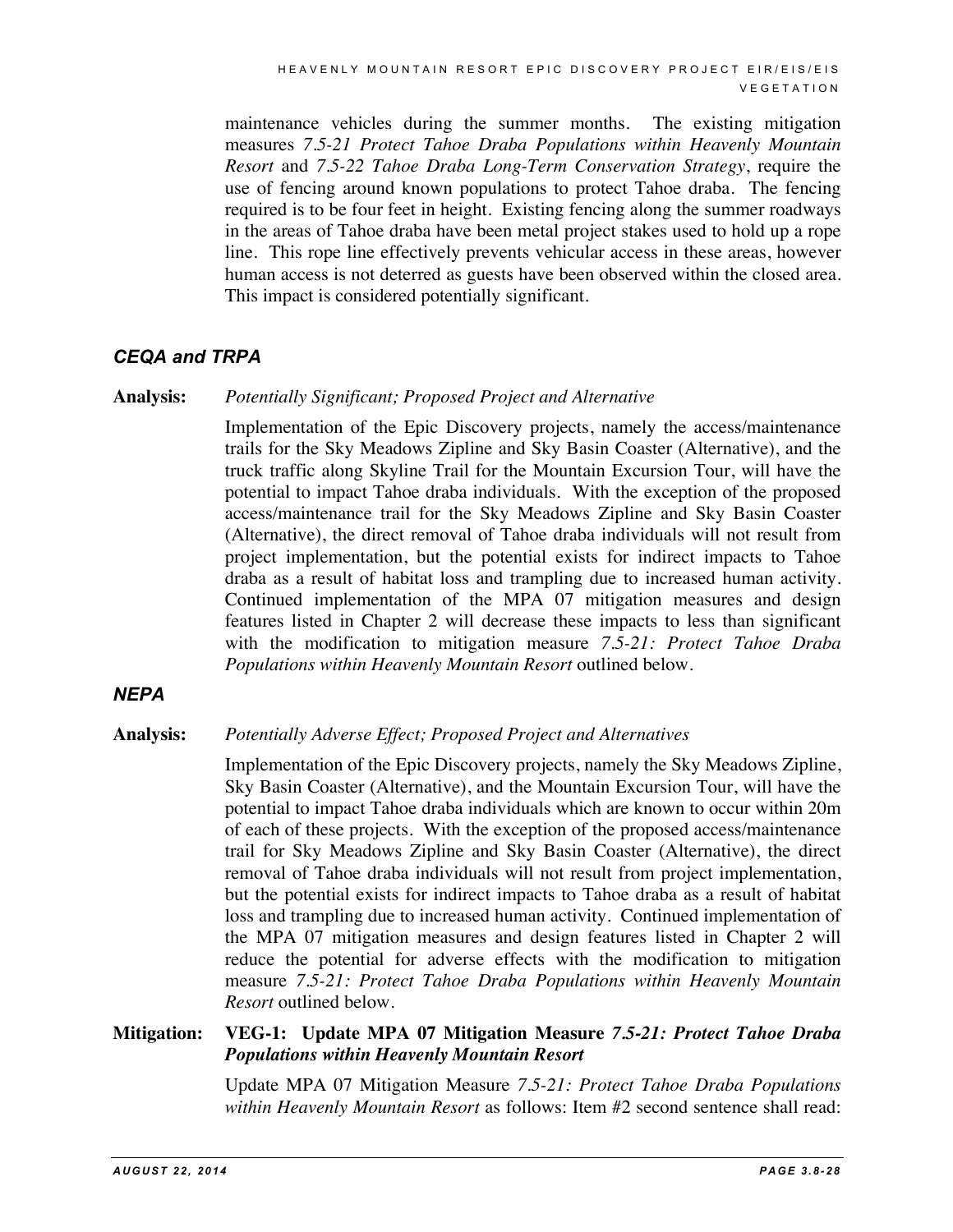"Fencing shall be installed prior to the onset of project activities, operations or construction, shall be at least 4 feet in height and shall be fencing that prevents foot traffic. The fencing shall be installed along the boundary of any construction zone, staging areas, or roads and trails that will be used for construction access and shall be located immediately adjacent to permanently installed features (e.g., access trails) in areas of existing Tahoe draba plants."

#### *CEQA and TRPA*

**After Mitigation** *Less Than Significant, Proposed Project and Alternatives NEPA*

**After Mitigation** *No Adverse Effects, Proposed Project and Alternatives*

#### **IMPACT: VEG-3: Would the project result in an increase to the risk/threat factors for listing of whitebark pine?**

The USFWS issued a 12-month finding on a petition to list whitebark pine as threatened or endangered with critical habitat in August of 2011. This finding determined the whitebark pine (*Pinus albicaulis*) warrants protection under the Endangered Species Act (ESA), but that adding the species to the Federal List of Endangered and Threatened Wildlife and Plants was precluded by the need to address other listing actions of a higher priority. The finding listed a number of factors that the USFWS determined to be threats to the viability and continued existence of whitebark pine. The threats identified include direct loss from fire (and more importantly fire loss), disease (white pine blister rust and mountain pine beetle) and climate change (USFWS 2011). These threats are discussed below in relation to the species and the potential for the Epic Discovery Project to increase the threat of these factors.

Fire and Fire-Suppression – Potential impacts to local whitebark pine populations and stands exist from the threat of catastrophic fire. A large fire within Heavenly's Special Use Permit Boundary could impact a large number of whitebark pine. Additionally, over time, fire suppression activities have resulted in the increase in shade tolerant conifer species within whitebark pine stands (USFWS 2011). This change in structure and composition facilitates the increased severity and frequency of wildfire that could result in a stand replacing event and result in the loss of genetic diversity necessary for the species survival in the region.

Disease – By far the largest threat to whitebark pine is from disease in the form of nonnative white pine blister rust. The white pine blister rust (*Cronartium ribicola*) occurs throughout the range of whitebark pine and results in the mortality of infected individuals of all age classes. Typically, white pine blister rust (WPBR) kills cone-bearing branches and seedlings. The existing mortality rate due to WPBR infection is expected to be as high as 57% by 2110 (USFWS 2011). It should be noted a small percentage of whitebark pine are naturally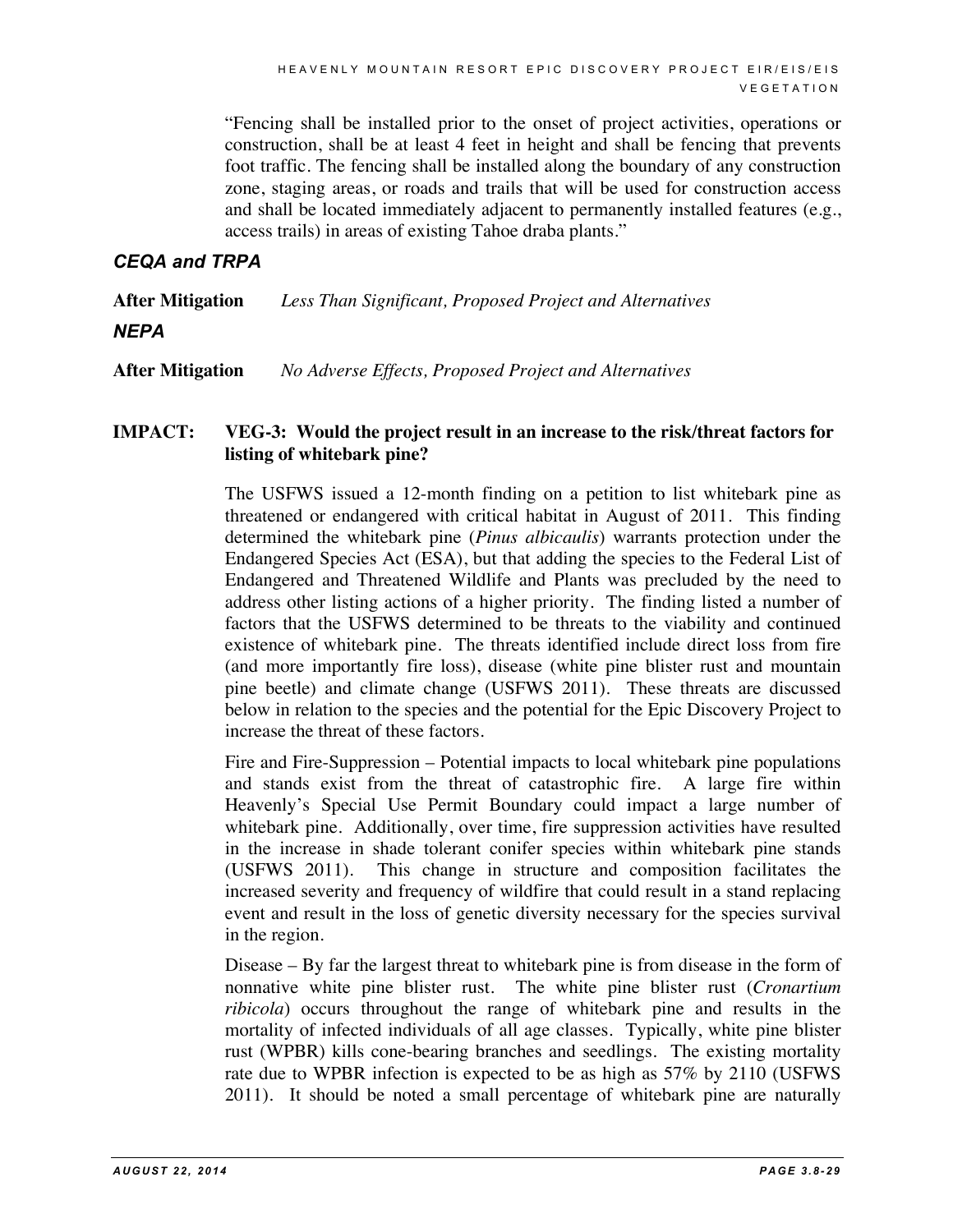resistant to infection from WPBR and the potential loss of these individuals may result in the genetic material necessary to stave off extreme levels of WPBR infection.

Whitebark pine is also currently being impacted by predation from the mountain pine beetle (*Dendroctonus ponderosae*). The mountain pine beetle attack trees that are often weakened by drought pressures or other infection (WPBR). Upon attacking a tree, the mountain pine beetle mate in the phloem of the tree just under the bark in the living vascular tissue. The females lay their eggs in the phloem which is eaten by the larvae, effectively girdling the host tree resulting in death. The life cycle of beetle is temperature dependent and usually takes between 1 and 2 years.

The combination of impacts from white pine blister rust and mountain pine beetle result in significant loss to seed cone production. Mountain pine beetle target and kill larger trees which produce the largest number of cones. White pine blister rust often kills cone bearing branches. Together these impacts to seed cone production can decrease the fecundity of the species.

Climate Change – Whitebark pine typically occurs in cold, exposed highelevation sites. The increase in temperature that is likely to occur as a result of climate change will result in the decrease in suitability of current habitats for whitebark pine through the loss of soil moisture (Hamman and Wang 2006, Schrag et al. 2007, Aitken et al. 2008). Suitable habitat loss could occur through the overall increase in temperature resulting in the species unable to survive or the increase in competition from other conifer species currently adapted to warmer temperatures. As temperatures increase the area of available habitat decreases at high elevations due to limited space on mountain tops. Increased temperatures also have a positive effect on the mountain pine beetle's life cycle which under warm temperatures can be completed in one year.

The USFWS has determined these threats individually and together have the potential to result in the extinction of whitebark pine throughout all or a significant portion of its range. For a detailed discussion of each of the above threats and associated impacts, please refer to the 12-month finding referenced above (USFWS 2011).

Existing conditions – Within Heavenly Mountain Resort, whitebark pine exists at higher elevations in mixed stands above 8,000 feet and as pure stands along ridge tops and slopes above 9,200 feet to the top of Monument Peak at 10,100 feet. The distribution of whitebark pine within the Special Use Permit Boundary is currently being determined through mapping and field verification. EVeg and TEUI layers were utilized together to determine the potential locations of whitebark pine. These potential areas were then re-classified using local knowledge and aerial photography to determine the location of whitebark dominant stands. Based on the re-classification/mapping exercise, a total of 910 acres of whitebark dominant stands were identified and 2,827 acres of mixed stands with the potential for whitebark pine to be present. Subsequent to the remapping effort a total of 91 plot locations were sampled within the whitebark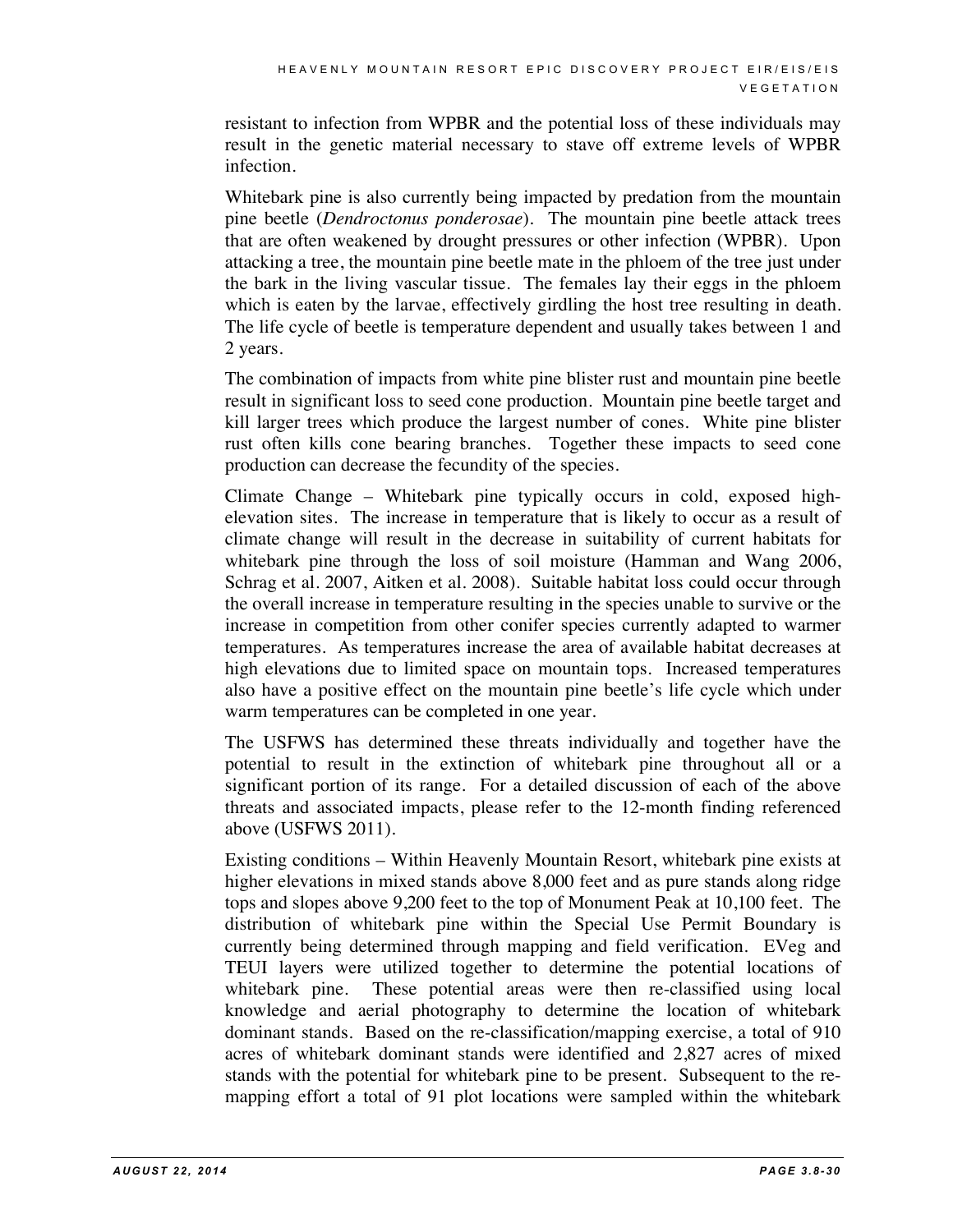dominant stands to determine the stand characteristics and the degree of infection from WPBR and mountain pine beetle. The data is currently being entered into FSVeg where it will be analyzed using FVS (Forest Veg Simulator) to generate the desired output. Upon completion of the analysis of the data generated from the 91 plots, the overall health of the stands will be determined, and subsequently a Conservation Action Plan will be generated for the whitebark pine stands located within the Heavenly Special Use Permit Boundary.

Direct and Indirect Impacts – Direct impacts to whitebark pine will result due to direct removal of individuals as a result of Epic Discovery Projects. The following projects will result in tree removal with the potential for removal of whitebark pine: Mid-Station Zipline Canopy Tour, Forest Flyer Alpine Coaster, Sky Cycle Canopy Tour, East Peak Zipline Canopy Tour, Sky Meadows Zipline Canopy Tour, Sky Basin Coaster (Alternative), and the Gondola Emergency Evacuation Route. Table 3.8-6 lists projects that will result in the loss of whitebark pine. The Forest Flyer Alpine Coaster, Sky Meadows Zipline Canopy Tour, and Sky Basin Coaster (Alternative) are proposed to occur in whitebark dominant stands. The remaining projects are located in mixed stands that contain whitebark pine.

## **Table 3.8-6**

| <b>Project Name</b>                                    | <b>Acres of Whitebark Pine</b><br>Removal | <b>Acres of Removal within Whitebark</b><br><b>Pine Dominant Stands</b> |
|--------------------------------------------------------|-------------------------------------------|-------------------------------------------------------------------------|
| Mid-Station Zipline Canopy Tour                        | 1.91                                      | $\theta$                                                                |
| Forest Flyer Alpine Coaster                            | 0.70                                      | 0.70                                                                    |
| Sky Cycle Canopy Tour                                  | 1.93                                      | 0                                                                       |
| East Peak Zipline Canopy Tour                          | 1.48                                      | $\mathbf{0}$                                                            |
| Sky Meadows Zipline Canopy Tour                        | 4.12                                      | 4.12                                                                    |
| <b>Emergency Gondola Evacuation</b><br>Route           | 4.70                                      | $\boldsymbol{0}$                                                        |
| Sky Basin Coaster (Alternative 1)                      | 2.50                                      | 2.50                                                                    |
| <b>Total Proposed Action</b>                           | 14.84                                     | 4.82                                                                    |
| Total Alternative 1 (No Forest Flyer)                  | 16.64                                     | 6.62                                                                    |
| Total Alternative 2 (No Sky Basin<br>Challenge Course) | 14.84                                     | 4.82                                                                    |

#### Epic Discovery Projects Resulting in Whitebark Pine Removal

As shown in Table 3.8-6, a total of 14.84 acres of forested habitat containing whitebark pine (4.82 acres in whitebark pine dominant stands) will be permanently removed as a result of project implementation under the Proposed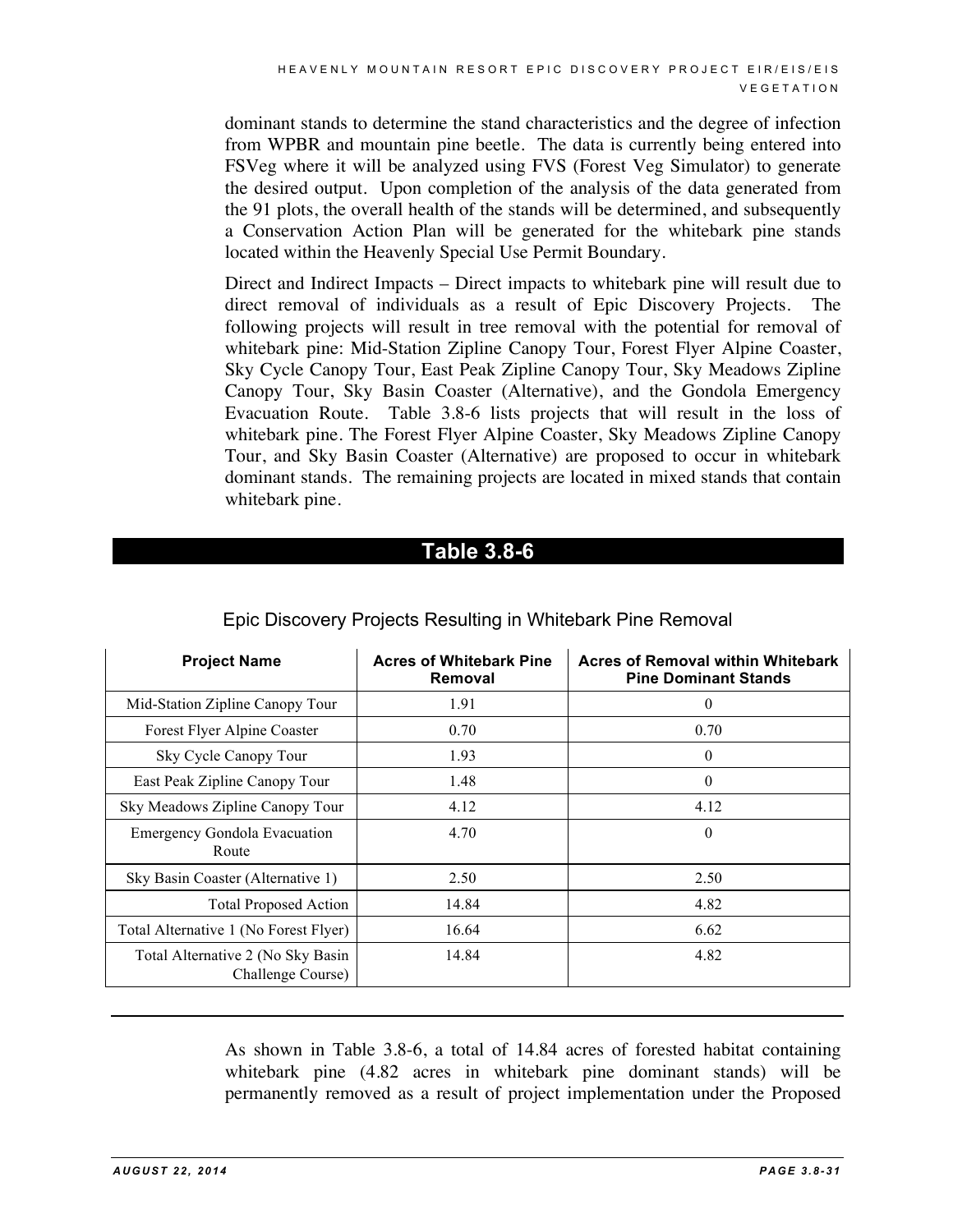Action and Alternative 2. Alternative 1 would include the removal of 16.64 acres of forested habitat containing whitebark pine (6.62 acres of whitebark pine dominant stands). Of the total 910 acres of whitebark pine dominant stands located within the special use permit boundary, the projects listed above in whitebark dominant stands (up to 6.62 acres) will result in a loss of approximately 0.8 percent. The remaining projects with the potential to remove whitebark pine in mixed stands (2,827 acres) would result in a loss of 10.02 acres (0.3% loss).

Removal of healthy whitebark pine trees from the area will likely result in the loss of "plus trees" which are potentially resistant to infection from the white pine blister rust (*Cronartium ribicola*). The loss of these "plus trees" could result in a loss of genetic diversity that contains resistance to disease.

Implementation of the Epic Discovery projects will result in an increase in human activity in the forested environment at Heavenly Mountain Resort. This increase in human presence in the forest increases the chances for wildfire. The existing snowmaking system can be utilized in the event of a wildfire in the area, however many of the proposed activities are located in areas away from existing ski trails and associated snowmaking systems. Heavenly Mountain Resort has a strict management directive that prohibits smoking in their facilities or in outdoor areas (Operations Plan), which diminishes the potential for fires from guest activities.

The Epic Discovery projects will not result in any significant changes in climate (see Chapter 3.4, Air Quality and Climate Change) as a result of project implementation, and therefore will not contribute to this risk factor for whitebark pine.

#### *CEQA and TRPA*

#### **Analysis:** *Less Than Significant; Proposed Project and Alternatives*

Direct and indirect impacts to whitebark pine may occur as a result of Epic Discovery Project implementation. The effects are relatively minor (less than 1%) acreage removal of both mixed and whitebark pine dominant stands), and the associated potential for the loss of "plus trees" which are resistant to white pine blister rust. The Epic Discovery Projects will not result in the increase in the threat factors to whitebark pine. This impact is considered less than significant. Further, upon completion of the data analysis for the recently completed stand assessments, a Whitebark Pine Conservation Action Plan will be prepared, reviewed and adopted for future use at Heavenly Mountain Resort. The Plan will include necessary measures for the protection of the existing stands and to promote stand health and will be implemented within the Heavenly Mountain Resort Special Use Permit Boundary for future Master Plan development and operations.

#### *NEPA*

#### **Analysis:** *No Adverse Effects; Proposed Project and Alternatives*

Direct and indirect impacts to whitebark pine may occur as a result of Epic Discovery Project implementation. The effects are relatively minor (less than 1%)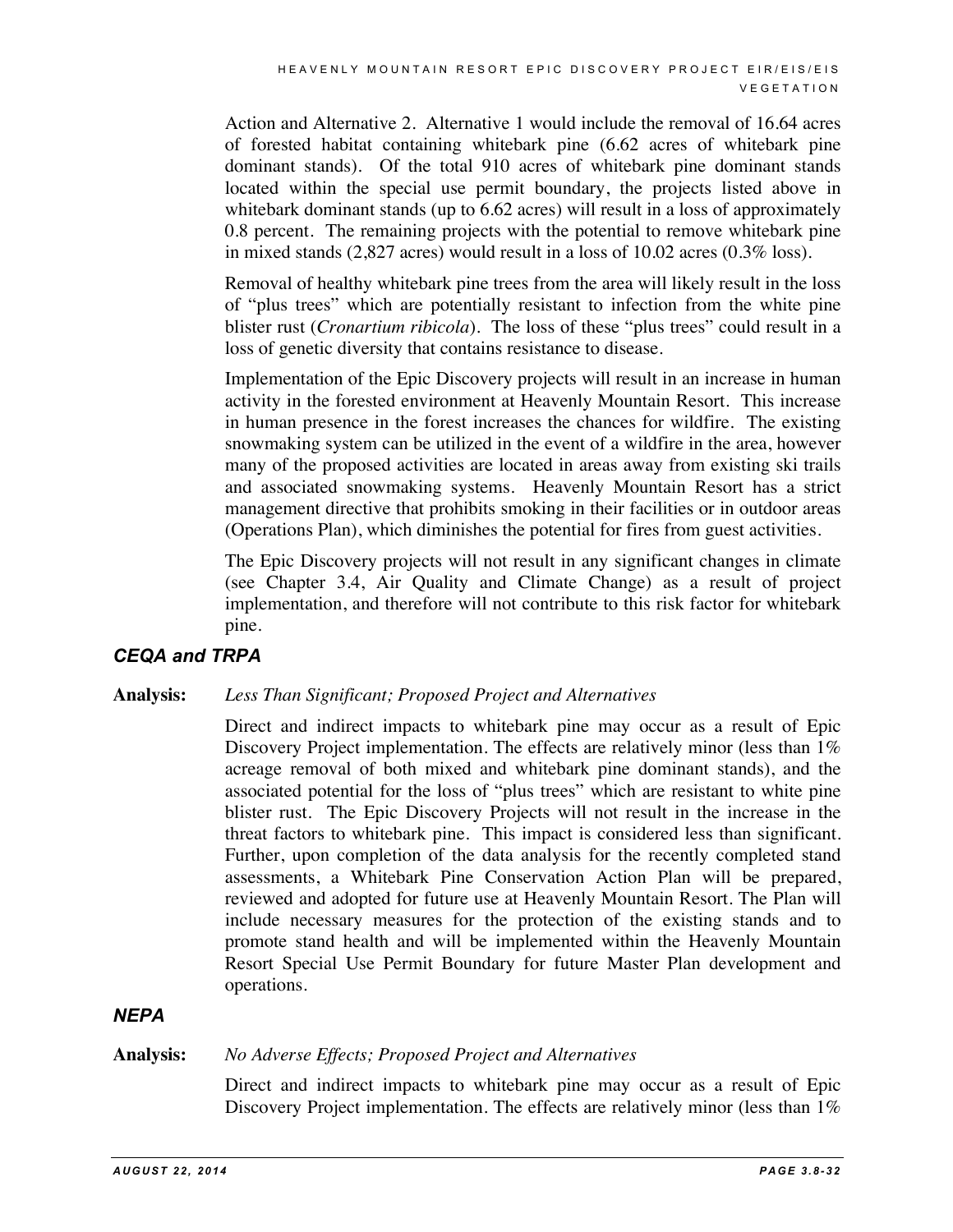acreage removal of both mixed and whitebark pine dominant stands), and the associated potential for the loss of "plus trees" which are resistant to white pine blister rust. The Epic Discovery Projects will not result in the increase in the threat factors to whitebark pine. Adverse effects will result to the population of whitebark pine through the direct removal of 14.84 acres (Proposed Action and Alternative 2) and 16.64 acres (Alternative 1). However, this loss is considered to be minor compared to the habitat located within the Special Use Permit Boundary and is not expected to result in a trend toward federal listing.

#### **IMPACT: VEG-4: Would the project result in a loss of T&E, P&C, FSS, or Nevada at Risk Botanical Species?**

Table 3.8-1 lists the species that are included for evaluation in this document. Of the species listed, only three are known to occur within the Special Use Permit Boundary: *Draba asterophera var. asterophera* (Tahoe draba), *Arabis rigidissima var. demota* (Galena Creek rockcress), and *Pinus albicaulis* (whitebark pine). Impacts to Tahoe draba are discussed in VEG-2 above and impacts to whitebark pine are discussed in VEG-3 above. Galena Creek rockcress is known to occur in only one location (Occurrence ARRID6b) within the Heavenly Mountain Resort Special Use Permit Boundary. The ARRID6b occurrence location is immediately adjacent to the existing summer roadway that will be utilized by the Mountain Excursion Tour below the Comet Express chairlift. This occurrence was first discovered in 2008. Subsequent surveys of the area in 2009, 2012 and 2013 have not located any plants. It is thought the plants  $(N=2)$  were destroyed during construction activities in 2009. Use of the existing summer roadway for construction activities and for the Mountain Excursion Tour will not result in any impacts to the site. Floristic surveys have occurred for all Epic Discovery Project areas. No additional occurrences of Galena Creek rockcress or other sensitive species (with the exception of Tahoe draba and whitebark pine) were noted.

While surveys for sensitive and rare plant species have not detected sensitive species other than those noted above, the potential exists for disturbance to rare/sensitive species habitats. Forest Service botanists mapped suitable habitat for sensitive species using GIS analysis. Based on the GIS analysis, potential habitats are defined for the following rare plant species:

*Arabis rigidissima* **var.** *demota***, Galena Creek rock cress:** Within the Operations Boundary, there are approximately 185 acres of potential habitat for Galena Creek rock cress identified within or adjacent to the projects proposed.

*Botrychium* **species, moonwort complex:** Within the Operations Boundary, there are approximately 25 acres of potential habitat for moonwort species identified adjacent to the proposed projects. However, the habitat will not be impacted as no projects are located within suitable habitat.

*Bruchia bolanderi***, Bolander's candle moss:** Within the Operations Boundary, there are approximately 25 acres of potential habitat for Bolander's candle moss identified within or adjacent to the proposed projects.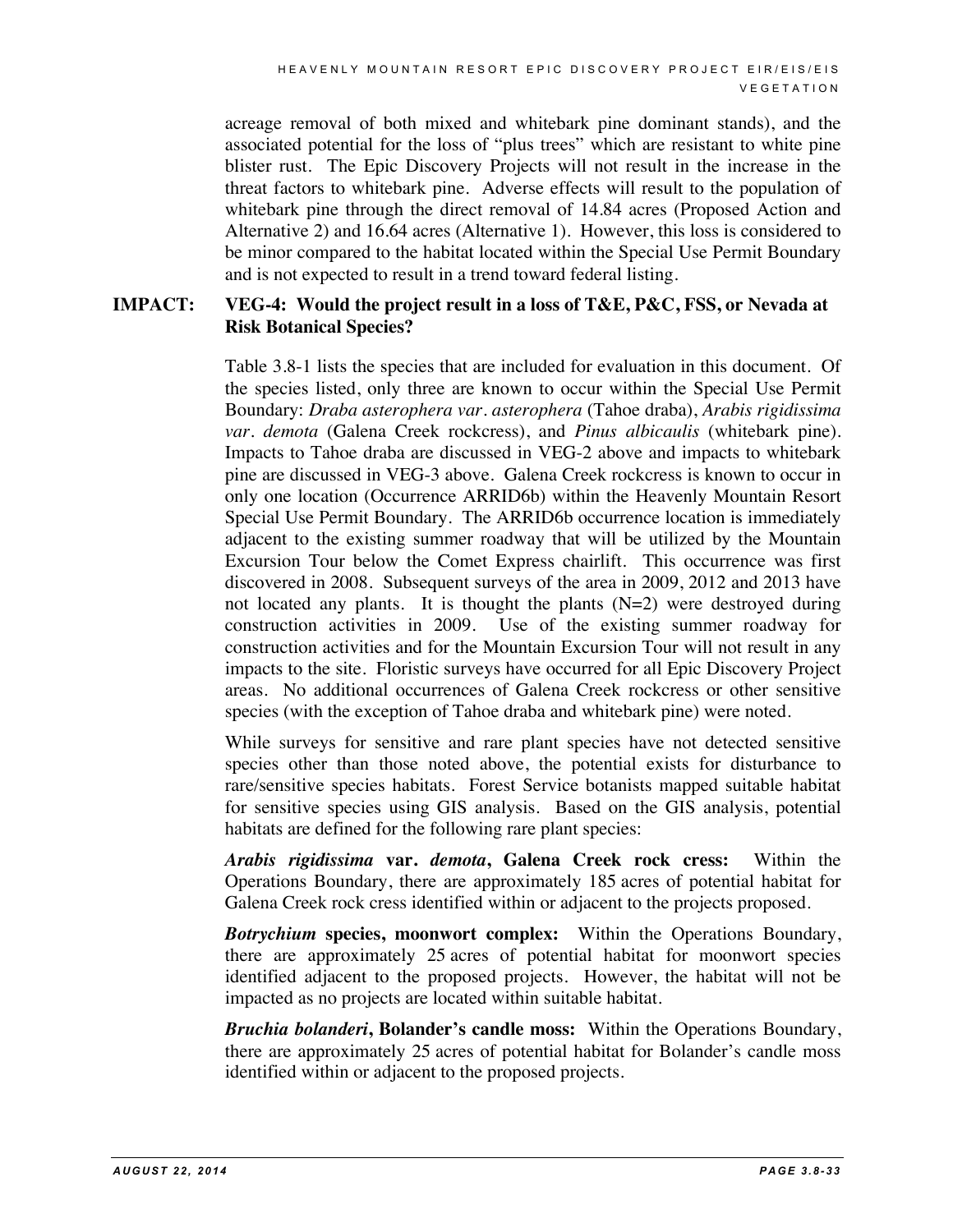*Dendrocollybia racemosa***, branched collybia:** Potential habitat for branched collybia is located within the Panorama trail project area. Potential habitat is found in mixed conifer old growth stands that have a mineral soil and duff layer and a source of moisture retention (i.e., a steam, or down woody debris).

*Draba asterophora* **var.** *macrocarpa***, Cup Lake draba:** Within the Operations Boundary, there is potential habitat for Cup Lake draba identified within or adjacent to the proposed projects. This variety is currently known from one element occurrence; therefore, specific habitat preferences are not well defined.

*Draba cruicata***, Mineral King draba:** Within the Operations Boundary, there is potential habitat for Mineral King draba within or adjacent to the proposed projects in the form of rocky slopes and ridges. Protection measures for Tahoe draba habitat as required under existing MPA 07 mitigation measures will protect this species which has not been observed during floristic surveys.

*Erigeron miser***, starved daisy:** Within the Operations Boundary, there is potential habitat for starved daisy where granitic rock outcrops occur.

*Eriogonum umbellatum* **var.** *torreyanum***, Torrey's or Donner Pass buckwheat:** Within the Operations Boundary, there are approximately 35 acres of potential habitat for Torrey's buckwheat identified within or adjacent to the proposed projects. No observations of this species have been recorded during project surveys.

*Helodium blandowii***, Blandow's bog-moss:** Blandow's bog-moss was not observed during project surveys. For the proposed Epic Discovery Projects, potential habitat can be found in the riparian zones that may be affected within the East Peak Water Activities project area. No observations of this species have been recorded during project surveys.

*Hulsea brevifolia***, short-leaved hulsea:** Within the Operations Boundary, there is potential habitat for short-leaved hulsea where red fir and mixed conifer forests are the dominant vegetation type. The Panorama trail will be located in this habitat type. No observations of this species have been recorded during project surveys.

*Lewisia kelloggii* **ssp.** *hutchisonii* **and** *L. kelloggii* **ssp** *kelloggii***, Kellogg's lewisia:** Within the Operational Boundary, there is potential habitat for Kellogg's lewisia where there are open ridgetops or flat areas. This species is often found growing in similar habitat to and looks very similar to pussypaws. The top stations for the Sky Basin Coaster (Alternative) and Sky Meadows Zipline will be located in areas suitable for these species. No observations of this species have been recorded during project surveys.

*Peltigera gowardii***, veined water lichen:** Within the Operations Boundary, there are approximately 5 acres of potential habitat for veined water lichen found downstream of projects and could be affected by activities in the upper watershed.

The Epic Discovery Project will result in both permanent and temporary loss of potentially suitable habitat for sensitive plant habitats noted above and in Table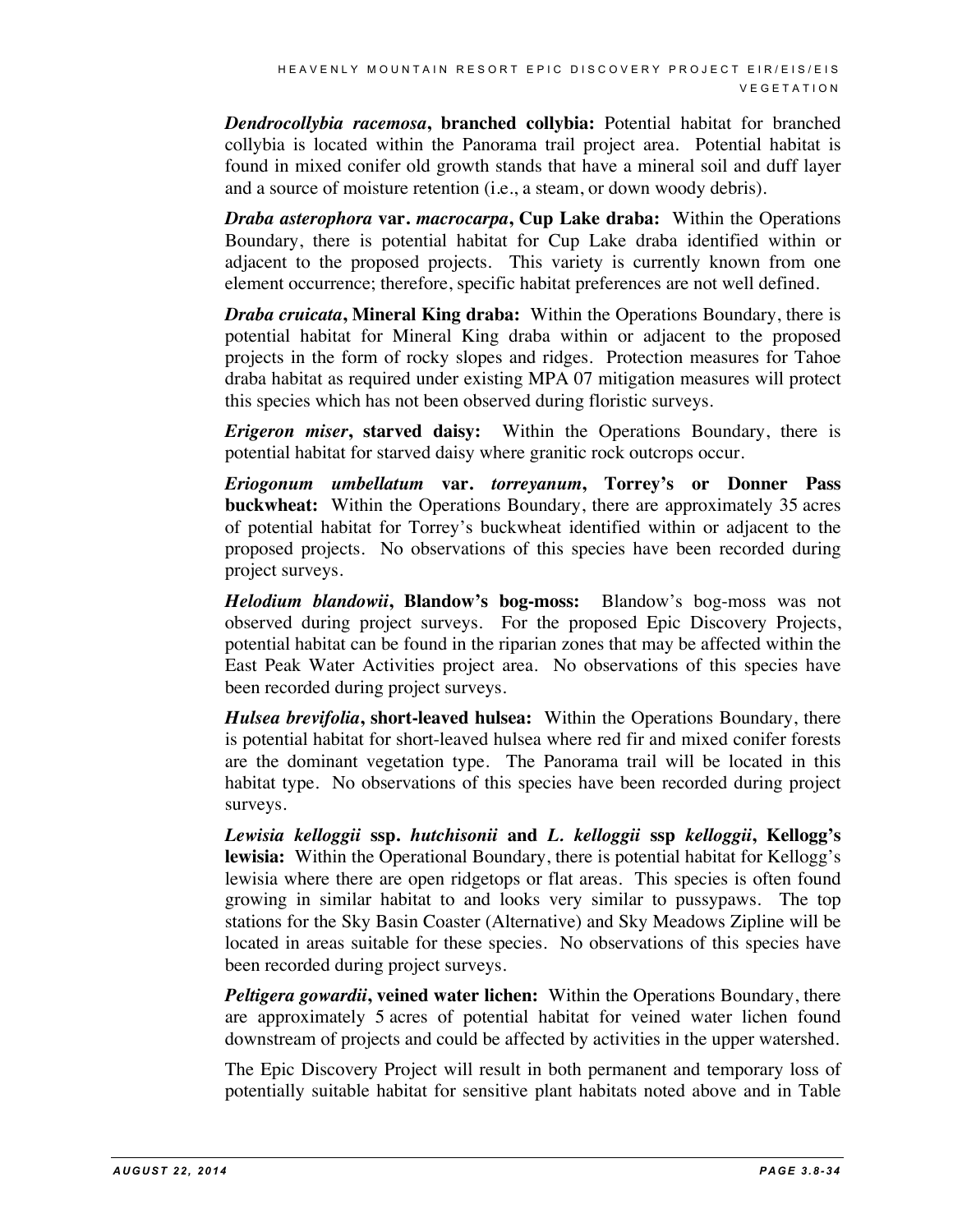3.8-1. The Epic Discovery Project (and Alternative) will result in permanent disturbance of up to 8.45 acres (368,243 sq. ft.) and temporary construction disturbance of up to 17.97 acres (782,941 sq. ft.).

#### *CEQA and TRPA*

**Analysis:** *Less Than Significant; Proposed Project and Alternatives*

There are no known threatened or endangered plant species that occur within the Special Use Permit Boundary. MPA 07 design features and MP 96 mitigation measures are included in the Proposed Action and Alternatives to mitigate impacts to known rare plant species. These measures include: 7.5-21: Protect Tahoe Draba Populations within Heavenly Mountain Resort; 7.5-22: Tahoe Draba Long-Term Conservation Strategy; 7.5-23: Minimize Loss/Degradation of Sensitive Plant Species; and 7.5-24 Noxious Weed Management. Tahoe draba and Galena Creek rock cress have the potential to be impacted by project activities since these two special status plant species are mapped and/or known to occur within the project area. Based on the inclusion of recommended mitigation measures in the Proposed Action that would require avoidance within the Lake Tahoe Basin, this impact is considered to be less than significant.

#### *NEPA*

**Analysis:** *No Adverse Effects; Proposed Project and Alternatives*

Measures included in the Proposed Action (referenced above under CEQA and TRPA) require avoidance of Forest Service Sensitive plant species in the Lake Tahoe Basin. Implementation of projects outside of the Lake Tahoe Basin may result in loss of individuals and habitat of Galena creek rock cress or Tahoe draba, but would not result in a trend toward federal listing or loss of viability to these species.

The Proposed Action and Alternatives may affect sensitive species habitat as noted in the analysis above. However, as none of these species have been observed during project surveys, no individuals will be impacted and implementation of the Proposed Project or Alternative will not result in a trend toward federal listing or loss of viability of the species noted above.

#### **IMPACT: VEG-5: Would the project adversely affect other botanical resources (e.g. CNPS, LTBMU watch list, uncommon plant list communities, special aquatic features or Stream Environment Zones)?**

The Lake Tahoe Basin Management Unit (LTBMU) maintains a watch list of plant species that are of conservation concern, but have not been designated as Sensitive by the Regional Forester. This "Special Interest" plant list includes species that are newly described; locally rare; range expansions or disjunctive populations; plants of specific public interest; or species with too little information to determine their appropriate status. According to the Regional Forester, Watch List plant species should be considered during project planning.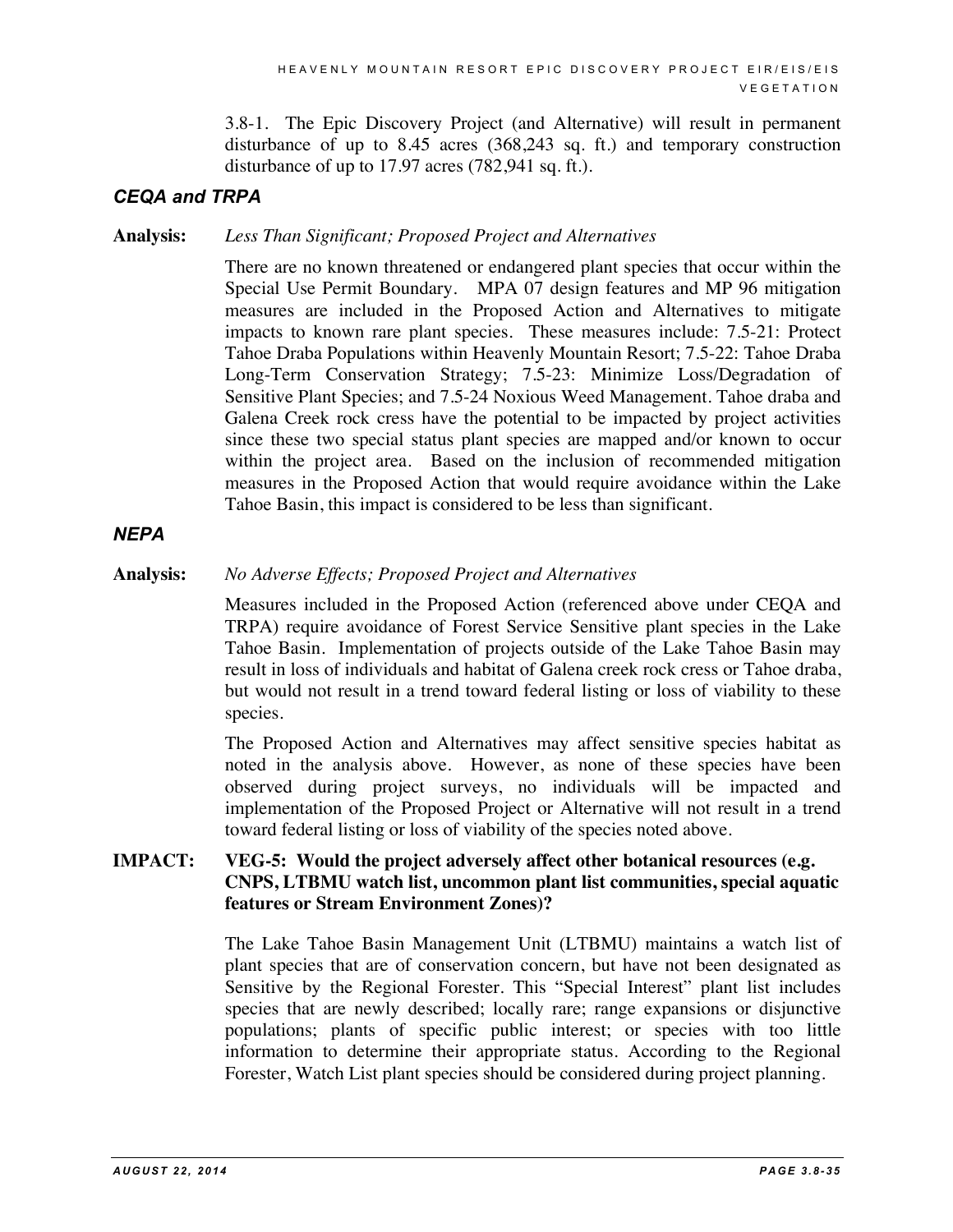#### LTBMU Watch List Plant Species

| <b>Scientific Name</b>                    | <b>Common Name</b>            | <b>Habitat Characteristics</b>                                                                                                                                                                                 |
|-------------------------------------------|-------------------------------|----------------------------------------------------------------------------------------------------------------------------------------------------------------------------------------------------------------|
| <i>Arabis rectissima</i> var.<br>simulans | Bristlyleaf rock cress        | Dry, sandy, granitic or andesitic soil on mostly gentile slopes<br>of all aspects, in full or filtered sunlight of thinly-littered<br>openings in mature, open Jeffrey pine and white fir; 6,000-<br>7,400 ft. |
| Meesia longiseta                          | Meesia moss                   | Usually in fens but sometimes along freshwater streams at high<br>elevations.                                                                                                                                  |
| Myurella julacea                          | Myurella moss                 | Seep like granitic rock walls; on soil over rocks or in crevices<br>in alpine boulder and rock fields; subalpine coniferous forest<br>on damp soil over rocks; 8,800-9,900 ft.                                 |
| Orthortrchum<br>shevockii                 | bristle-<br>Shevock's<br>moss | Dry granitic rock outcrops in Carson Range, Douglas and<br>Carson City Counties.                                                                                                                               |
| Orthotrichum spjutii                      | Spjut's bristle moss          | Continually misted, shaded granitic rock faces at high<br>elevations near Sonora Pass.                                                                                                                         |
| Pohlia tundra                             | Tundra pohlia moss            | Gravelly, damp soils of alpine boulder and rock fields; 8,800-<br>9,900 ft.                                                                                                                                    |
| Sphagnum spp.                             | sphagnum                      | Wet meadows, bogs, fens; sea-level to subalpine.                                                                                                                                                               |

Botanical surveys for the project area were completed in 2013 and did not locate any watch list species. Potential impacts as a result of the Proposed Project and the Alternatives will not occur as none of the watch list species are present within the project area.

Section 3.8-3 outlines the Uncommon Plant Communities that have been identified by the Tahoe Regional Planning Agency. TRPA has applied nondegradation standards to these communities which are as follows: deep-water plants of Lake Tahoe; Grass Lake; Osgood Swamp; Hell Hole; Upper Truckee Marsh; Taylor Creek Marsh; Freel Peak Cushion Plan Community; and Pope Marsh.

The Sierra Nevada Forest Plan Amendment (SNFPA) directs Region 5 forests to address "fens and bogs" as a botanical resource during project analyses and to maintain, restore, and/or enhance fens on National Forest System (NFS) lands (USDA 2004). Fens are ground-water dependent wetlands that are hotspots of biological diversity and provide habitat for rare plants such as *Meesia, Sphagnum*, and other bryophytes. Fens are among the most sensitive plant communities identified during ecological assessments of the Sierra Nevada (Sierra Nevada Ecosystem Project 1996; USDA 2004). There are 54 known fens within the LTBMU.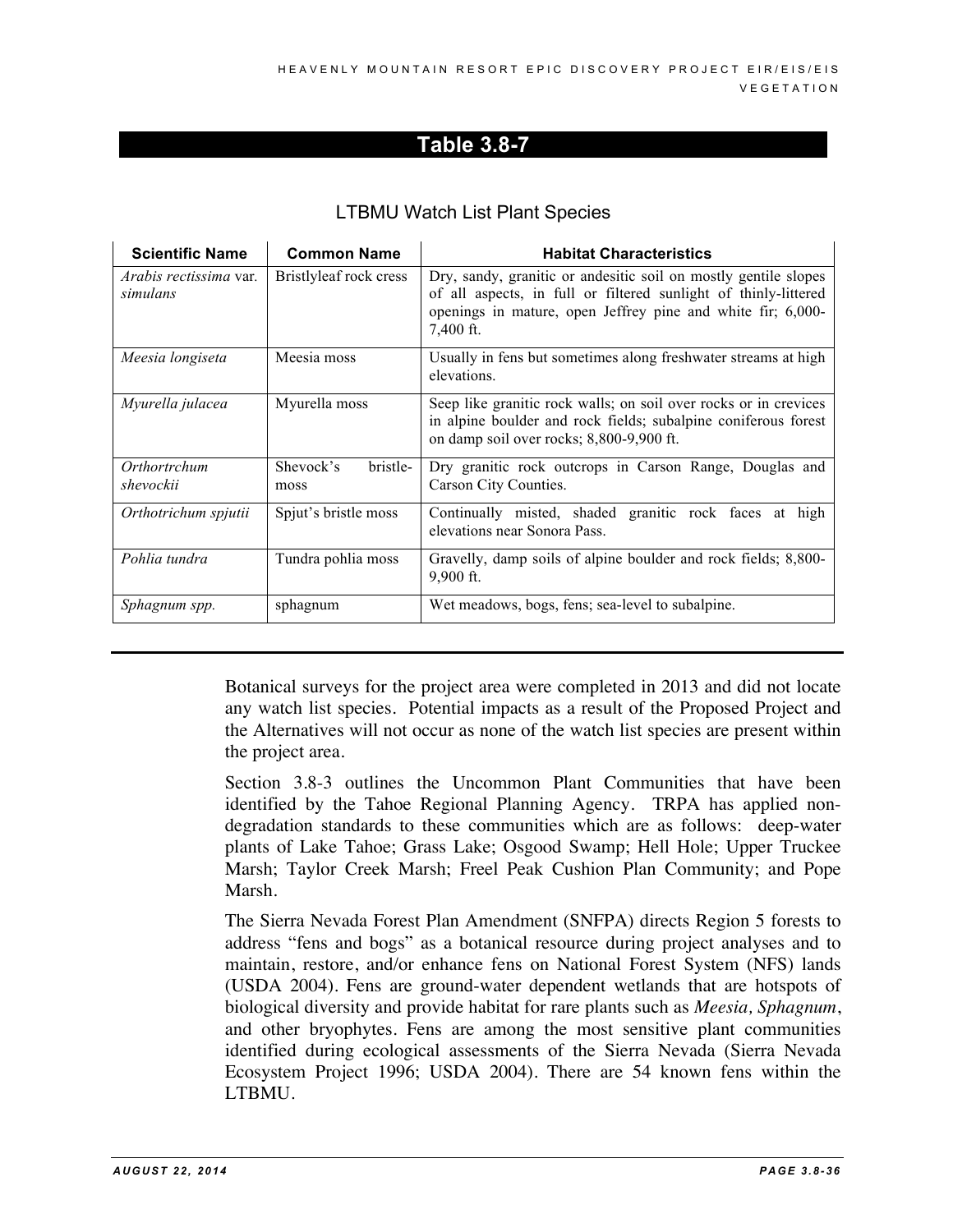Three of the Epic Discovery Projects result in new land disturbance and land coverage in mapped Stream Environment Zones (SEZ). The Sky Meadows Challenge Course is located immediately adjacent to Heavenly Valley Creek. A gravel pathway (604 sq. ft.) is proposed to be installed in the SEZ area for access and maintenance purposes. The SEZ in this area is composed of grasses (*Carex nebrascensis, Juncus occidentallis* and *Poa preetensis*) and forbs (*Gayophytum diffusum* and *Phacellia hastata*). Construction of the gravel pathway will result in minor removal of this vegetation but will not result in changes to the functioning of the overall habitat structure that exists closer to the stream channel in the form of large willow bushes.

The installation of the Sky Meadows Challenge Course will also result in the removal of limbs from the trees in the SEZ. The change in canopy cover in this area may have an impact on the quality of the SEZ. The removal of tree limbs may result in an increase in water temperature in Heavenly Valley Creek through decreased shading. Past modification to the tree canopy are evident on historical aerial photographs in the area. The condition of the stream in this area shows evidence of being degraded as noted in Chapter 3.1 Water Quality. Increased sun exposure to this portion of the SEZ may compound existing stressors to the health of the SEZ.

The Sky Meadows Zipline access trail crosses (168 sq. ft.) an ephemeral drainage high in the watershed of a tributary of Heavenly Valley Creek. This crossing location is within a mixed conifer stand and does not contain any SEZ habitat features as the ephemeral nature of the channel does not support SEZ vegetation.

The Panorama Trail also crosses a tributary of Heavenly Valley creek in the Maggie's Canyon area (150 sq. ft.). This trail crossing is within a mixed conifer stand and does not contain any SEZ habitat features as the ephemeral nature of the channel does not support SEZ vegetation. It is likely the Panorama Trail will cross other ephemeral drainages lower in the watershed that exhibit similar vegetation and conditions as those discussed above. While these three activities cross mapped SEZ boundaries, no impacts to SEZ habitats will occur as a result of their construction and operation.

The Sky Basin Coaster (Alternative 1) crosses SEZ boundaries located near the Sky Meadows Lodge and access roadway. The base terminal loading and unloading platforms and the lower segments of the coaster alignment cross SEZ boundaries located between the existing on mountain access roadway and the proposed location for the coaster top terminal (adjacent to the Tamarack Lift top station). Because of its linear nature, the Coaster cannot avoid the mapped SEZs and still unload passengers in the vicinity of the existing mountain access roadway. The SEZ in this location is a mix of grasses and forbs with larger areas of Salix shrubs and aspen scattered throughout the edges of the existing ski trails that currently bisect this area. Since the Sky Basin Coaster can be constructed above the ground with only minimal disturbance required for the coaster footings, vegetation removal will be minimal. The footings required for the coaster will result in minor removal of riparian vegetation, but will not result in changes to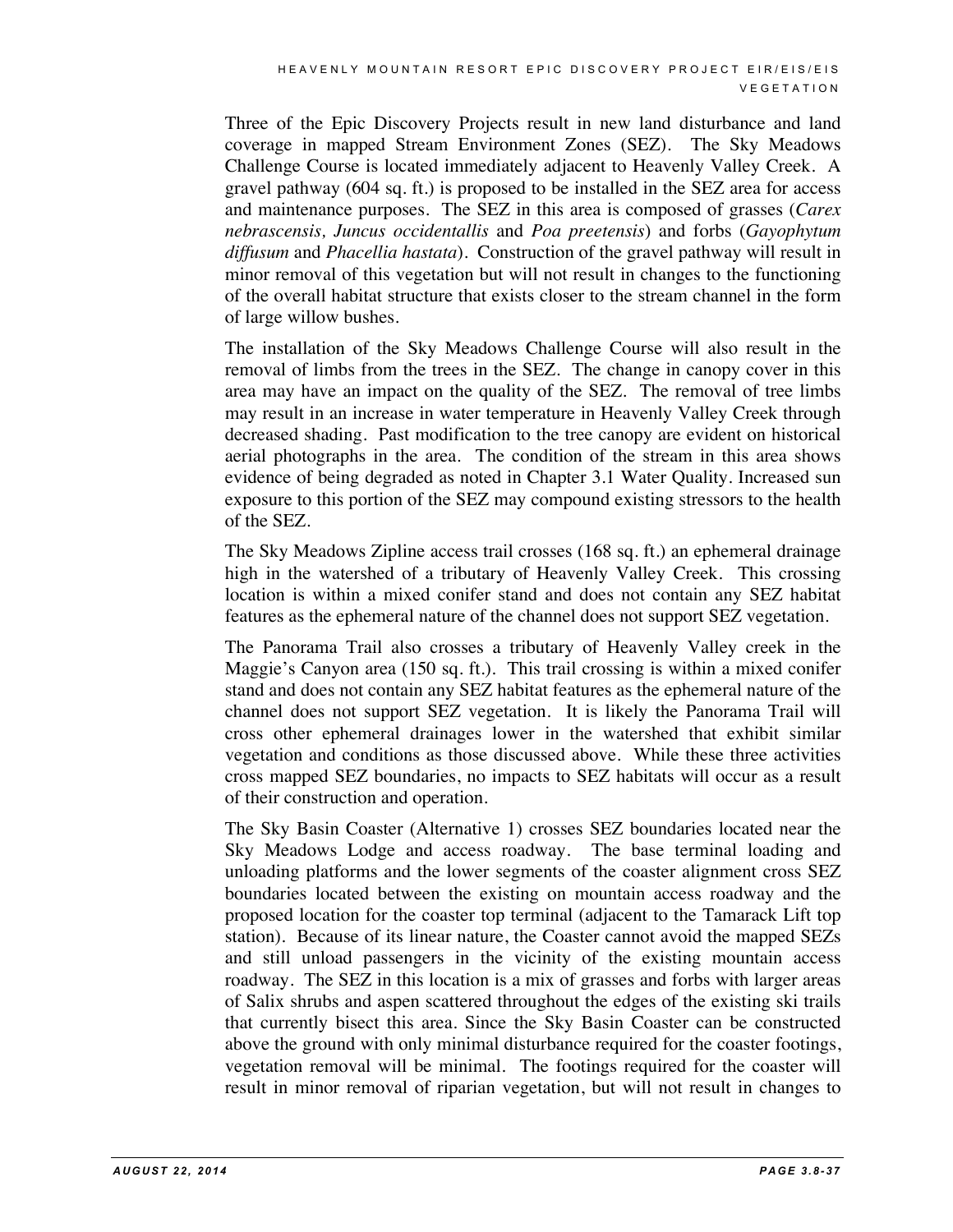soil compaction, hydrology or otherwise result in an adverse effect on the functioning of the SEZ habitat.

#### *CEQA and TRPA*

**Analysis:** *Less Than Significant; Proposed Project and Alternatives*

The Epic Discovery Project and Alternatives will not result in any impacts to uncommon plant communities or fens and bogs as none of the listed communities or fens and bogs occur within, or adjacent to, the project area. The Epic Discovery Project and Alternatives will result in the loss of riparian vegetation in SEZs, however this loss is minor and will not result in the loss of functioning SEZ habitat, therefore this impact is considered to be less than significant.

*NEPA*

#### **Analysis:** *No Adverse Effects; Proposed Project and Alternatives*

The Epic Discovery Project and Alternatives will not result in any adverse effects to other botanical resources as no watch list species identified by LTBMU were located within, or adjacent to, the project area.

#### **IMPACT: VEG-6: Will the Project result in the removal of any native live trees larger than 24–inch dbh, and late seral habitat as defined by TRPA or SNFPA?**

The proposed Epic Discovery Projects and Alternative will result in the removal of 24" trees. In order to estimate the number of trees 24" and larger that are proposed for removal, stand data collected for the 2007 Master Plan Amendment EIR/EIS/EIS was utilized. The stands were surveyed in 2006 for project areas where Epic Discovery projects will be located. These stand characteristics remain valid to determine the number of trees in each stand area and the ratio of trees larger than 24" dbh and the number of trees less than 24" dbh. Using this data, the acreage of tree removal required for each project is utilized to calculate the estimated number of trees required for removal and the percentage of trees likely to be 24" dbh and larger. A total of five stands were identified for sampling and the results are outlined in Table 3.8-8. Please refer to Vegetation Impact VEG-3 in the 2007 EIR/EIS/EIS for a description of the methods utilized for the stand analysis.

A total of seven Epic Discovery Projects will require measurable tree removal. Table 3.8-9 identifies the acres of clearing required for each project and the number of trees larger than 24" that are likely to be removed based on the number of 24" or larger trees/acre identified in Table 3.8-8.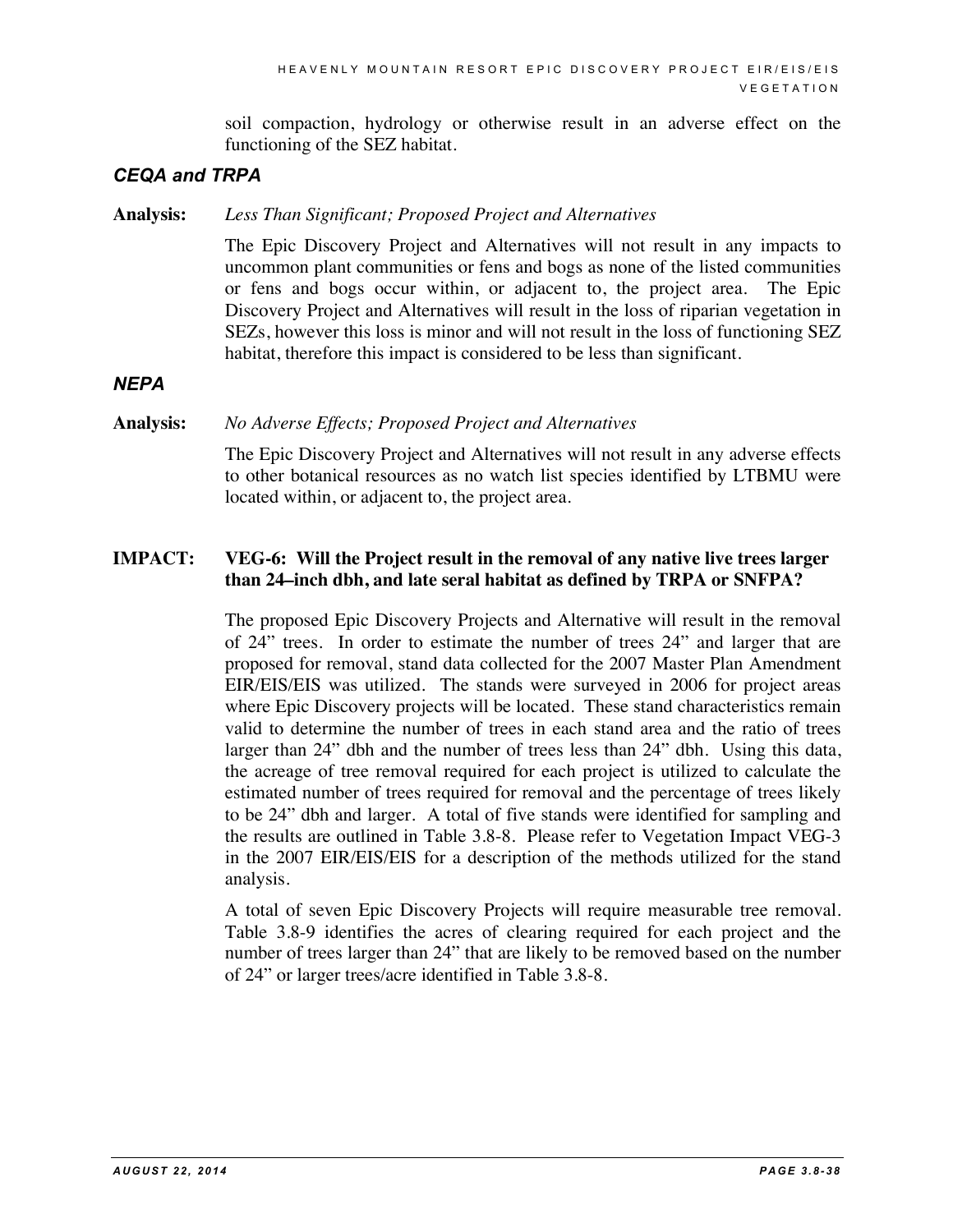|                   | $1.1$ and $1.901$ and $1.900$ and $1.000$ and $1.000$ and $1.000$ and $1.000$ and $1.000$ and $1.000$ and $1.000$ and $1.000$ and $1.000$ and $1.000$ and $1.000$ and $1.000$ and $1.000$ and $1.000$ and $1.000$ and $1.000$ |
|-------------------|-------------------------------------------------------------------------------------------------------------------------------------------------------------------------------------------------------------------------------|
| <b>Stand Name</b> | Number of 24" or larger trees                                                                                                                                                                                                 |
|                   |                                                                                                                                                                                                                               |

Number of 24" or Larger Trees/Acre by Stand

| <b>Stand Name</b>      | Number of 24" or larger trees/acre |
|------------------------|------------------------------------|
| Upper California Stand | 13.6/acre                          |
| Lower California Stand | $8.2/$ acre                        |
| Von Schmidt Flat Stand | $9.8/$ acre                        |
| Upper Nevada Stand     | $9.1/$ acre                        |
| Lower Nevada Stand     | 14.8/acre                          |
|                        | Source: HBA 2006                   |

In order for the trees to be removed in the Lake Tahoe Basin, findings must be made by the TRPA. Two TRPA Code sections (61.1.4 and 61.1.7) address removal of trees at ski areas. Each of the code sections is printed below followed by a discussion of whether the necessary finding can be made.

61.1.4 Standards for Conservation and Recreation Lands or SEZs: Within lands classified by TRPA as conservation or recreation land use or SEZs, any live, dead, or dying tree larger than 30 inches diameter at breast height (dbh) in west side forest types shall not be cut, and any live, dead or dying tree larger than 24 inches diameter at breast height in eastside forest types shall not be cut, except as provided below.

(6) In ski areas with existing TRPA-approved master plans, trees larger than 30 inches dbh in the westside forest types and 24 inches dbh in eastside forest types may be removed for facilities that are consistent with that master plan. For activities that are consistent with a TRPA-approved master plan, trees larger than 30 inches dbh in the westside forest types and 24 inches dbh in eastside forest types may be removed when it is demonstrated that the removal is necessary for the activity.

Tree removal for the Epic Discovery project is required in order to operate the proposed activities (e.g., ziplines, canopy tours, sky cycle and coasters require tree removal for facility construction or user safety). The design feature included in the 2007 EIR/EIS/EIS to restore a 41 acre stand in High Meadows to advance late seral old growth characteristics has been implemented by Heavenly and will also offset effects of removal of large trees over 24 inches in diameter for the proposed Epic Discovery Project. The 41 acres treated in High Meadows was larger than was required for mitigation of impacts identified in the 2007 EIR/EIS/EIS (19.32 acres) and is sufficient to offset impacts resulting from removal of approximately 161 trees (Proposed Action and Alternative 2) and 188 trees (Alternative 1) larger than 24" dbh. The removal of 14.84 acres of large trees under the Proposed Action and Alternative 2 and the removal of 16.64 acres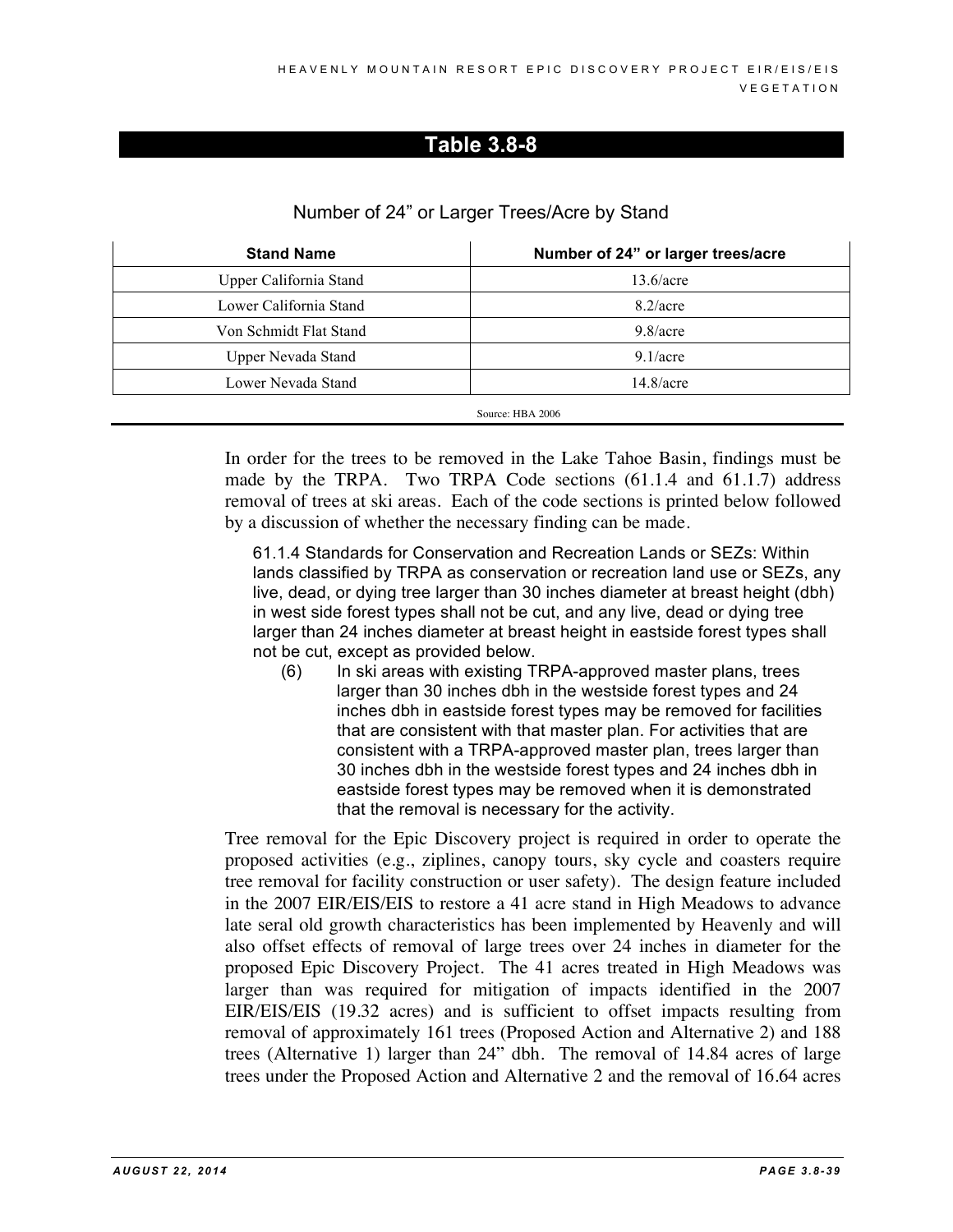under Alternative 1 is offset by the enhancement of the 41 acre stand in High Meadows.

#### **Table 3.8-9**

| <b>Project Name</b>                                                             | <b>Acres of Tree</b><br><b>Clearing</b><br><b>Required</b> | <b>Stand</b><br>Location | Number of<br>24" or larger<br>trees/acre | <b>Estimated # of</b><br>24" or larger<br>trees to be<br>removed |
|---------------------------------------------------------------------------------|------------------------------------------------------------|--------------------------|------------------------------------------|------------------------------------------------------------------|
| Mid-Station Canopy Tour                                                         | 1.91                                                       | Von Schmidt              | $9.8/$ acre                              | 19                                                               |
| Forest Flyer                                                                    | 0.70                                                       | Von Schmidt              | $9.8/$ acre                              | 7                                                                |
| Sky Cycle Canopy Tour                                                           | 1.93                                                       | Von Schmidt              | $9.8/$ acre                              | 19                                                               |
| East Peak Canopy Tour                                                           | 1.48                                                       | <b>Upper Nevada</b>      | $9.1/$ acre                              | 13                                                               |
| Sky Meadows Canopy Tour                                                         | 4.12                                                       | Upper California         | 13.6/acre                                | 57                                                               |
| <b>Emergency Gondola Snowcat</b><br><b>Evacuation Route</b>                     | 4.7                                                        | Von Schmidt              | $9.8/$ acre                              | 46                                                               |
| Sky Basin Coaster (Alternative 1)                                               | 2.50                                                       | Upper California         | 13.6/acre                                | 34                                                               |
| <b>Total Proposed Action</b>                                                    | 14.84                                                      |                          |                                          | 161                                                              |
| <b>Total Alternative 1</b><br>(No Forest Flyer)                                 | 16.64                                                      |                          |                                          | 188                                                              |
| <b>Total Alternative 2 (</b><br><b>No Sky Basin Coaster</b><br>or Ropes Course) | 14.84                                                      |                          |                                          | 161                                                              |

#### Estimated 24" or Larger Tree Removal By Project

61.1.7 Reasons For Tree Removal: Except for trees identified for retention under subsection 61.1.4, tree removal shall incorporate measures and prescriptions that promote a range of threshold standards and SEZs pursuant to subparagraph 61.1.6.C. Trees may be removed for the reasons provided below.

H. Tree Removal For Ski Areas And Rights-Of-Way: The following tree removal standards apply to ski areas and utility and public rights-of-way:

> (1) For expansion of ski areas, including but not limited to, the widening of runs and the addition or replacement of lifts, only the minimum number of trees necessary for the operation of the ski area shall be removed.

The Epic Discovery projects that require the removal of large trees include coasters, canopy tours, evacuation routes and structures associated with these activities. Each activity would remove the minimum number of large trees required to implement the project. The purpose and need for the Epic Discovery activities is provided in Chapter 1, Section 1.3 of this EIR/EIS/EIS. The proposed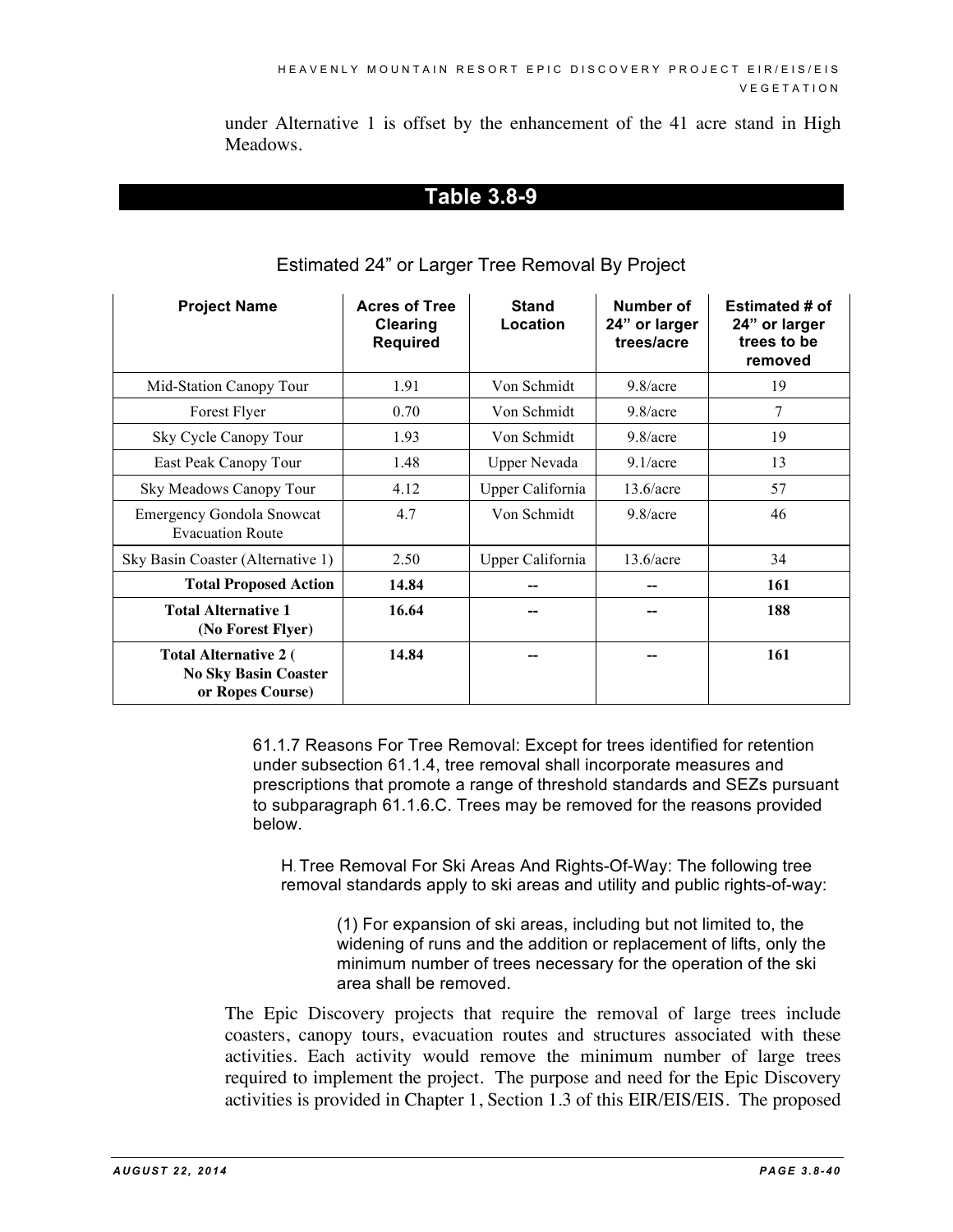facilities, by their very nature are proposed in a forested location that requires tree removal and cleared areas for safety. The evacuation route also requires trees to be removed to allow for emergency snow cat access during over the snow winter operations.

No Epic Discovery projects will result in the removal of late seral old growth forest habitat. As documented in the analysis in Chapter 3.8 (Figure 3.8-1) of the 2007 EIR/EIS/EIS, late seral forest exists within the Special Use Permit boundary, but none of the Epic Discovery projects or Alternatives require tree removal within mapped late seral forest.

#### *CEQA and TRPA*

#### **Analysis:** *Less Than Significant; Proposed Project and Alternatives*

No impacts to late seral/old growth forest would result from implementation of the Proposed Action or Alternatives. A maximum of 188 (Proposed Action and Alternative 2 - 161, Alternative 1 - 188) 24" dbh trees or larger have the potential to be removed. As the above findings have been made for tree removal in a Ski Area, and the facilities require the removal of large trees based on their linear nature or to meet safety requirements, this impact is considered to be less than significant.

#### *NEPA*

#### **Analysis:** *No Adverse Effect; Proposed Project and Alternatives*

No late seral old growth forest will be removed as a result of the Proposed Project or Alternatives. No adverse effects would result as the Record of Decision for the Sierra Nevada Forest Plan Amendment dictates that vegetation management standards and guidelines do not apply to recreation special use projects such as Ski Area Master Plans. Therefore, no adverse effects would occur as a result of the implementation of the Proposed Project or Alternatives.

#### **IMPACT: VEG-C1: Will the project have significant cumulative impacts to vegetation?**

The following analysis evaluates cumulative effects on an individual species basis from future Heavenly Mountain Resort Master Plan winter development. Quantitative analysis can only be completed for past, present, and future projects as it pertains to known occupied sites. Project areas that support suitable habitat for sensitive plant species but have not been surveyed are analyzed based on the assumption that the habitats would be lost, which would limit the potential for a species to expand the number of occupied sites. While sites with suitable habitat may be occupied, they do not contribute to the current status of the species and therefore would not likely influence a trend towards listing. The types of projects implemented within the Lake Tahoe Basin that may result in cumulative effects to suitable habitats and general forest types include: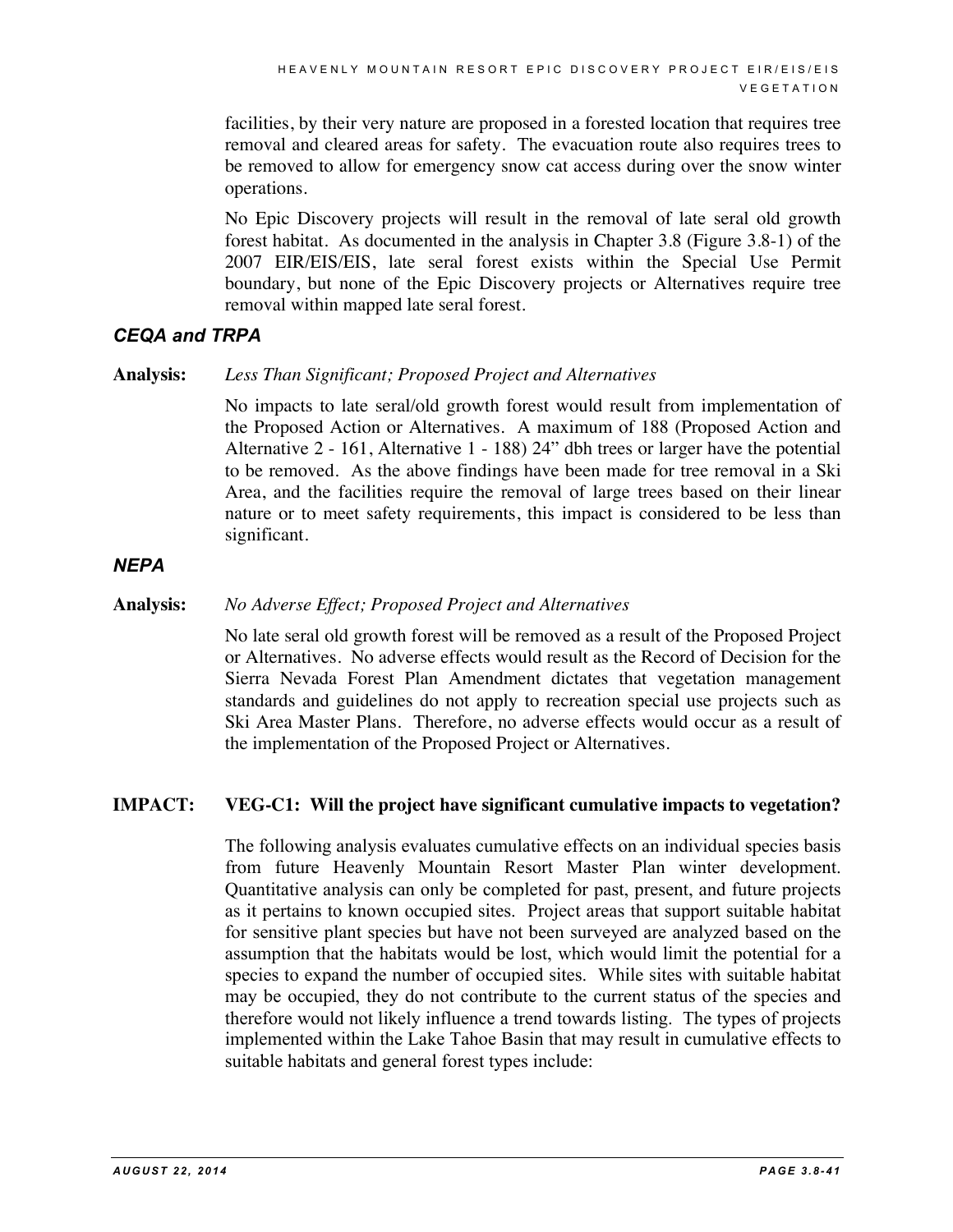- Fuels treatment projects may have direct and indirect impacts if a sensitive species is present; however, projects are not expected to alter the habitat to the degree that it can no longer support the species. Therefore, while fuels treatment projects may have immediate short-term impacts, they generally do not cause permanent loss of habitat. Fuels treatments (i.e. South Shore Fuels Reduction Project and Kingsbury Fuels Reduction Project) modify existing general forest types, but do not contribute to an overall loss or removal. Instead, these fuel treatments provide for better protection of general forest by reducing the chances of catastrophic wildfire.
- Restoration projects are designed to improve ecosystem function and habitat sustainability. While there may be negative short term direct effects, long term effects are hypothesized to be beneficial for sensitive species and therefore restoration projects generally do not result in negative cumulative effects. Restoration projects provide for enhancement of general vegetation types (i.e. riparian areas and general forest) and increase the overall acreage of these vegetation types.
- Ski lift construction and upgrade projects may cause immediate disturbance, fragmentation and permanent loss of sensitive species' habitats. There is potential for direct and indirect impacts to occur to individuals that may be present in project footprints. Once ski lifts are installed, suitable habitats often do not recover due to continued maintenance and modification of overstory canopy cover resulting in changes in microhabitat. Suitable habitat for rare plants often does not recover, as is the case with Tahoe draba (Putnam 2013). Ski lift construction results in a permanent loss of general forest types through direct removal. These projects contribute to the overall loss of forested areas and sensitive species habitats within Heavenly's operating area.
- Trail construction and upgrades (some with snowmaking installation) may cause permanent loss of habitat, due to the constant maintenance of the trails. Trails that are gladed instead of traditionally cleared reduce the amount of habitat loss; however, for this analysis, the assumption is that all trails would be traditionally cleared.
- Lodge construction and expansion may cause permanent sensitive habitat and general forest loss due to the installation of a permanent structure.
- Snowmaking projects may have direct effects to sensitive species if the equipment and pipelines are installed where plants are located. In addition, the increase in snow depths could indirectly affect species' reproductive success. However, most of these projects are located on existing trails where the majority of habitat for sensitive species has already been lost.